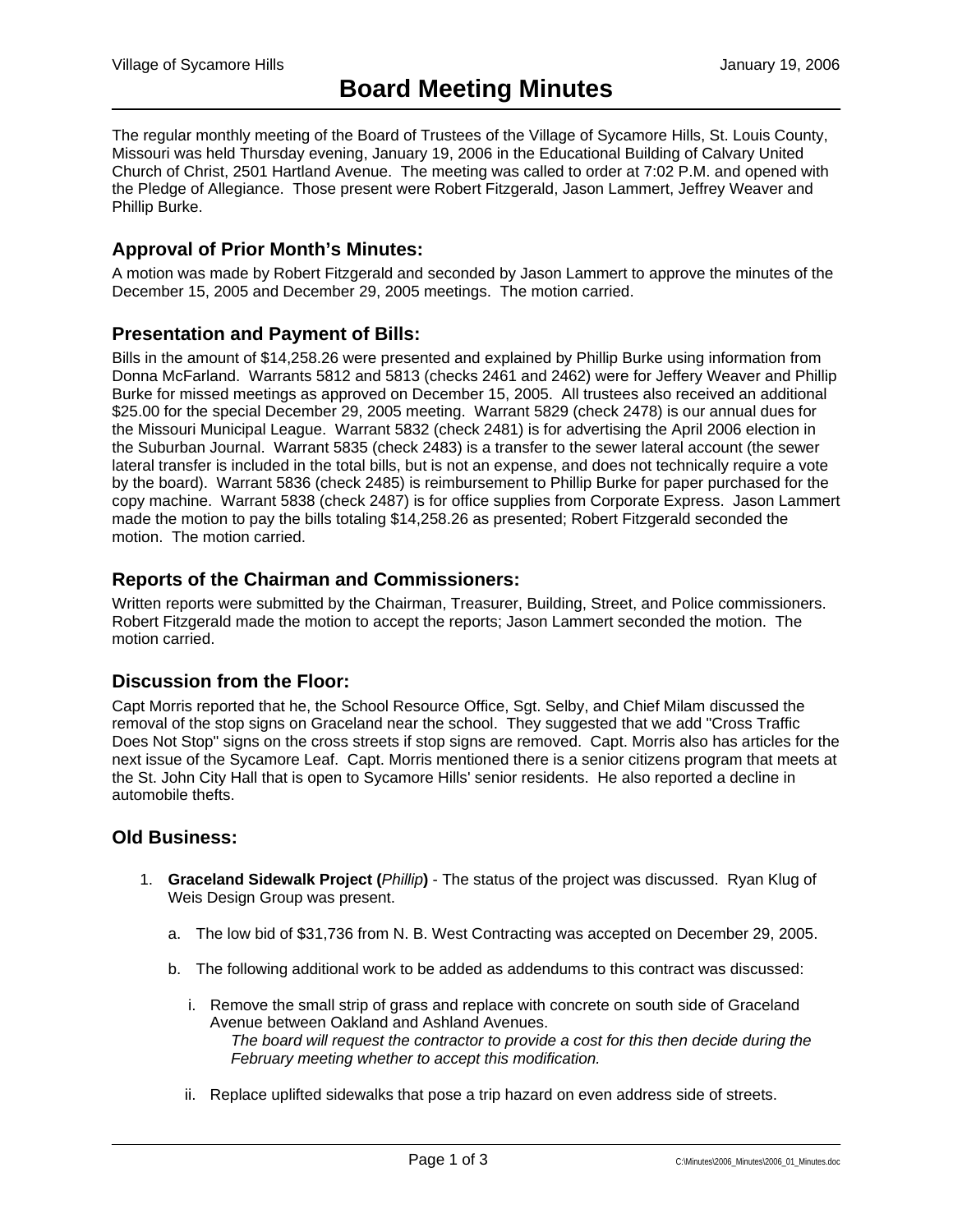*The board will request the contractor to provide a cost for this then decide during the February meeting whether to accept this modification. Phillip Burke will survey, mark, and record the sidewalk hazards on Walton, Oakland, and Ashland. Jason Lammert will do the same on Northland and Hartland.* 

- iii. Pour a 4 inch thick slab of concrete as support for storage building. *The board will request the contractor to provide a cost for this then decide during the February meeting whether to accept this modification. Phillip Burke will mark 7 x 13 foot (allows 6 inches extra on each side structure) dimensions for the storage building and provide a sketch to the church.*
- iv. Remove old sign post concrete to below grade level on Walton Road at Lackland Road. *The board will request the contractor to provide a cost for this then decide during the February meeting whether to accept this modification. Critter Control will be contacted prior to the removal.*
- v. Remove Concrete up hill on Walton Road from old front walk to sidewalk. Is this on private or public land?

*It was determined that this sidewalk is not on village property.* 

vi. Sunken concrete on Graceland Avenue. *Ryan Klug met MSD at this site when they pressure tested the pipe. It was determined that this is not an MSD problem. The board will request the contractor to provide a cost to replace this sunken area with concrete to prevent future settling* 

*There will be a contractors meeting with Weis Design Group, Sycamore Hills, and N. B. West on Thursday January 26 at 3 pm. It is expected that work will start on or about February 20. A short recess was taken while the contract was signed.* 

2. **Fax (***Phillip***) -** Status of fax machine.

*Jason Lammert purchased a Samsung SCX-4521F three in one unit for \$249.99. Jeffrey Weaver moved to pay Jason Lammert \$249.99 as reimbursement, Robert Fitzgerald seconded the motion. The motion passed* 

- 3. **Scanner (***Jason***)** Status of scanner purchase. *See above.*
- 4. **Trees (***Jason/Jeff/Phillip***)** Status of tree purchase. *Jeffrey Weaver and Jason Lammert have not been able to contact Mr. Scott concerning purchasing trees through him. The spring 2006 Project ReLeaf tree are available until February 10 2006. During the work session the following trees were selected: Linden, Autumn Blaze Maple, and Zelkova.*
- 5. **Stump Removal (***Jason)* Status of collecting bids. *Jason Lammert has obtained 2 bids and 2 additional bids are expected next week.*
- 6. **Village Web Site (***Jason***)** Status of creating a web site. *Jason Lammert has completed this task. The invoice will be mailed to our office.*
- 7. **Stop Sign Changes on Graceland (***Phillip***)** Continue discussion at next meeting. *This will be continued at the next meeting.*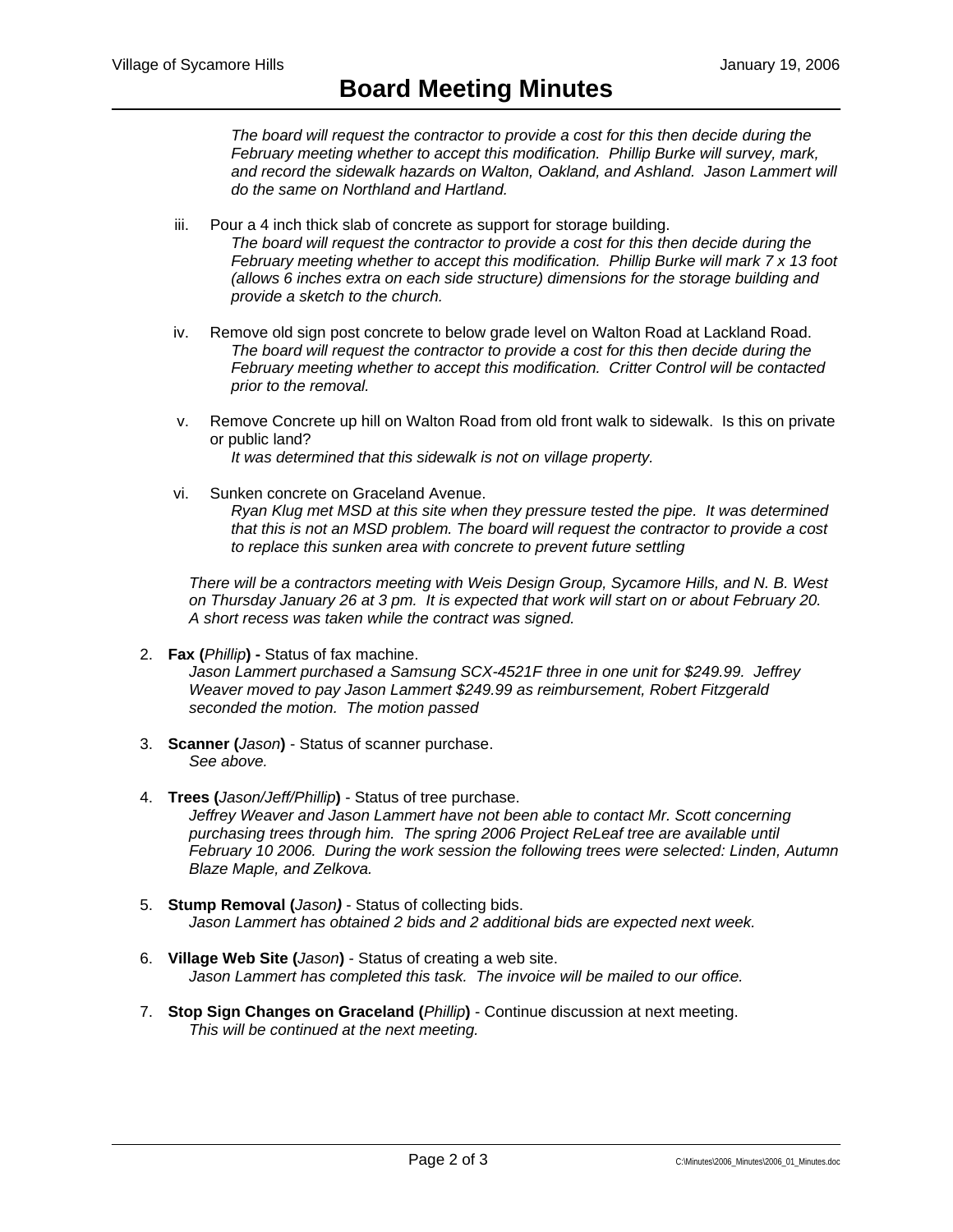## **New Business:**

1. **Old Computers (***Phillip***)** - Permission to recycle two used computer systems. Allow up to \$15 recycle fee per unit.

*Jason Lammert will recycle the computers. The hard drives will be removed prior to the recycling.* 

- 2. **Old Signage and Hardware (***Phillip***)** Permission to recycle unusable old aluminum and steel signs and posts from storage garage. *Phillip Burke will perform this task.*
- 3. **Norton Anti-Virus Update (***Phillip***)** Virus scanner needs to be renewed by February 15, 2006. Consider options during work session. *Trend MicroSystems, PC-sillin was selected during the work session for \$49.95. Jeffrey Weaver will order and install.*

The motion for adjournment was made by Jeffrey Weaver and seconded by Jason Lammert. The motion carried. Adjournment was at 8:21 pm.

> Fred Batcher, Village Clerk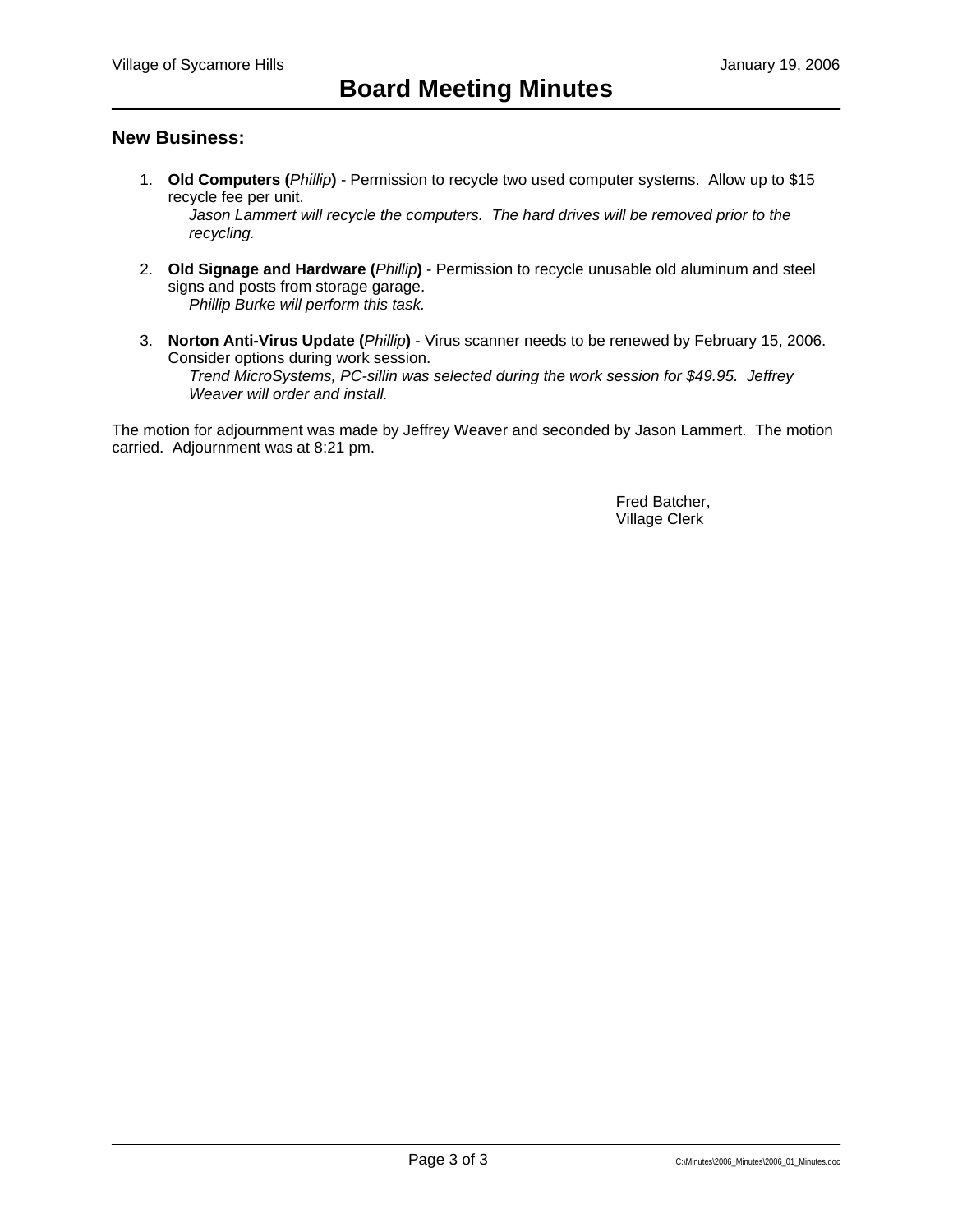The regular monthly meeting of the Board of Trustees of the Village of Sycamore Hills, St. Louis County, Missouri was held Thursday evening, February 16, 2006 in the Educational Building of Calvary United Church of Christ, 2501 Hartland Avenue. The meeting was called to order at 7:03 pm and opened with the Pledge of Allegiance. Those present were Robert Fitzgerald, Donna Fitzgerald, Jeffrey Weaver and Phillip Burke.

Donna McFarland resigned her position of trustee finance commissioner and sewer lateral administration.

## **Oath of Office:**

A motion was made by Robert Fitzgerald and seconded by Phillip Burke to appoint Ms. Carrie Woodrum as a trustee. Ms. Woodrum took the oath of office and was appointed as finance commissioner.

### **Approval of Prior Month's Minutes:**

A motion was made by Robert Fitzgerald and seconded by Phillip Burke to approve the minutes of the January 19, 2006 meeting. The motion carried.

### **Presentation and Payment of Bills:**

Bills in the amount of \$13,979.71 were presented by Donna McFarland. She elaborated on the following warrants (checks):

- 5839 (2488) Reimbursement to Jason Lammert for scanner/fax purchase
- 5853 (2502) Change of ownership at the location of the village garage (same charge/month)
- 5855 (2504) For our web hosting annual fee
- 5857 (2506) Snow removal by the City of St. John
- 5858 (2507) Home inspections by the City of St. John
- 5860 (2509) Advertising for Graceland Avenue sidewalk repairs
- 5861 (2510) \$44.22 for SBC (bill came in after disbursement report printed)

Robert Fitzgerald made the motion to pay the bills totaling \$13,979.71 as presented, Carrie Woodrum seconded the motion. The motion carried.

#### **Reports of the Chairman and Commissioners:**

Written reports were submitted by the chairman, the building, police, health, and street commissioners. Robert Fitzgerald made the motion to accept the reports; Carrie Woodrum seconded the motion. The motion carried.

#### **Discussion from the Floor:**

Chief Milam reported NIMS (National Incident Management System) training is required for all elected officials and must be completed by September 30, 2006. Both the 100 class and 700 class are available on line.

Mr. Jake Zimmerman was present. He is running for the 83 district representative replacing Barbara Frasier who has reached term limits. Sycamore Hills is in his district.

#### **Old Business:**

*Note: The agenda was modified to move the stop sign changes from the work session to item 2 under old business.* 

- 1. **Graceland Sidewalk Project (***Phillip***)** The status of the project was discussed. Tom Weis of Weis Design Group was present.
	- a. The low bid of \$31,736 from N. B. West Contracting was accepted on December 29, 2005.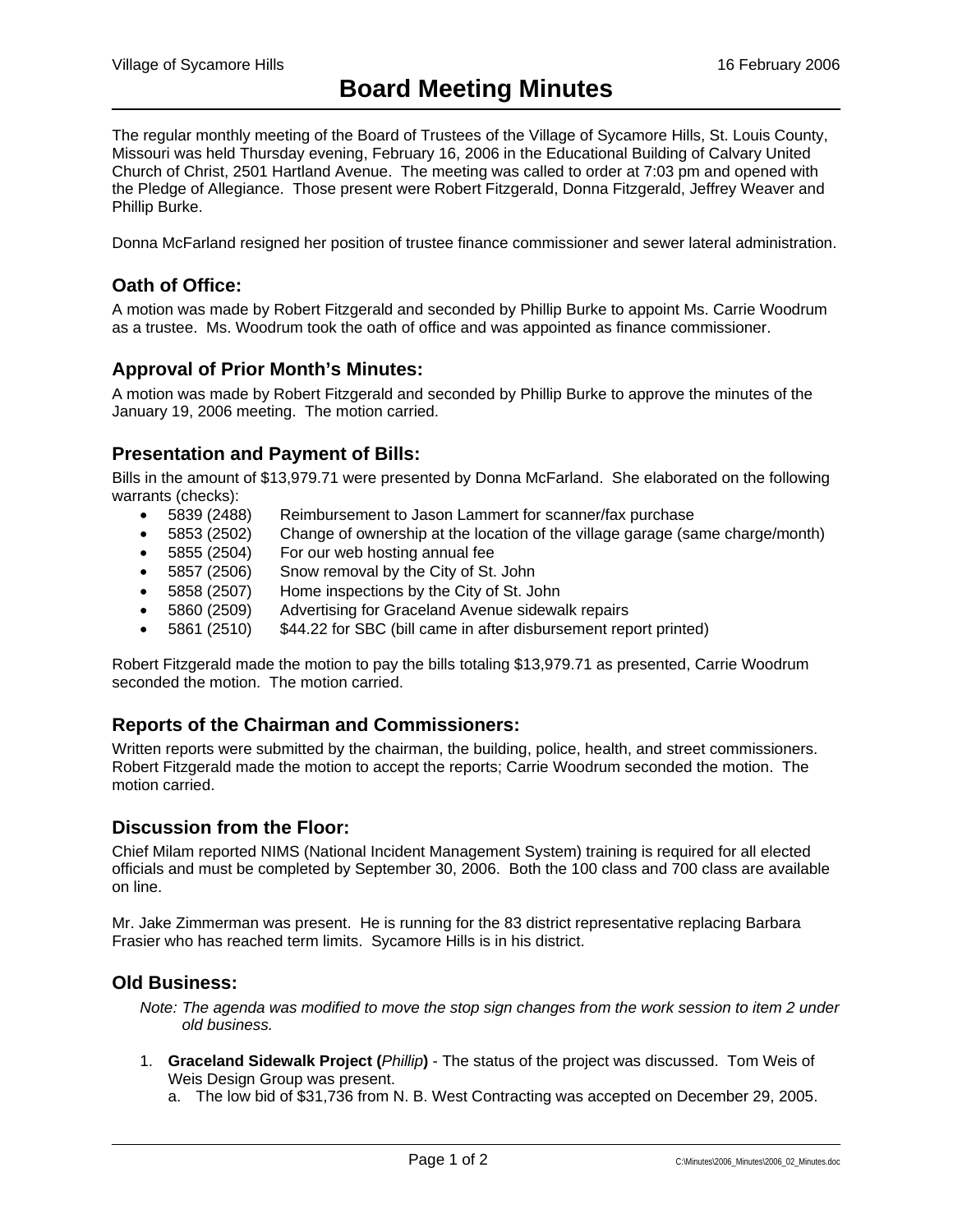- b. Bids for additional work to be added as addendums to this contract:
	- i. \$2260.00 Remove small strip of grass (150 feet by 1 foot wide) and replace with concrete on south side of Graceland Avenue between Oakland and Ashland Avenues.
- ii. \$6345.00 Replace uplifted sidewalks (47 segments @ \$135.00 each) that pose a trip hazard on even address side of streets.
- iii. \$862.00 Pour a 7x13 foot 4 inch thick slab of concrete on 6 inches of rock as support for storage building.
- iv. \$360.00 Remove and replace 4x6 section depression in roadway with 8 inches of concrete on south side of Graceland Avenue near Walton Road.

*The board discussed the various bids. Tom Weis reported on a permitting dispute with St. Louis County. They are requesting a permit fee of \$416 that has been waived in other municipalities. Tom Weis, Ryan Klug, and Phillip Burke are following up on this. Donna McFarland reported that are per slab cost during the last sidewalk repair project in 1999 was \$117. The additional cost for items i-iv is \$9,827. For items ii-iv the additional cost is \$7,567. Robert Fitzgerald made the motion to accept the bids from items ii-iv totaling \$7,567; Carrie Woodrum seconded the motion. The motion carried. The contractor will start work on February 20, 2006.* 

2. **Stop Sign Changes on Graceland (***Phillip***)** - Requires a modification of Ordinance 387.

*The board discussed the various options. It was decided to remove the eastbound and westbound stop signs on Graceland Avenue near McKibbon Road (shaded in diagram below). New signs will be added below the stop signs at McKibbon Road and Oakland Avenue stating "Cross Traffic Does Not Stop". Jim Durham will prepare an ordinance documenting this change for the next meeting.* 



## **New Business:**

None.

The motion for adjournment was made by Carrie Woodrum and seconded by Jeffrey Weaver. The motion carried. Adjournment was at 8:23 pm.

> Fred Batcher, Village Clerk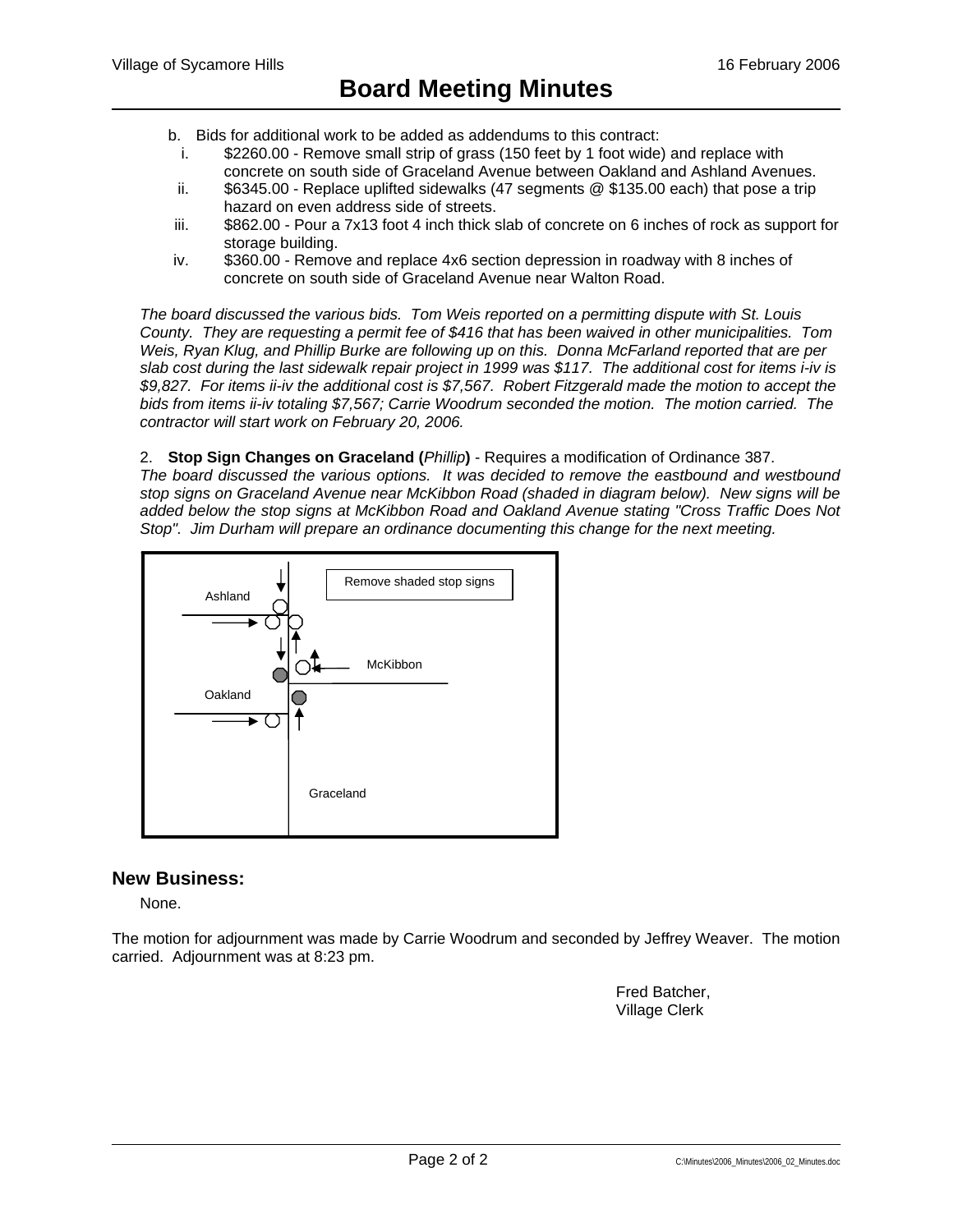The regular monthly meeting of the Board of Trustees of the Village of Sycamore Hills, St. Louis County, Missouri was held Thursday evening, March 16, 2006 in the Educational Building of Calvary United Church of Christ, 2501 Hartland Avenue. The meeting was called to order at 7:03 pm and opened with the Pledge of Allegiance. Those present were Robert Fitzgerald, Jason Lammert, Carrie Woodrum, Jeffrey Weaver and Phillip Burke.

## **Approval of Prior Month's Minutes:**

A motion was made by Robert Fitzgerald and seconded by Jason Lammert to approve the minutes of the February 16, 2006 meeting. The motion carried.

## **Amendment of Agenda:**

The agenda was modified as follows:

- 1. Remove the Oath of Office
- 2. Correct the address on item 2 under New Business to 2512 Brown Road
- 3. Add the budget as item 3 under New Business

## **Presentation and Payment of Bills:**

Robert Fitzgerald moved to reimburse Jeffrey Weaver \$39.99 for the purchase of the virus scan update for the village computer. Jason Lammert seconded the motion and it carried.

Bills in the amount of \$11,615.61 were presented by Carrie Woodrum. The following warrants (checks) are included in this month's disbursement:

- 5862 (2511) Board of Election Commissioners deposit for the April 4 2006 election
- 
- 5863 (2512) Overland Hardware for paint for street department use<br>• 5882 (2531) Jeffrey Weaver for the purchase of the virus scan upda • 5882 (2531) Jeffrey Weaver for the purchase of the virus scan update

Jason Lammert made the motion to pay the bills as presented, Carrie Woodrum seconded the motion. The motion carried.

## **Reports of the Chairman and Commissioners:**

Written reports were submitted by the chairman, the building, police, health, and street commissioners. Jeffrey Weaver added to his written report about a complaint concerning chickens at 2430 Walton Road. Robert Fitzgerald made the motion to accept the reports; Carrie Woodrum seconded the motion. The motion carried.

## **Discussion from the Floor:**

Mr. Eric Knipsel of 2430 Walton Road was present to ask the board to consider revising Ordinance 83 from 1955 to allow chickens. He has 3 chickens (hens that lay eggs) and keeps them in a secured structure on his property. He noted that according to Ordinance 83 from 1955, pets such as rabbits, fish, reptiles, hamsters are not allowed. Mr. Knipsel also presented ordinances from Webster Groves and St. Louis that allow chickens. The St. Louis ordinance allows no more than 4 pets per household and allows fowl as pets. Webster Groves issues permits valid for 3 years for animals such as chickens. Jim Durham mentioned that approximately 8 years ago Sycamore Hills attempted unsuccessfully to revise this ordinance to set a limit on the total number of pets per household. There were opinions from various board members that we should not change an ordinance for just one person. There was also concern that chickens could present a health problem for residents. At this time no reason to update just for chickens, however, this ordinance probably should be updated for clarity.

Mrs. Sarah Sturgis was present to request a business license for "The Fun House" located at 8900 Midland Boulevard. This business will operate as an artist's studio and will also serve as a warehouse for online sales. Mrs. Sturgis is still waiting for approval from the fire marshal and believes the approval is imminent. She has already received approval from St. Louis County on the improvements that have been made to the electrical, plumbing, heating and air conditioning systems. Later this year she intends to add plumbing to connect external propylene tanks to jewelry torches in the studio. This will require an additional approval from the fire marshal. It was determined that a temporary business license would be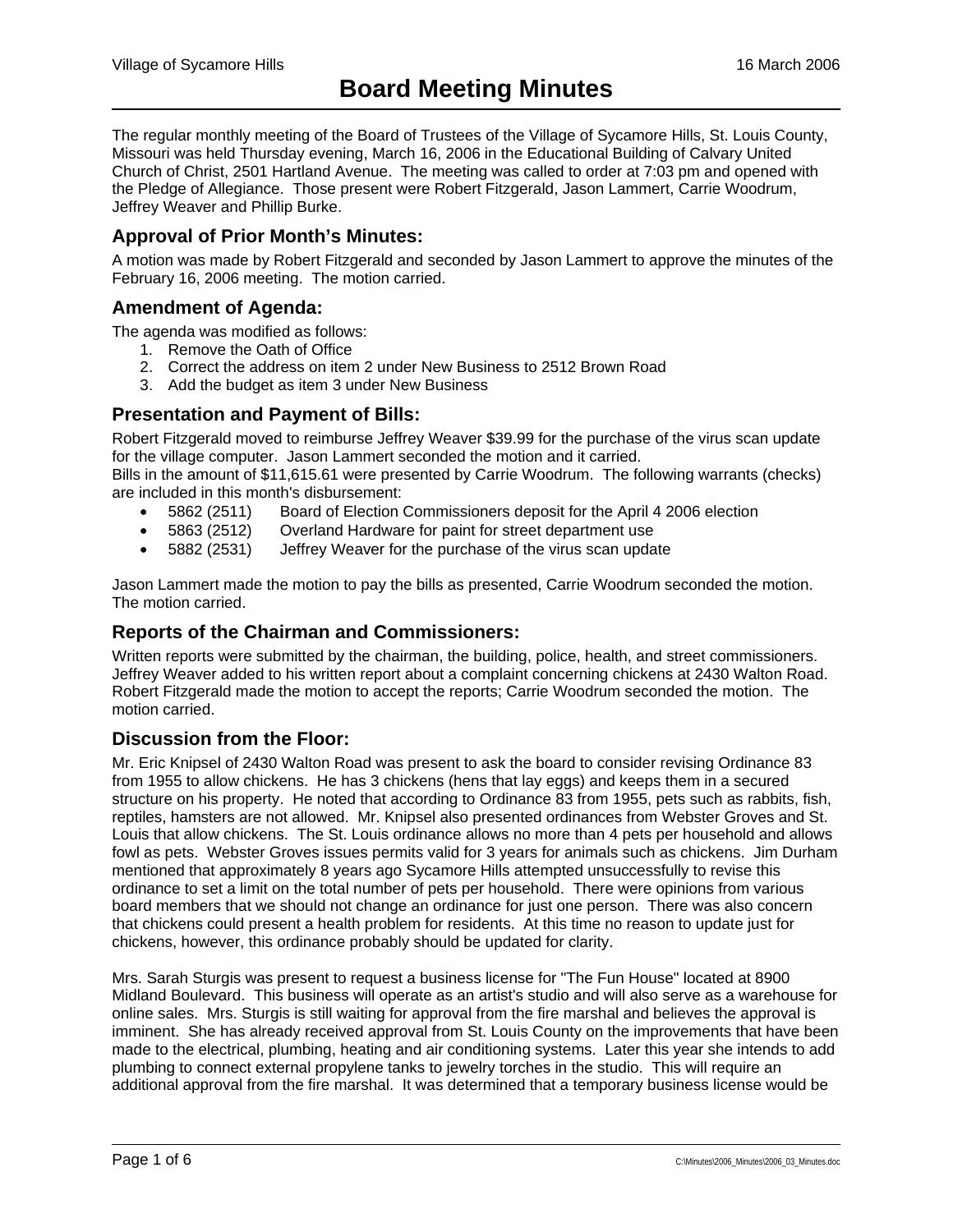appropriate until the jewelry torches were added at which time a permanent business license could be issued.

Jason Lammert made a motion to issue a temporary business license through July 31, 2006 to Mrs. Sarah Sturgis to operate "The Fun House" when approval is granted by the fire marshal. Carrie Woodrum seconded the motion. The motion carried.

Valerie Manuele was present from the St. John Police Department and asked if the village had made modifications to any ordinances concerning stop signs along Graceland Avenue. It was noted that an ordinance concerning this would be presented under Old Business.

#### **Old Business:**

- 1. **Graceland Sidewalk Project (***Phillip***)** The status of the project was discussed.
	- a. Status of project

*Phillip reported that he has been monitoring the construction activities closely and there are just a few open items. Sod laying may begin as early as Saturday. A final walkthrough will occur on Tuesday March 21, 2006 with representatives of Weis Design Group and N.B. West.* 

#### 2. **Stop Sign Changes on Graceland Ordinance (***Phillip Burke***)**

*Bill Number 417, "An ordinance amending section 4 of ordinance no. 387 of the Village of Sycamore Hills, relating to stop intersections, by removing certain intersections from the regulation thereof" was introduced and read in full. Jeffrey Weaver made the motion to enact Bill Number 417 as Ordinance Number 409 to take affect June 30, 2006. Carrie Woodrum seconded the motion.* 

*The vote on the said motion was as follows:* 

| <b>Voting "Yea"</b>  | <b>Voting "Nay"</b> | <b>Trustees Absent</b> |
|----------------------|---------------------|------------------------|
| Jeffrey Weaver       | None                | None                   |
| Robert Fitzgerald    |                     |                        |
| Jason A. Lammert     |                     |                        |
| Carrie Woodrum       |                     |                        |
| <b>Phillip Burke</b> |                     |                        |

*Thereupon Bill 417 was declared to be duly enacted as ordinance 409.* 

#### 3. **Storage Shed (***Robert Fitzgerald***)**

a. Purchase and installation

*Robert Fitzgerald will make arrangements to procure the storage shed.* 

#### **New Business:**

*The agenda was modified to move the budget discussion to the end of new business.*

- 1. **R&R Auto (***Robert Fitzgerald***)**
	- a. Business license violations

*Robert Fitzgerald has received multiple complaints about R&R Auto located at 8621 Lackland Road. They have repeatedly exceeded the 8 car limit per their business license and the operator has not properly disposed of waste in violation of ordinance 311. Robert Fitzgerald will inform R&R Auto of these violations and give them 10 calendar days to comply. If R&R Auto does not comply James Durham will send a letter rescinding their business license.* 

#### 2. **2512 Brown Road Residence (***Jason Lammert***)**

#### a. Ordinance violations

James Durham suggested forcing the homeowner to comply with ordinance 225 (building inspection), *ordinance 311 (trash), and ordinance 273 (dangerous and dilapidated structure). It was also*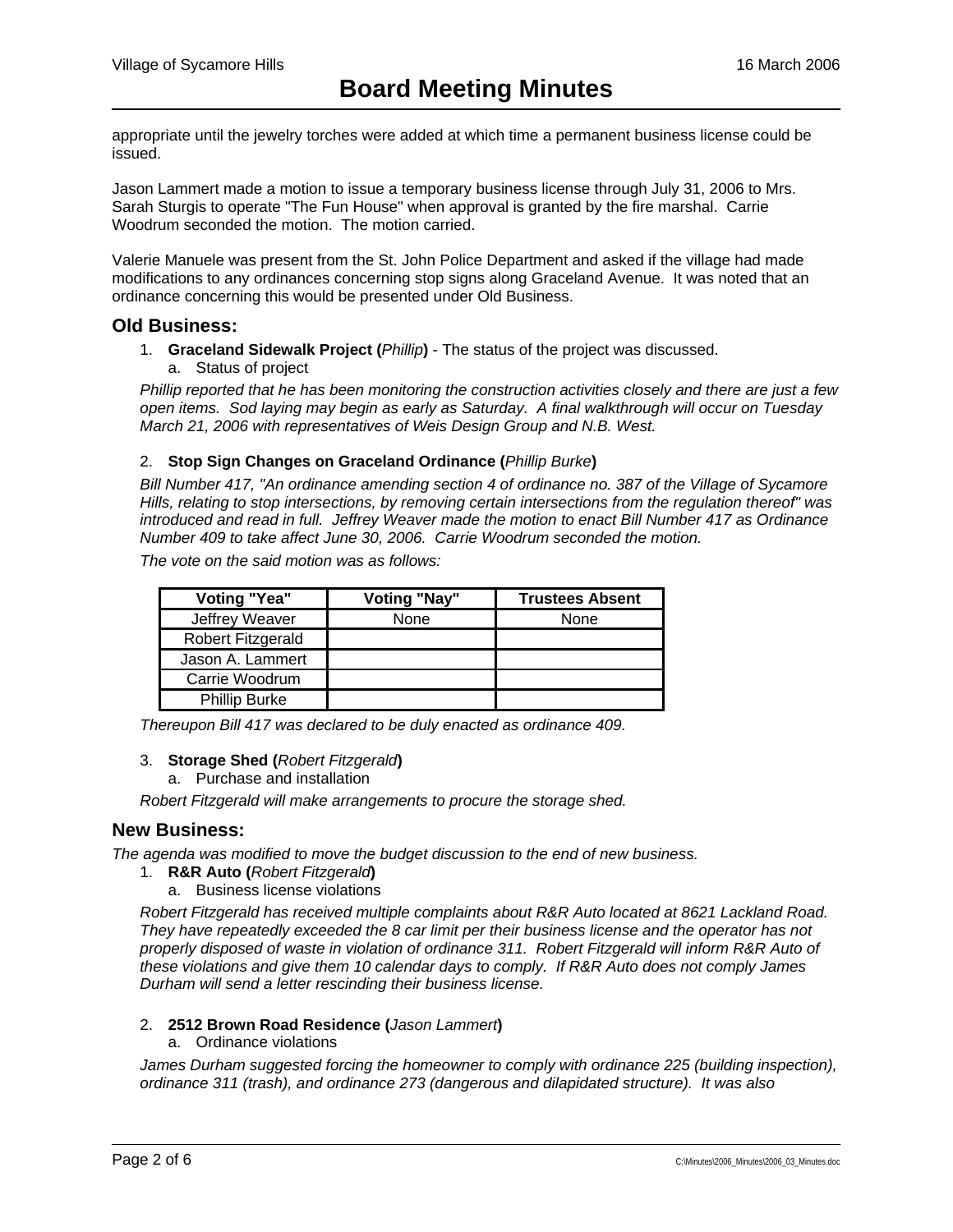*suggested we ask the St. John building inspector for other advice. Jeffrey Weaver and Jason Lammert will take this action.* 

- 3. **Budget (***Carrie Woodrum***)**
	- a. Set budget for fiscal year 1 April 2006 through 31 March 2007

*A budget was determined (reference appendix A of this report). Carrie Woodrum made a motion to approve the budget for fiscal year April 1, 2006 through March 31, 2007 with income of \$188,656.00 and expenses of \$232,104.00. The motion was seconded by Jeffery Weaver. The motion carried.* 

The motion for adjournment was made by Carrie Woodrum and seconded by Jeffrey Weaver. The motion carried. Adjournment was at 9:45 pm.

> Fred Batcher, Village Clerk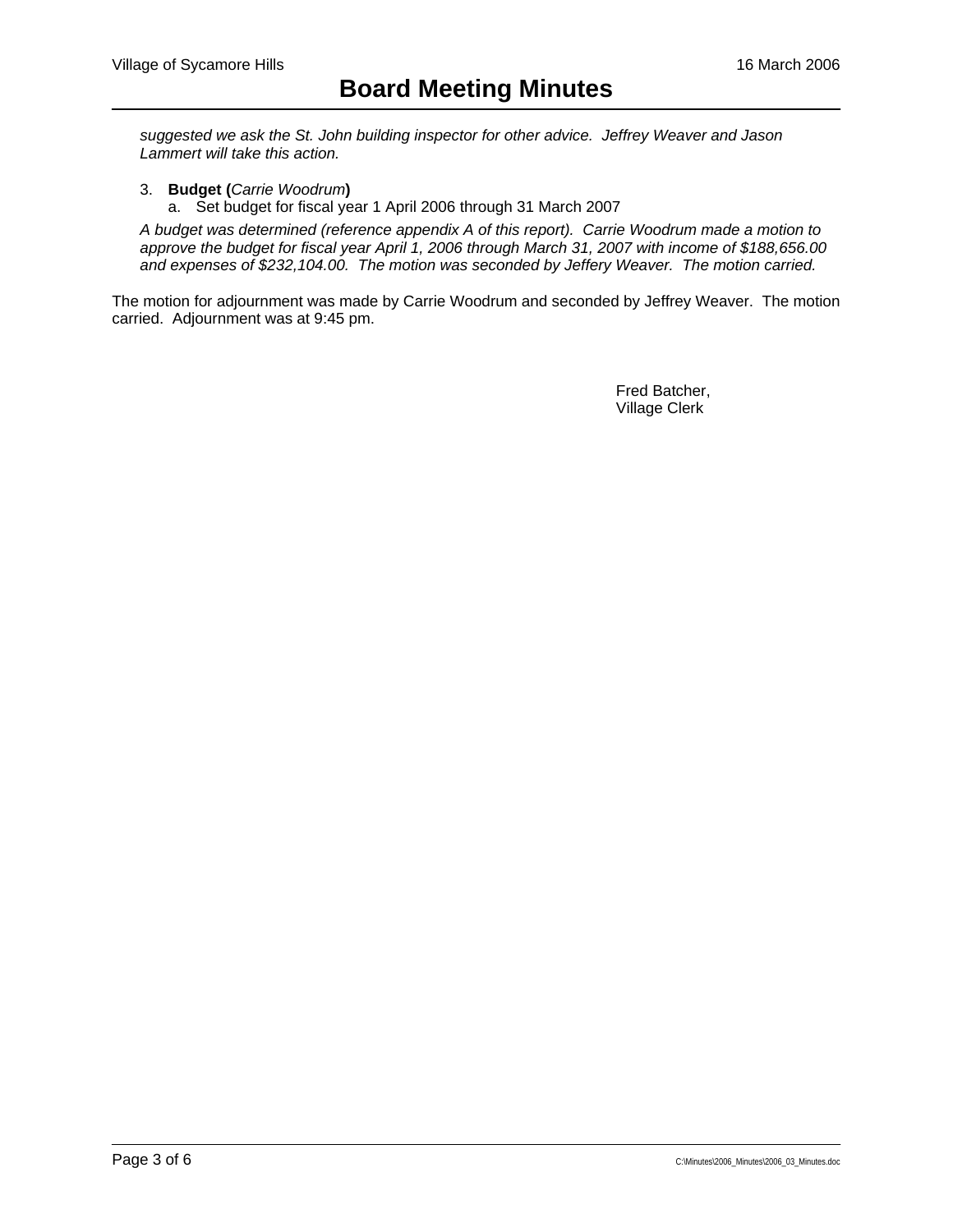#### **1. Common Report Format (***Phillip***) - Provide example.**

- a. Reports should be complete by midnight Tuesday prior to meeting.
- b. Issues for Police report can we get electronic copy from St. John?

*This was not discussed.* 

#### **2. Permit Forms (***Phillip***) - Provide example.**

*An example was presented to board members, but needs further refinement.* 

#### **3. Village Web site (***Jason***) -**

- a. URL is http://www.villageofsycamorehills.com/
- b. How do we get started on our web page (login/password)?
- c. What is format of email addresses?
- d. Purchase software to create PDF files for web site.

*Jason Lammert will provide the answers to items b and c. There is a low cost (\$60.00) software package available from Tracker Software Inc. that will create PDF files from Microsoft Office products and scanned images. It was also mentioned that there may be free software available to perform limited creation of PDF files although their may be licensing issues.* 

#### **4. Computer Accessories (***Robert***) -**

a. Purchase a digital camera.

*This will need further research to determine an appropriate camera type that would be useful to the village. Some issues are that we do not have a color printer, and if digital images are acceptable as evidence in court proceedings.* 

#### **5. Incident Management Training (Phillip) -**

- a. Training is required by all elected officials.
- b. URL is www.training.fema.gov/emiweb
- c. For using the virtual campus refer to http://training.fema.gov/EMIWeb/downloads/VCHowTo.pdf
- d. I'm obtaining more information on this subject through the St. Louis County Municipal League.

*Carrie has started the training. Courses are number 100 and 700 and a certificate is mailed to show completion of the online course.* 

#### **6. Code Compliance (***Phillip***) -**

- a. We need to be proactive and immediately issue citations when violations are noticed.
- b. Create several generic violation notices for common issues such as:
	- i. trash cans left out
	- ii. trash not put in proper container
	- iii. new resident without occupancy permit
	- iv. compost materials in plastic bags
	- v. grass needs cutting
	- vi. others?

*This was not discussed.*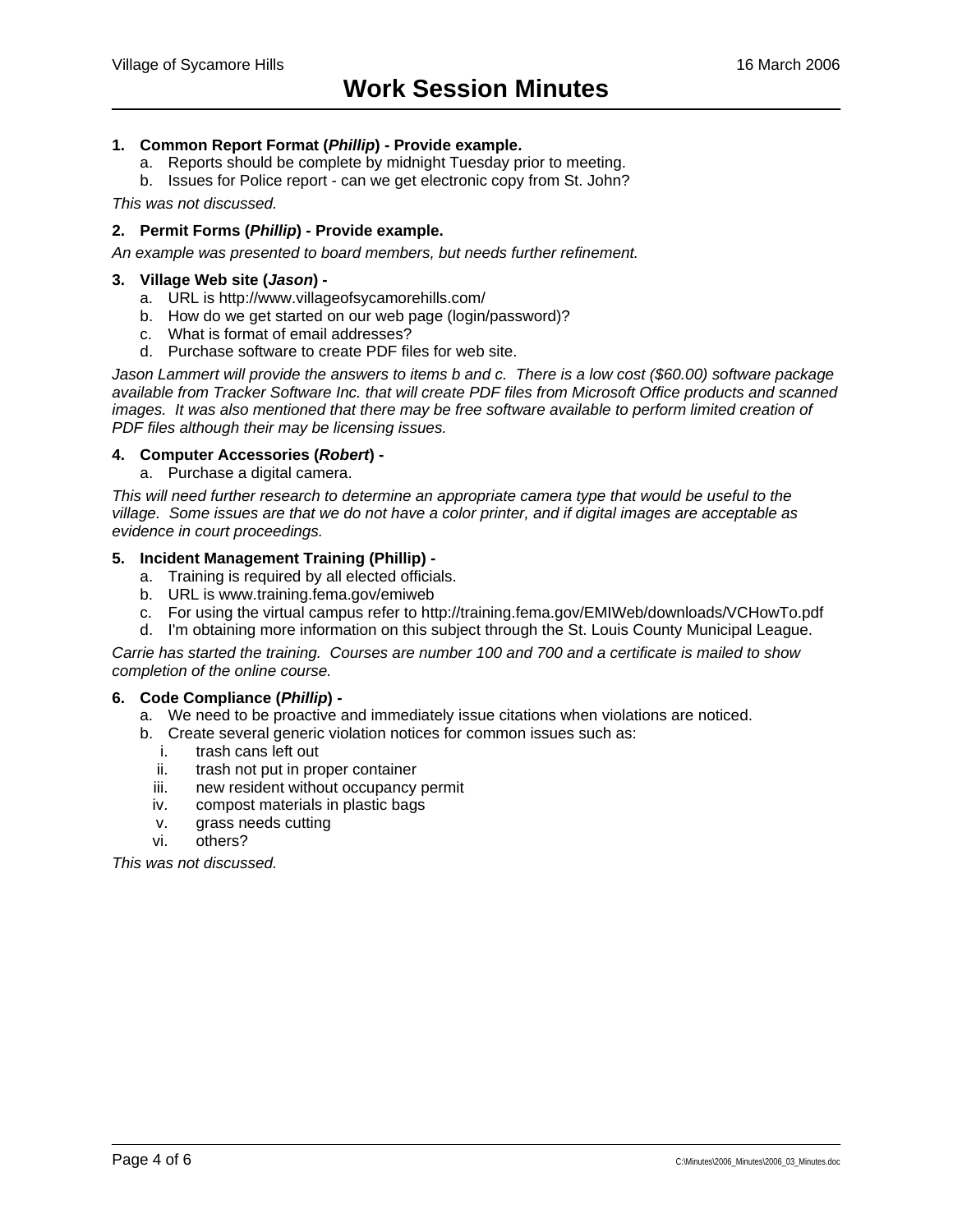# **Appendix A (Budget)**

| <b>Income</b>                             | Apr 1, '05 -<br>Mar 16, 06 | <b>Budget</b> | \$ Over Budget | Mar 1, '06 -<br>Feb 28, 07 |
|-------------------------------------------|----------------------------|---------------|----------------|----------------------------|
| <b>Building Inspections</b>               | 250.00                     | 500.00        | $-250.00$      | 300.00                     |
| <b>Building Permits</b>                   | 623.00                     | 275.00        | 348.00         | 275.00                     |
| <b>Cable Franchise</b>                    | 4,461.96                   | 4,000.00      | 461.96         | 4,000.00                   |
| <b>Cigarette Tax</b>                      | 2,396.85                   | 2,850.00      | $-453.15$      | 2,500.00                   |
| <b>Court Fines</b>                        | 10,339.63                  | 13,000.00     | $-2,660.37$    | 12,000.00                  |
| <b>Demolition Permits</b>                 | 10.00                      |               |                |                            |
| <b>Gasoline Tax</b>                       | 17,353.22                  | 22,500.00     | $-5,146.78$    | 18,000.00                  |
| <b>Interest Revenue</b>                   | 31.08                      | 25.00         | 6.08           | 30.00                      |
| <b>Interest Revenue-Checking</b>          | 750.16                     | 400.00        | 350.16         | 800.00                     |
| <b>Merchants Licenses</b>                 | 380.00                     | 450.00        | $-70.00$       | 400.00                     |
| <b>Miscellaneous</b>                      | 26.98                      |               |                |                            |
| <b>Motor Vehicle Sales Tax &amp; Fees</b> | 7,350.94                   | 9,000.00      | $-1,649.06$    | 7,500.00                   |
| <b>MSD Grant</b>                          | 0.00                       | 54,900.00     | $-54,900.00$   | 6,900.00                   |
| <b>Block Grant</b>                        |                            |               |                | 20,000.00                  |
| <b>Occupancy Permits</b>                  | 135.00                     | 300.00        | $-165.00$      | 225.00                     |
| <b>Personal Property Tax</b>              | 5.231.31                   | 4,700.00      | 531.31         | 5,000.00                   |
| <b>Railroad Tax</b>                       | 725.89                     | 700.00        | 25.89          | 700.00                     |
| <b>Real Estate Tax</b>                    | 20.016.78                  | 19,700.00     | 316.78         | 18,000.00                  |
| <b>Sales Tax</b>                          | 84,366.54                  | 88,000.00     | $-3,633.46$    | 85,000.00                  |
| <b>Sewer Lateral Fees</b>                 | 7,817.04                   |               |                |                            |
| <b>AmerenUE Tax</b>                       | 6,932.74                   | 6,300.00      | 632.74         | 7,000.00                   |
| <b>Utility Tax</b>                        |                            |               |                |                            |
| <b>Yard Sale Permits</b>                  | 24.00                      | 26.00         | $-2.00$        | 26.00                      |
| <b>Total Income</b>                       | 169,223.12                 | 227,626.00    | -58,402.88     | 188,656.00                 |

| <b>Expenses</b>                                 | Apr 1, '05 -<br>Mar 16, 06 | <b>Budget</b> | \$ Over Budget | Mar 1, '06 -<br>Feb 28, 07 |
|-------------------------------------------------|----------------------------|---------------|----------------|----------------------------|
|                                                 |                            |               |                |                            |
| <b>Administrative Expenses</b>                  |                            |               |                |                            |
| Advertising                                     | 540.49                     | 250.00        | 290.49         | 650.00                     |
| <b>Appointed Officials Expense</b>              | 5.275.00                   | 5,525.00      | $-250.00$      | 5,400.00                   |
| <b>Bonds &amp; Insurance</b>                    | 2,643.00                   | 2,800.00      | $-157.00$      | 2,800.00                   |
| <b>Dues &amp; Subscriptions</b>                 | 970.99                     | 850.00        | 120.99         | 1,000.00                   |
| <b>Education</b>                                | 0.00                       | 500.00        | $-500.00$      | 500.00                     |
| <b>Election Expense</b>                         | 440.58                     | 400.00        | 40.58          | 500.00                     |
| Goodwill                                        | 87.88                      |               |                |                            |
| <b>Legal Fees &amp; Court Costs</b>             | 7,200.00                   | 7,200.00      | 0.00           | 7,200.00                   |
| <b>Miscellaneous</b>                            | 23.02                      |               |                |                            |
| <b>Money Market Transfer</b>                    | 71.084.00                  |               |                |                            |
| <b>Computer Software and</b><br><b>Hardware</b> |                            |               |                | 1,500.00                   |
| <b>Office Equipment</b>                         | 375.99                     | 500.00        | $-124.01$      | 500.00                     |
| <b>Office Expense</b>                           | 498.33                     | 500.00        | $-1.67$        | 500.00                     |
| <b>Office Rental</b>                            | 3,230.00                   | 3,220.00      | 10.00          | 3,400.00                   |
| <b>Office Supplies</b>                          | 155.00                     | 600.00        | $-445.00$      | 500.00                     |
| <b>Postage</b>                                  | 76.08                      | 100.00        | $-23.92$       | 100.00                     |
| <b>Printing</b>                                 | 396.41                     | 150.00        | 246.41         | 400.00                     |
|                                                 |                            |               |                |                            |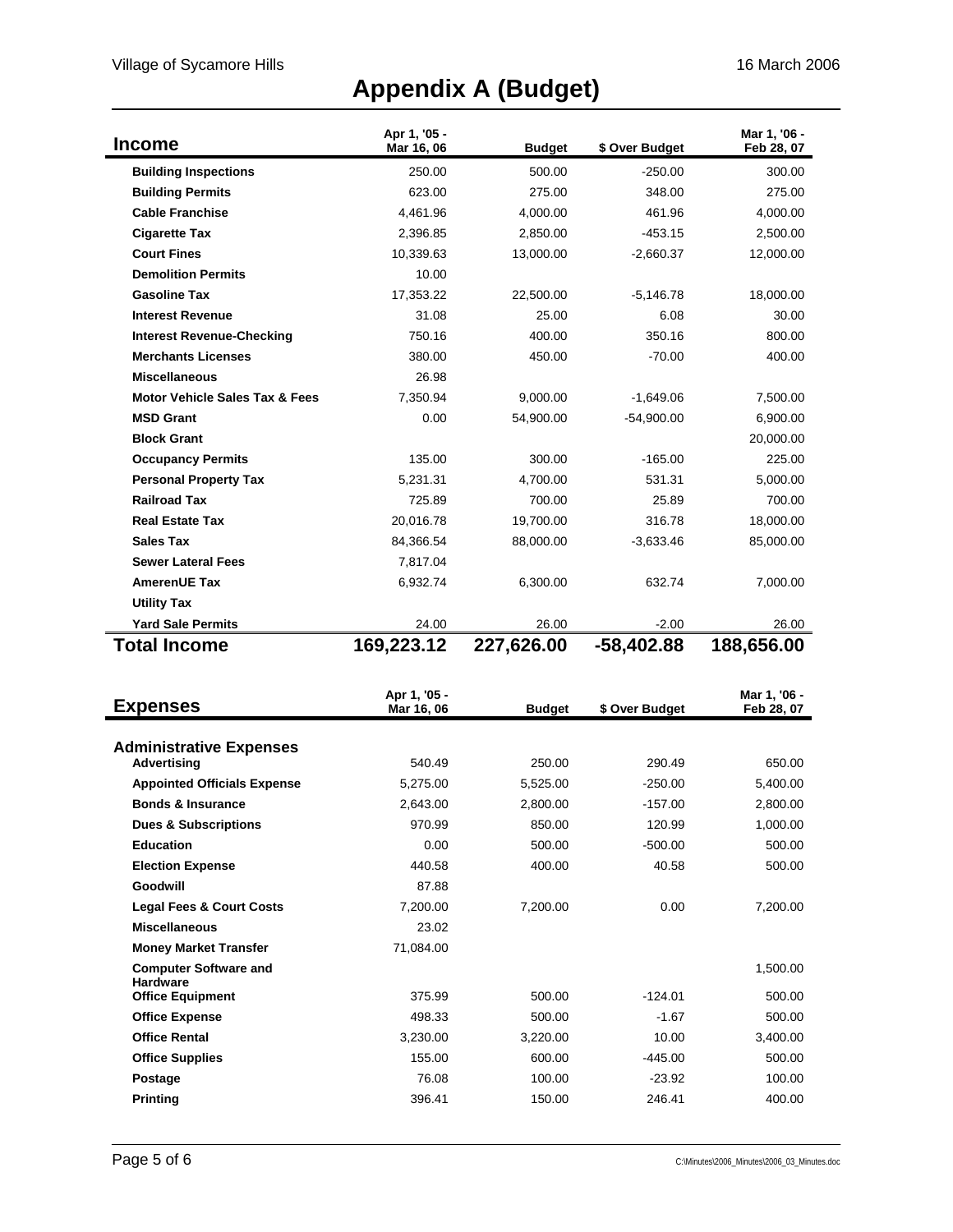# **Appendix A (Budget)**

| <b>Expenses</b>                                         | Apr 1, '05 -<br>Mar 16, 06 | <b>Budget</b> | \$ Over Budget | Mar 1, '06 -<br>Feb 28, 07 |
|---------------------------------------------------------|----------------------------|---------------|----------------|----------------------------|
| <b>Sewer Lateral Fund</b>                               | 7,706.16                   |               |                |                            |
| <b>Trustee Expense</b>                                  | 6,570.00                   | 6,350.00      | 220.00         | 6,245.00                   |
| <b>Total Administrative</b>                             | 107,272.93                 | 28,945.00     | 78,327.93      | 31,195.00                  |
| <b>Expenses</b>                                         |                            |               |                |                            |
|                                                         |                            |               |                |                            |
| <b>Building Expenses</b><br><b>Building Inspections</b> | $-125.00$                  | 500.00        | $-625.00$      | 300.00                     |
|                                                         | 1,400.00                   | 2,600.00      | $-1,200.00$    | 3,800.00                   |
| <b>Total Building Expenses</b>                          |                            |               |                |                            |
| <b>Capital Expenses</b>                                 |                            |               |                |                            |
| <b>Engineering</b>                                      | 1,400.00                   | 2,600.00      | $-1,200.00$    | 3,800.00                   |
| <b>Street Improvement</b>                               | 0.00                       | 37,880.00     | $-37,880.00$   | 55,000.00                  |
| <b>Total Capital Expenses</b>                           | 1,400.00                   | 40,480.00     | $-39,080.00$   | 58,800.00                  |
|                                                         |                            |               |                |                            |
| <b>Street Expenses</b>                                  |                            |               |                |                            |
| <b>Garage Rental</b>                                    | 300.00                     | 360.00        | $-60.00$       | 90.00                      |
| <b>Maintenance</b>                                      | 3,379.68                   | 6,000.00      | $-2,620.32$    | 5,000.00                   |
| <b>Snow Removal</b>                                     | 4,455.00                   | 12,000.00     | $-7,545.00$    | 11,000.00                  |
| <b>Storage Shed</b>                                     | 60.00                      | 2,000.00      | $-1,940.00$    | 2,000.00                   |
| <b>Street Improvements</b>                              | 2,572.00                   |               |                |                            |
| <b>Street Lighting</b>                                  | 7,907.64                   | 8,500.00      | -592.36        | 9,000.00                   |
| <b>Tree Maintenance</b>                                 | 125.00                     | 9,000.00      | $-8,875.00$    | 6,000.00                   |
| <b>Engineering Expense - Other</b>                      | 1,000.00                   | 2,400.00      | $-1,400.00$    | 2,400.00                   |
| <b>Total Engineering Expense</b>                        | 19,799.32                  | 40,260.00     | $-20,460.68$   | 35,490.00                  |
| Health                                                  |                            |               |                |                            |
| <b>Animal Control</b>                                   | 6,642.32                   | 4,080.00      | 2,562.32       | 4,284.00                   |
| <b>Mosquito Control</b>                                 | 253.50                     | 650.00        | $-396.50$      | 650.00                     |
| <b>Rat Abatement</b>                                    | 1,750.00                   | 1,500.00      | 250.00         | 2,500.00                   |
| <b>Refuse Collection</b>                                | 56,970.00                  | 64,620.00     | $-7,650.00$    | 65,880.00                  |
| <b>Total Health</b>                                     | 65,615.82                  | 70,850.00     | $-5,234.18$    | 73,314.00                  |
| <b>Police Expenses</b><br><b>Police Services</b>        |                            |               |                |                            |
|                                                         | 28,959.78                  | 32,000.00     | -3,040.22      | 33,005.00                  |
| <b>Total Police Expenses</b>                            | 28,959.78                  | 32,000.00     | $-3,040.22$    | 33,005.00                  |
| <b>Total Expenses</b>                                   | 222,922.85                 | 213,035.00    | 9,887.85       | 232,104.00                 |
| <b>Net Income</b>                                       | -53,699.73                 | 14,591.00     | $-68,290.73$   | -43.448.00                 |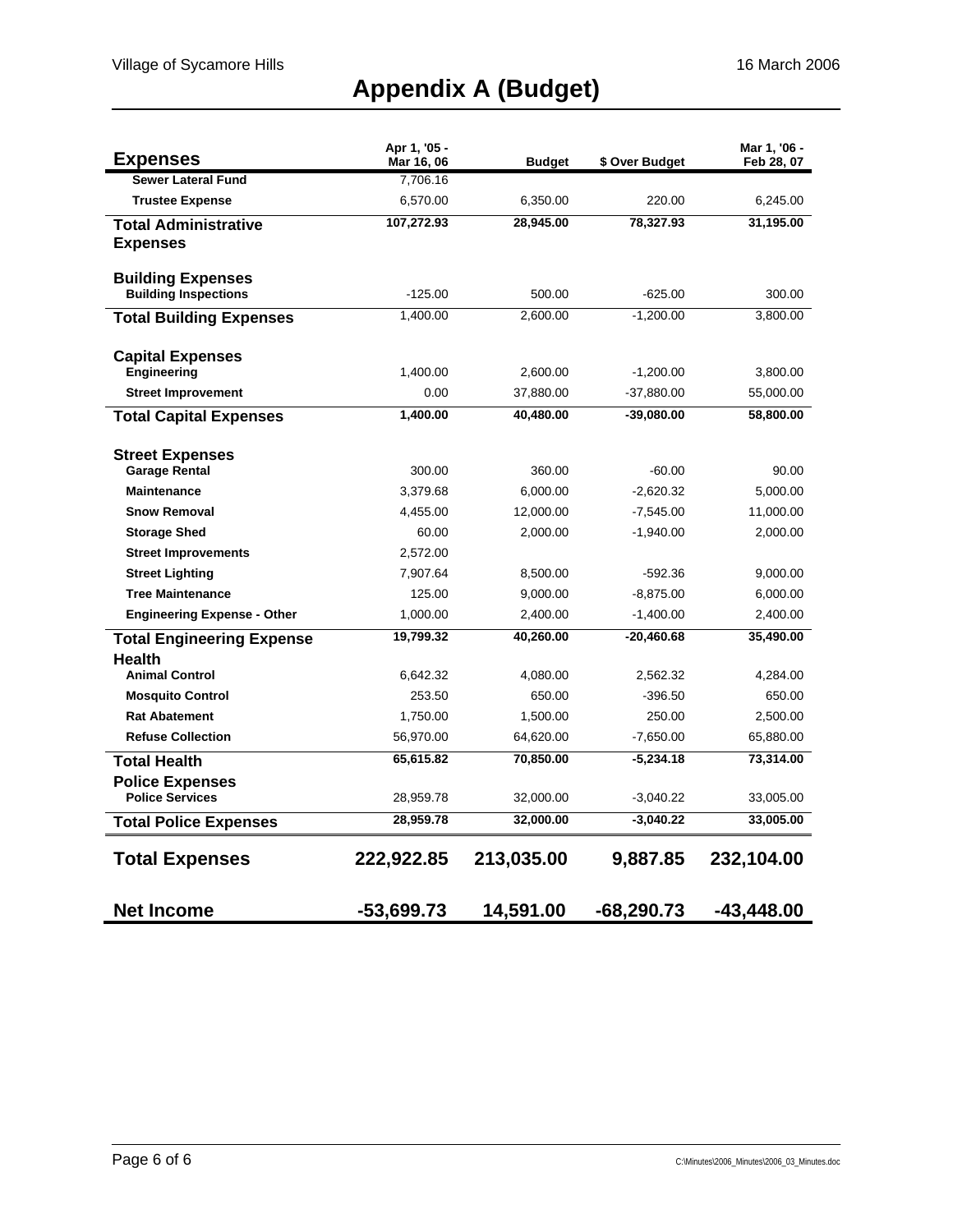The regular monthly meeting of the Board of Trustees of the Village of Sycamore Hills, St. Louis County, Missouri was held Thursday evening, April 20, 2006 in the Educational Building of Calvary United Church of Christ, 2501 Hartland Avenue. The meeting was called to order at 7:10 pm and opened with the Pledge of Allegiance. Those present were Robert Fitzgerald, Jason Lammert, Carrie Woodrum, and Phillip Burke.

## **Oath of Office:**

Robert Fitzgerald took the oath of office

## **Office Appointments:**

Refer to the list of Office Appointments in Appendix A.

### **Amendment of Agenda:**

The agenda was modified as follows:

- 1. The Graceland Avenue project under **Old Business** was moved before **Discussion From The Floor**.
- 2. The address for Item 4 under **Old Business** was corrected to 2512 Brown Road.

## **Approval of Prior Month's Minutes:**

A motion was made by Robert Fitzgerald and seconded by Jason Lammert to approve the minutes of the March 16, 2006 meeting. The motion carried.

## **Presentation and Payment of Bills:**

Bills in the amount of \$60,129.91 were presented by Carrie Woodrum. The following warrants (checks) are included in this month's disbursement:

- 5883 (2532) Down payment for storage shed
- 5884 (2533) Balance due for storage shed
- 5903 (2552) Final payment for Graceland Avenue sidewalk project
- 5904 (2553) Removal of storm damaged trees
- 5905 (2554) Reimbursement to Phillip Burke for hardware supplies for storage shed
- 5907 (2556) Emergency removal of storm damaged concrete sidewalk

Jason Lammert made the motion to pay the bills as presented. Carrie Woodrum seconded the motion. The motion carried.

## **Reports of the Chairman and Commissioners:**

Written reports were submitted by the building, police, and street commissioners. The Chairman's report was given orally. Robert Fitzgerald made the motion to accept the reports; Carrie Woodrum seconded the motion. The motion carried.

## **Discussion from the Floor:**

*Captain Morris discussed the school year ending as a season for parties. Tthere will be zero tolerance of underage drinking. The police department has been for thinking first, not driving while intoxicated during prom and graduation. He also said the St. John Police Department will help with R&R Auto if required. Once the business license is removed inform St. John. Any activity will result in a summons and shut down for the day.* 

*Judy Candela from the St. Louis County Healthy Homes program was present. She discussed her program and how it works with code enforcement and residents to find any healthy and safety issues in home such as gutters, stairs, carbon monoxide, Radon, railings, mold, leaks, and electrical issues. This*  is a HUD funded program. To qualify the family has to own their home, or be the owner of rental *property, have a child under 15 in the residence and meet certain income requirements, First visit hangs a radon test, and also checks for radon. Through the program they are able to provide items such as vacuums, buckets, cleaning items, and allergen free mattress covers.*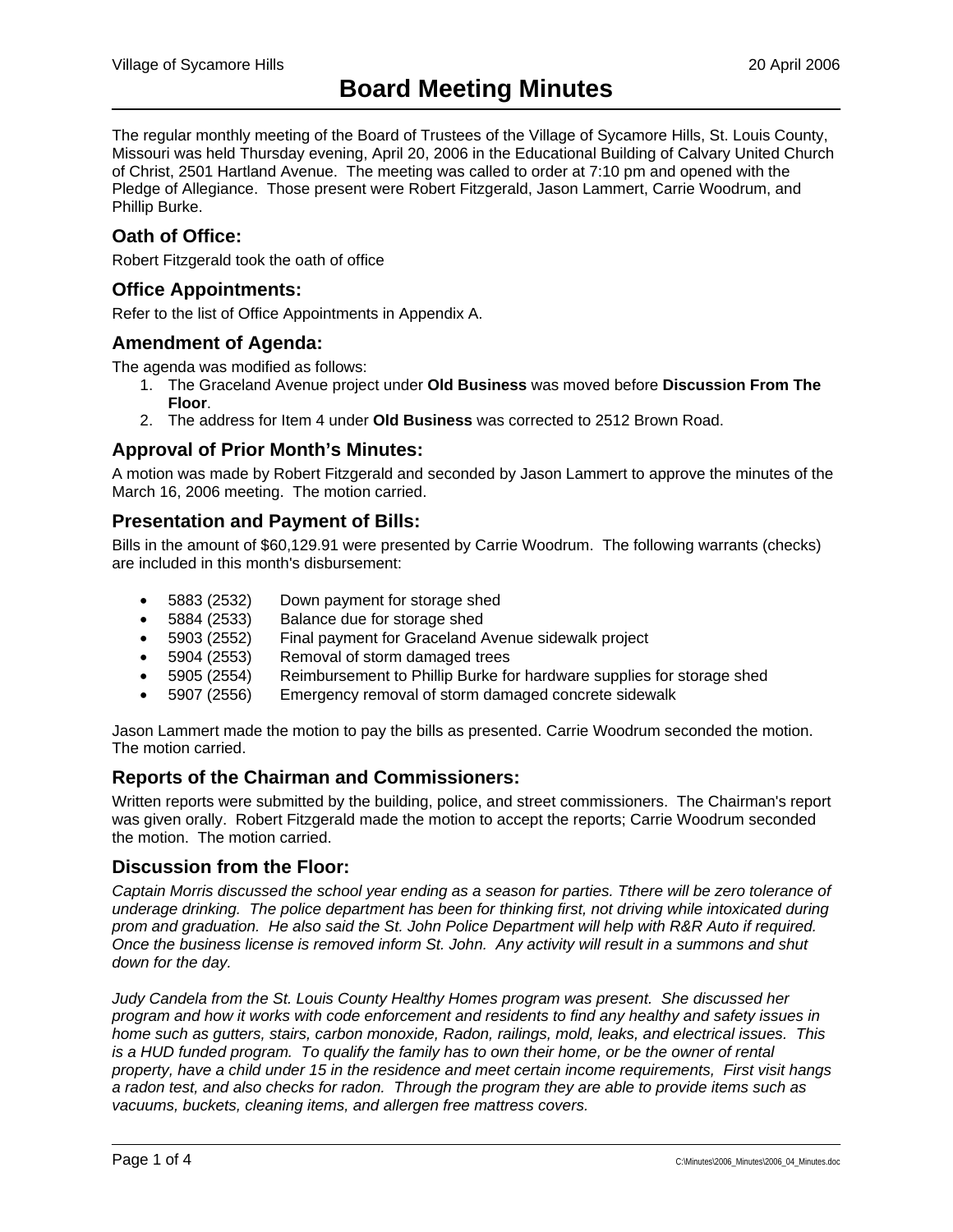#### **Old Business:**

#### 1. **Graceland Sidewalk Project (***Phillip Burke***)**

a. Report on status of project.

*Mike Shillito representing Weis Design Group discussed the project. The only issue is some dead sod that should be replaced under the 30 day warranty. He recommended the contractor be paid in*  full. We still need to follow up on the CDBG grant money.

- 2. **Storage Shed (***Robert Fitzgerald / Phillip Burke***)**
	- a. Purchase and installation
	- b. Painting
	- c. Inventory
	- d. Moving Day
	- e. Excess unused equipment

*The storage shed has been completed. Phillip will work on brackets and shelving, as well as provide notice to the homeowner at the current storage facility. We intend to completely vacate the garage by the end of May. Some of the tools we no longer require may be donated.* 

#### 3. **R&R Auto (***Robert Fitzgerald***)**

a. Report on results from business license violations.

*Bob reported that a final warning letter had been written that they must comply to business license requirements by the end of March. They did not comply. Jim has been instructed to rescind business license.* 

#### 4. **2512 Brown Road Residence (***Jason Lammert***)**

a. Report on results from ordinance violations.

Jason has been unable to review the entire residence. It is obvious that the garage is dilapidated. Jason will contact Jim about the correct method to follow, how to include the St. John home inspectors, and how to pay for any assistance provided by St. John. Jeffery and Jason will continue *to work this issue.*

#### **New Business:**

- 1. **Ordinance (***Phillip Burke)*
	- a. Adoption of St. Louis County Electrical Code (Bill 418, ordinance 410 if approved).

*Bill Number 418 was introduced and read in full. Jason Lammert made the motion to enact Bill Number 418 as Ordinance Number 410. Carrie Woodrum seconded the motion.* 

| <b>Voting "Yea"</b>  | <b>Voting "Nay"</b> | <b>Trustees Absent</b> |
|----------------------|---------------------|------------------------|
| Carrie Woodrum       | None                | Jeffrey Weaver         |
| Jason A. Lammert     |                     |                        |
| Robert Fitzgerald    |                     |                        |
| <b>Phillip Burke</b> |                     |                        |

*The vote on the said motion was as follows:* 

*Thereupon Bill 418 was declared to be duly enacted as ordinance 410.* 

The motion for adjournment was made by Robert Fitzgerald and seconded by Carrie Woodrum. The motion carried. Adjournment was at 7:58 pm.

> Fred Batcher, Village Clerk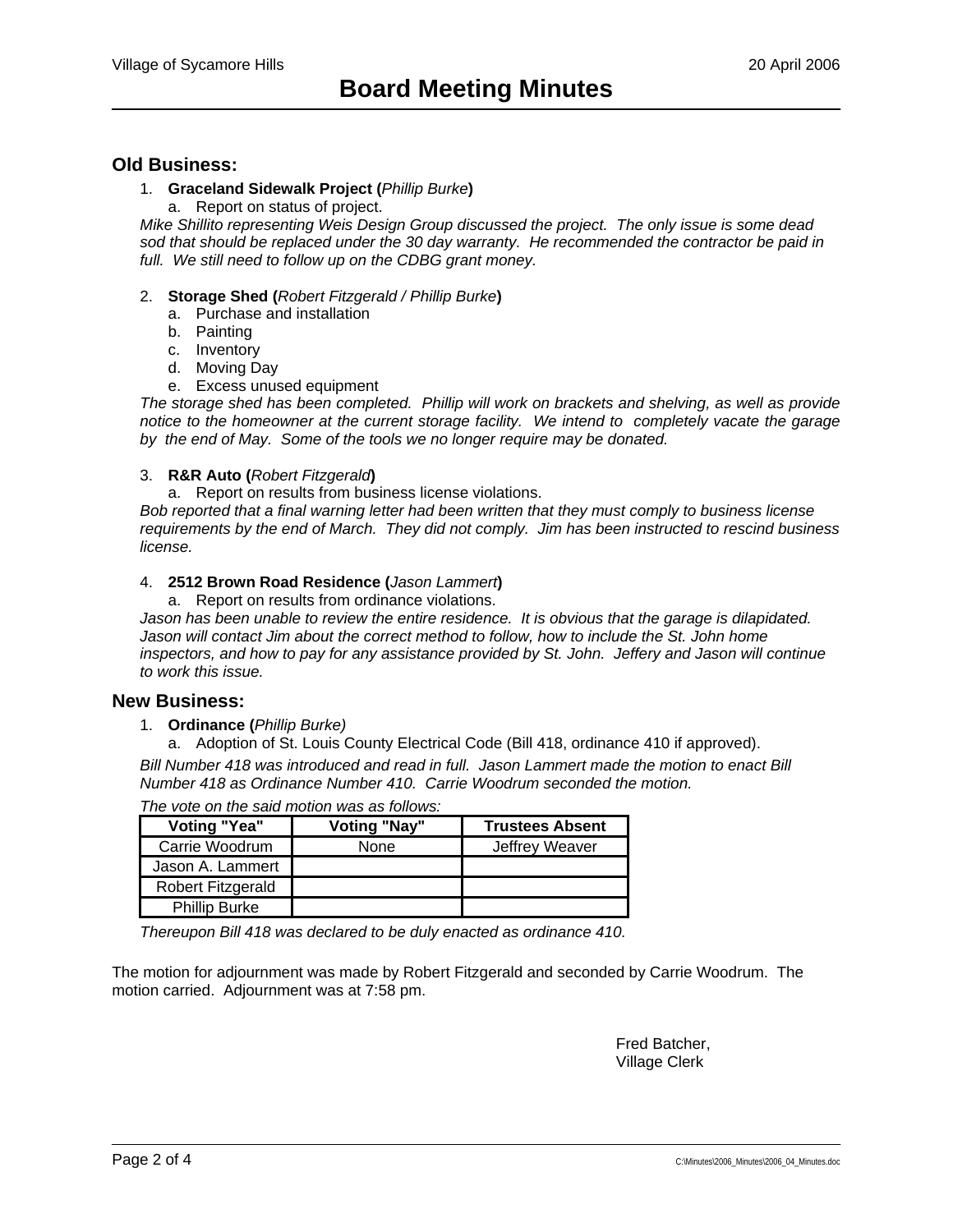## **Work Session Minutes**

### **1. Trash renewal contract for the fall (Jeff)**

a. We need to start working on this now.

*Discussion will continue at next meeting. An article about Ferguson was read from the St. Louis County Municipal League newsletter* 

#### **2. Application for Permit Form (***Phillip***) -**

- a. Comments
- b. Should we include items that don't require a permit from anyone (shaded)?
- c. Should we allow cash payments?
- d. Should we design a common permit style?

*It was suggested that items not requiring a permit be stated. Cash payment should be allowed. A common permit style would be useful. Permits for building inspection and occupancy should also be added.* 

- *3. Code Violation Form (Phillip)* 
	- a. We need to be proactive on problems
	- b. Comments
	- c. Review form for missing items

*The second example with detail was preferred. Add space for trustee initials, number the forms, and start an electronic log for to monitor status.* 

#### **4. Common Report Format (***Phillip***) - Provide example.**

- a. Reports should be complete by midnight Tuesday prior to meeting.
- b. Issues for Police report can we get electronic copy from St. John?

*It was suggested the common report format be available on our web site. We will aim for implementation in June.* 

#### **5. Village Web site (***Jason***) -**

- a. What is format of email addresses?
- b. Purchase software to create PDF files for web site.

*email addresses are:* 

- *chairman@villageofsycamorehills.com*
- *clerk@villageofsycamorehills.com*
- *streetcommissioner@villageofsycamorehills.com*
- *financecommissioner@villageofsycamorehills.com*
- *healthcomissioner@villageofsycamorehills.com*
- *policecommissioner@villageofsycamorehills.com*

*Phillip will perform additional research on a PDF like program..* 

#### **6. Office furniture layout (***Phillip***) -**

- a. Assign a common clean desk for trustees to use.
- b. Excess unneeded furniture.
- c. Arrange cabinetry, electronic items to be user friendly.
- d. Refer to proposals.

*Proposal number 2 was preferred. It was suggested we excess the old computer desk.* 

#### **7. Computer Accessories (***Robert***) -**

a. Purchase a digital camera.

*We believe a suitable camera would be available for under \$300.*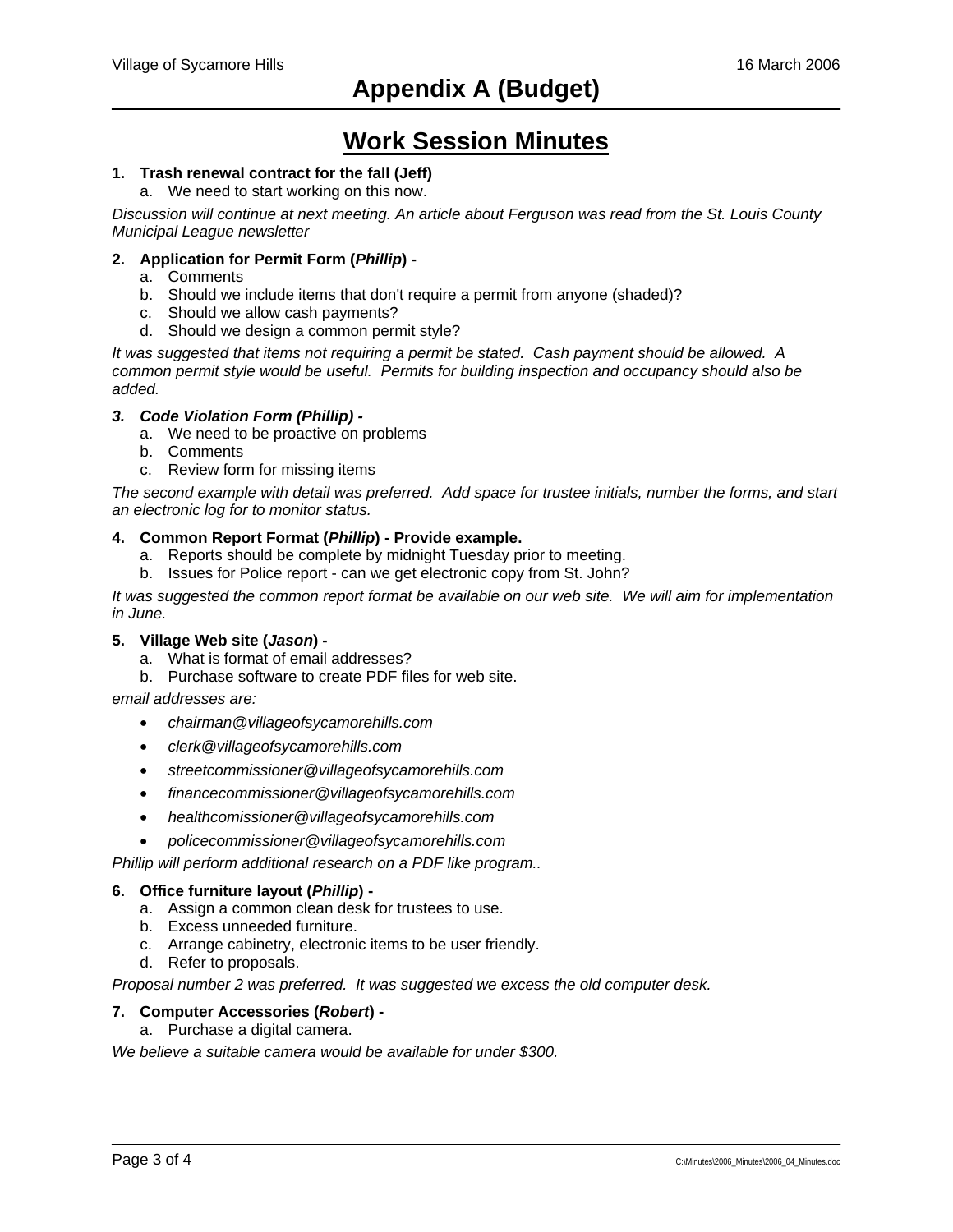## **Appendix A Office Appointments**

## Trustees:

| Chairman                    | <b>Phillip Burke</b>     |
|-----------------------------|--------------------------|
| <b>Finance Commissioner</b> | Carrie Woodrum           |
| <b>Health Commissioner</b>  | Jeffrey Weaver           |
| <b>Police Commissioner</b>  | <b>Robert Fitzgerald</b> |
| <b>Street Commissioner</b>  | Jason Lammert            |

### Appointments:

| <b>Clerk</b>                               | <b>Fred Batcher</b>  |
|--------------------------------------------|----------------------|
| <b>Building Commissioner</b>               | <b>Jason Lammert</b> |
| Treasurer/Collector                        | Carrie Woodrum       |
| Village Marshal                            | <b>Terry Milam</b>   |
| Sewer Lateral Coordinator                  | Jason Lammert        |
| <b>Emergency Management</b><br>Coordinator | Wilma Bales          |

## Zoning Board (3 year terms)

| Term Ending 2007 |  |
|------------------|--|
| Term Ending 2008 |  |
| Term Ending 2009 |  |

#### Board of Adjustment (3 year terms)

| Term Ending 2007 |  |
|------------------|--|
| Term Ending 2008 |  |
| Term Ending 2009 |  |

### Human Rights Board (3 year terms)

| Term Ending 2007 |  |
|------------------|--|
| Term Ending 2008 |  |
| Term Ending 2009 |  |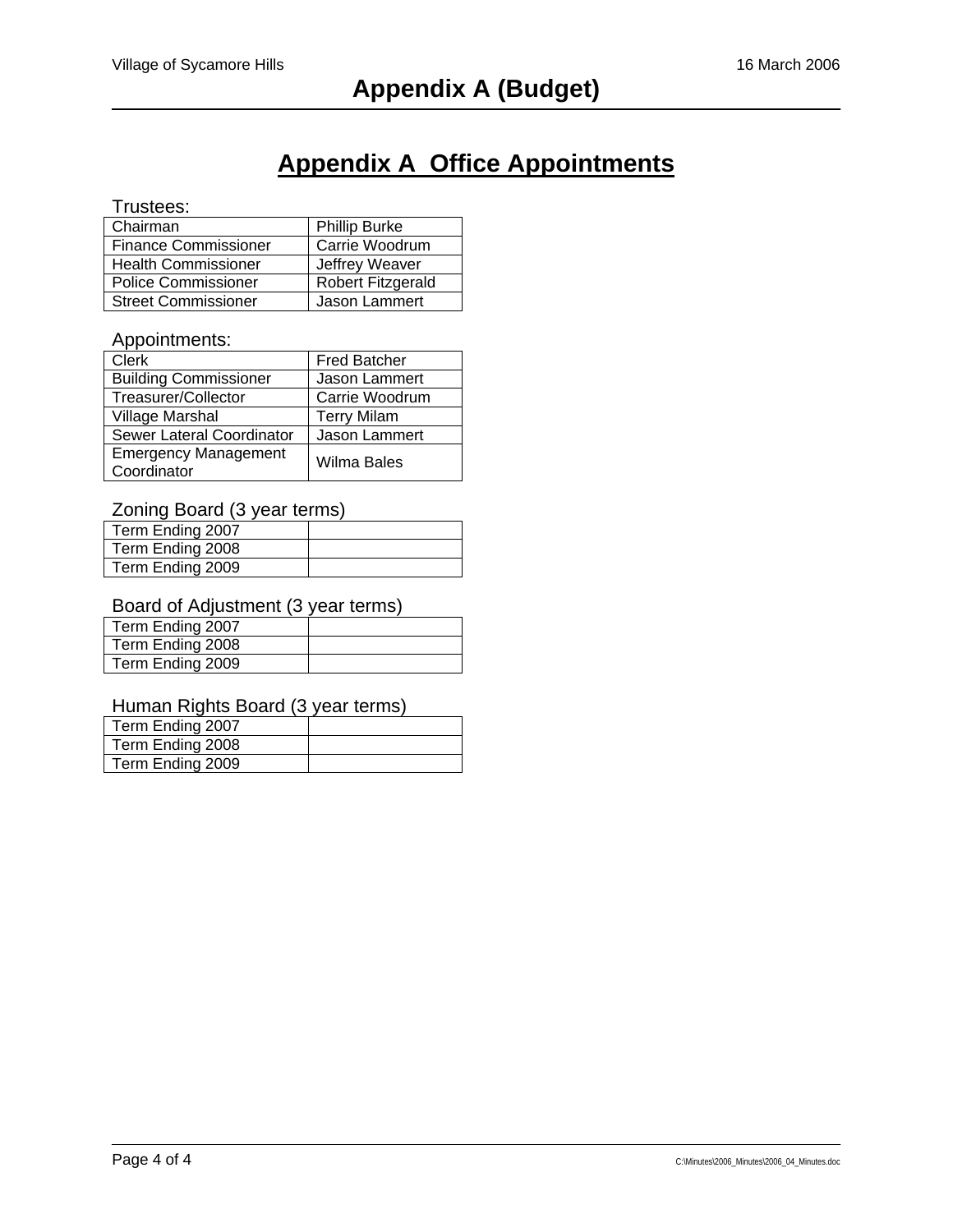The regular monthly meeting of the Board of Trustees of the Village of Sycamore Hills, St. Louis County, Missouri was held Thursday evening, May 18, 2006 in the Educational Building of Calvary United Church of Christ, 2501 Hartland Avenue. The meeting was called to order at 7:12 pm and opened with the Pledge of Allegiance. Those present were Robert Fitzgerald, Jason Lammert, Carrie Woodrum, Jeffrey Weaver, and Phillip Burke. Attorney James Durham was present, Clerk Fred Batcher was excused.

## **Amendment of Agenda:**

The agenda was modified as follows:

- 1. The address for Item 3 under **Old Business** was corrected to 2512 Brown Road.
- 2. Oath of Office removed.
- 3. Moved **Presentation and Payment of Bills** and **Reports of Chairman and Commissioners** to after discussion from floor.

Jeffrey Weaver made the motion to accept the agenda as amended; Carrie Woodrum seconded the motion. The motion carried.

## **Approval of Prior Month's Minutes:**

A motion was made by Robert Fitzgerald and seconded by Jason Lammert to approve the minutes of the April 20, 2006 meeting. Under **New Business** Item 1 text was changed to:

*Bill Number 418 was introduced and read in full. Jason Lammert made the motion to enact Bill Number 418 as Ordinance Number 410. Carrie Woodrum seconded the motion.*  With this modification the motion carried.

## **Discussion from the Floor:**

Eric Knipsel of 2430 Walton requested the board consider revising its ordinance to allow chickens at residences. None of the neighbors (adjoining properties and across the street) he has spoken with had any issues with his chickens. Mr. Knipsel read Overland Ordinances chapter 215, section 1 that allows chickens. If we create a new ordinance it should address the allowable number of animals and types of animals. Carrie Woodrum motioned to add this discussion to Item 1 under the work session agenda, Jason Lammert seconded the motion. The motion carried.

#### *A 15 minute recess was taken.*

## **Reports of the Chairman and Commissioners:**

Written reports were submitted by the building, police, and street commissioners. The treasurer's report was given orally; the balance at St. Johns Bank is \$65,619.97. Carrie Woodrum requested the village to reimburse her for costs associated with attending the upcoming Newly Elected Officials meeting in Jefferson City. The budget already contains a line item for this type of training. Jason Lammert amended his report to add bagworm spraying and that he is trying to find out more information about the TRIM grant. Robert Fitzgerald made the motion to accept the reports; Carrie Woodrum seconded the motion. The motion carried.

## **Presentation and Payment of Bills:**

Carrie Woodrum made a motion to pay Jeffrey Weaver \$25 for the missed April meeting. Robert Fitzgerald seconded the motion. The motion carried. Bills in the amount of \$11,522.88 were presented by Carrie Woodrum. The following warrants (checks) are included in this month's disbursement:

• 5928 (2577) Grimco Inc. for the purchase of street signs (\$122.41).

Robert Fitzgerald made the motion to pay the bills as presented, Jason Lammert seconded the motion. The motion carried.

#### **Old Business:**

- 1. **Storage Shed** (*Robert Fitzgerald / Phillip Burke*)
	- a. Painting
	- b. Inventory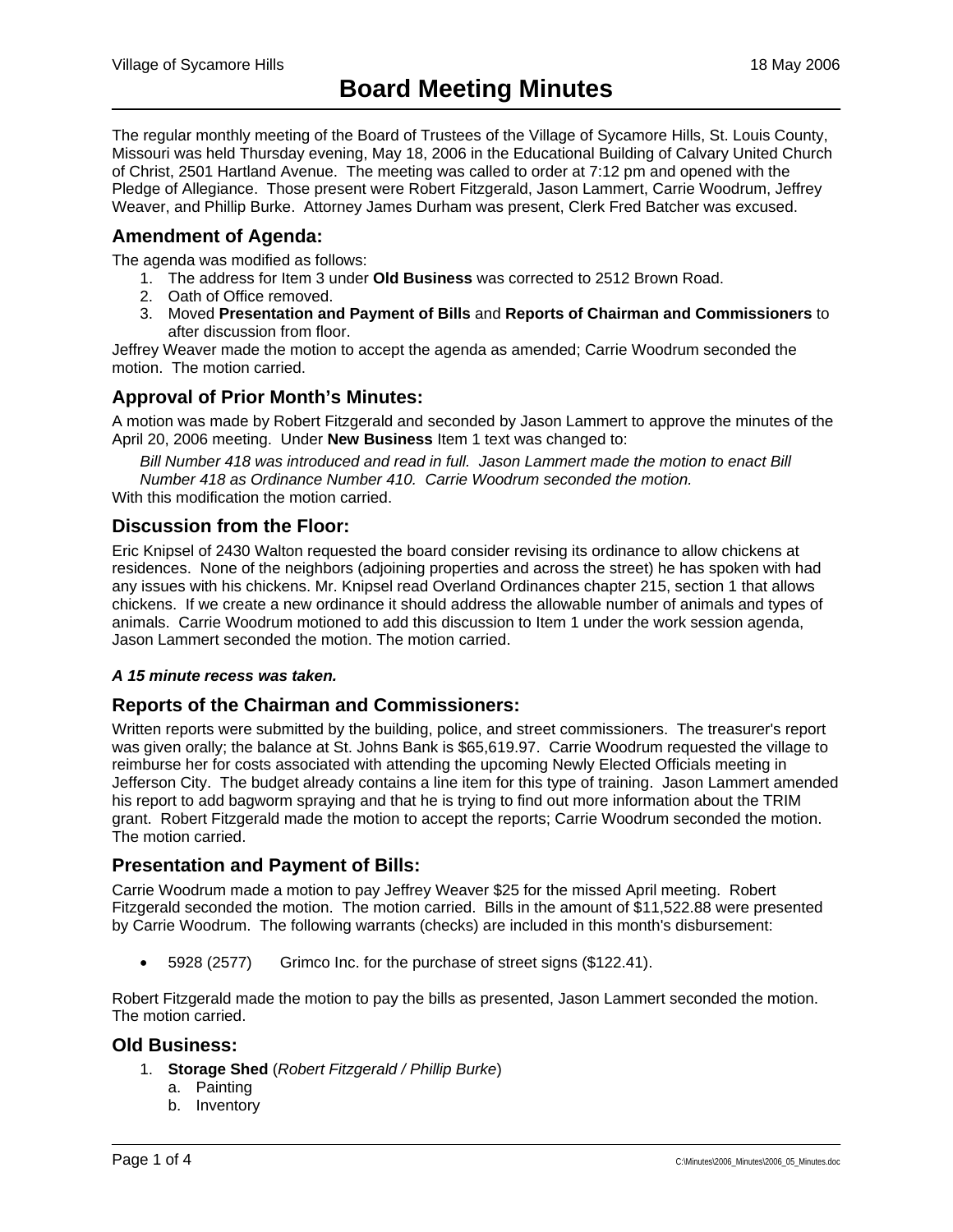- c. Moving Day
- d. Excess unused equipment

*The storage shed has been completed. The shed is primed, but will need an external coat of paint within the next few months. Phillip will work on brackets and shelving, as well as provide notice to the homeowner at the current storage facility. We intend to be completely moved by the end of June. Some of the tools we no longer require may be donated.* 

#### 2. **R&R Auto** (*Robert Fitzgerald*)

a. Report on results from business license violations.

*Robert Fitzgerald reported that St. John can enforce violation of business license (8 cars max). A summons was signed and should be served today (May 18, 2006). A court date has been set for June 13, 2006. The City of St. John will represent us at this hearing. As written, our current ordinance allows us to deny a license, but can't rescind. It was suggested to the Board that they take an informal vote if R&R were renewing today. Robert Fitzgerald made the motion "Is it the will of the board to deny the business license for R&R auto for 2007 if they do not comply with current restrictions and maintain compliance." Jeffrey Weaver seconded the motion. All the trustees agreed it would not be renewed.* 

#### 3. **2512 Brown Road Residence** (*Jason Lammert*)

a. Report on results from ordinance violations.

*Jason Lammert has inspected the exterior of the property. The garage is dilapidated and the house roof is not finished. No trash in the yard except for a brush pile. Jeffrey Weaver can cite the homeowner for the brush. James Durham can order an inspection at any time for homeowner, board, and St. John, then allow 30 or 60 days to correct any violations. The village would pay the \$25 inspection fee. The following process would be followed:* 

*1. Under ordinance 273 James Durham would send the homeowner a letter advising him based upon external observation of home and garage, both appear to qualify as dangerous and dilapidated structures and request an internal inspection within 15 days. Jason Lammert would be the point of contact to schedule inspection.* 

*2. If the homeowner does not comply with the request to inspect the interior of the home the village would have the St. John home inspector perform an external inspection.* 

*3. If the homeowner does not comply with any problems reported from the external inspection the village would require owner to demolish.* 

*4. If the homeowner does not comply with the demolition order the village could then demolish the property.* 

## **New Business:**

- 1. **Ordinance** *(Phillip Burke)*
	- a. Adoption of Contract between AmerenUE and the village for street lighting (Bill 419, ordinance 411 if approved).

*Bill Number 419 was introduced and read in full. Carrie made the motion to enact Bill Number 419 as Ordinance Number 411. Jeff seconded the motion.* 

| <b>Voting "Yea"</b>  | <b>Voting "Nay"</b> | <b>Trustees Absent</b> |
|----------------------|---------------------|------------------------|
| Carrie Woodrum       | None                |                        |
| Jason A. Lammert     |                     |                        |
| Robert Fitzgerald    |                     |                        |
| Jeffrey Weaver       |                     |                        |
| <b>Phillip Burke</b> |                     |                        |

*The vote on the said motion was as follows:* 

*Thereupon Bill 419 was declared to be duly enacted as ordinance 411.*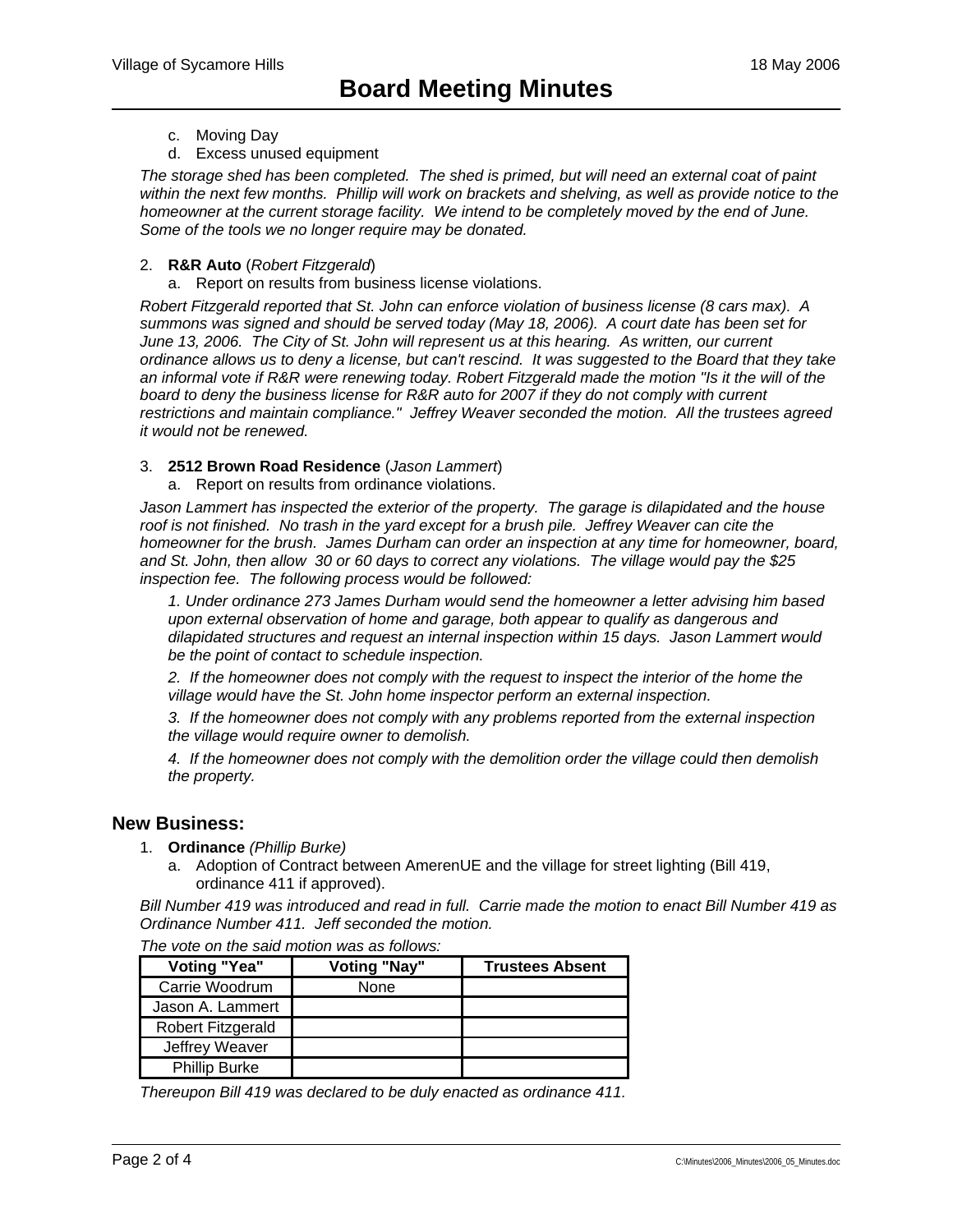#### 2. **Investment Strategy** (*Carrie Woodrum)*

*Our current investments are as follows:* 

*St. Johns bank account (checking) \$65,619.97 (May 2006)* 

*A. G. Edwards (general) \$74,639.09 (April 2006)* 

 *99.05% is in a 1 year Discover bank CD earning 5.03% which rolls over on May 24, 2006.* 

*A. G. Edwards (Sewer Lateral) \$31,338.96 (April 2006)* 

 *In a money market account earning 4.4%* 

*It was proposed to let the Discover Bank CD roll over and move some additional money from our checking account into this CD. In the future we may want to consider changing the annual \$28 sewer lateral fee to a lower amount since we have a large balance in this account.* 

The motion for adjournment was made by Robert Fitzgerald and seconded by Jason Lammert. The motion carried. Adjournment was at 8:45 pm.

> Fred Batcher, Village Clerk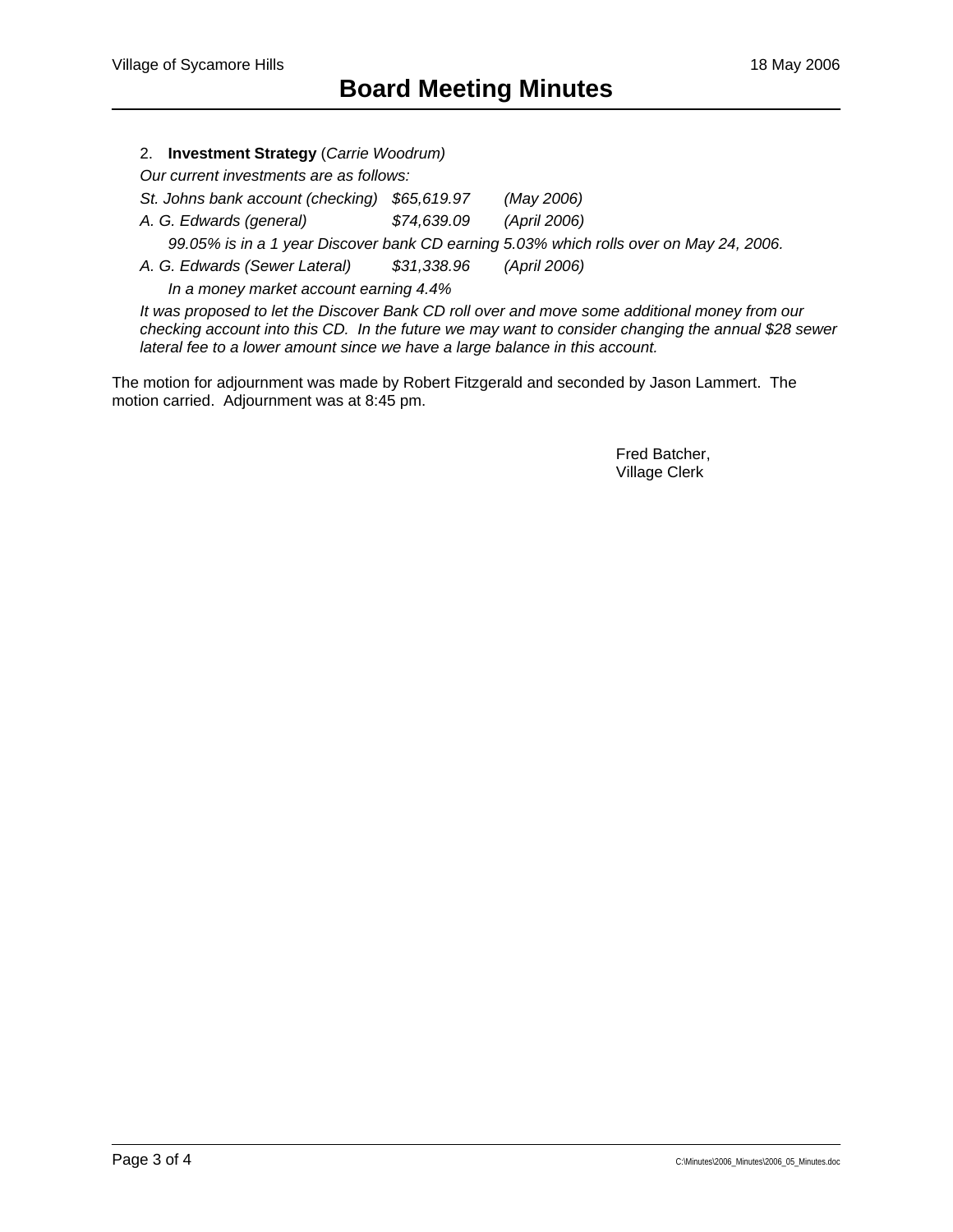## **Work Session Minutes**

#### **1. Discussion about animal ordinance**

- *a. There are 3 levels of regulation* 
	- *i. state kennels (5 dogs or cats or more)*
	- *ii. county rabies and animal control ordinances (no number or type of animal addressed)*
	- *iii. local*
- *b. Should we add just chickens or address whole ordinance with allowable number and types of animals?*
- *c. Bob mentioned that ordinance 83 was addressed in the 1955. Was this motivated by livestock and the will of the village?*
- *d. If we modify ordinance about chicken then decide allowable max number of chickens and min/max square feet of enclosure,*
- *e. Jason suggested allowing a maximum of 3 chickens, or perhaps limit the total number of animals per backyard area.*
- *f. Carrie would like to keep the ordinance general, don't make it specific.*
- *g. Next month each trustee should be prepared to discuss*

#### **2. Trash renewal contract for the fall (Jeff)**

- a. We need to start working on this now.
- b. St. Louis-Jefferson Solid Waste Management District grant availability.

*Jeff will look into the grant.* 

#### **3. Newsletter and Phone Info Card (***Phillip***)**

a. Prepare for June.

*The village wide garage sale will be August 12.* 

#### *4. TRIM Grant (Jason)*

- a. We need to be proactive on problems
- b. Comments
- c. Review form for missing items

*Jason will try to get more information concerning the TRIM grant and contact the arborist. It is unlikely we will be able to request any grant money for this year.* 

#### **5. Office furniture layout (***Phillip***)**

*Proposal number 2 was preferred. It was suggested we excess the old computer desk. We will try to pick a Saturday to perform this task.* 

#### **6. Name Tags (Fred)**

- a. Select a color and style for name tags
- b. Do we want a logo?

*Due to Fred's absence this will be discussed at the next meeting.*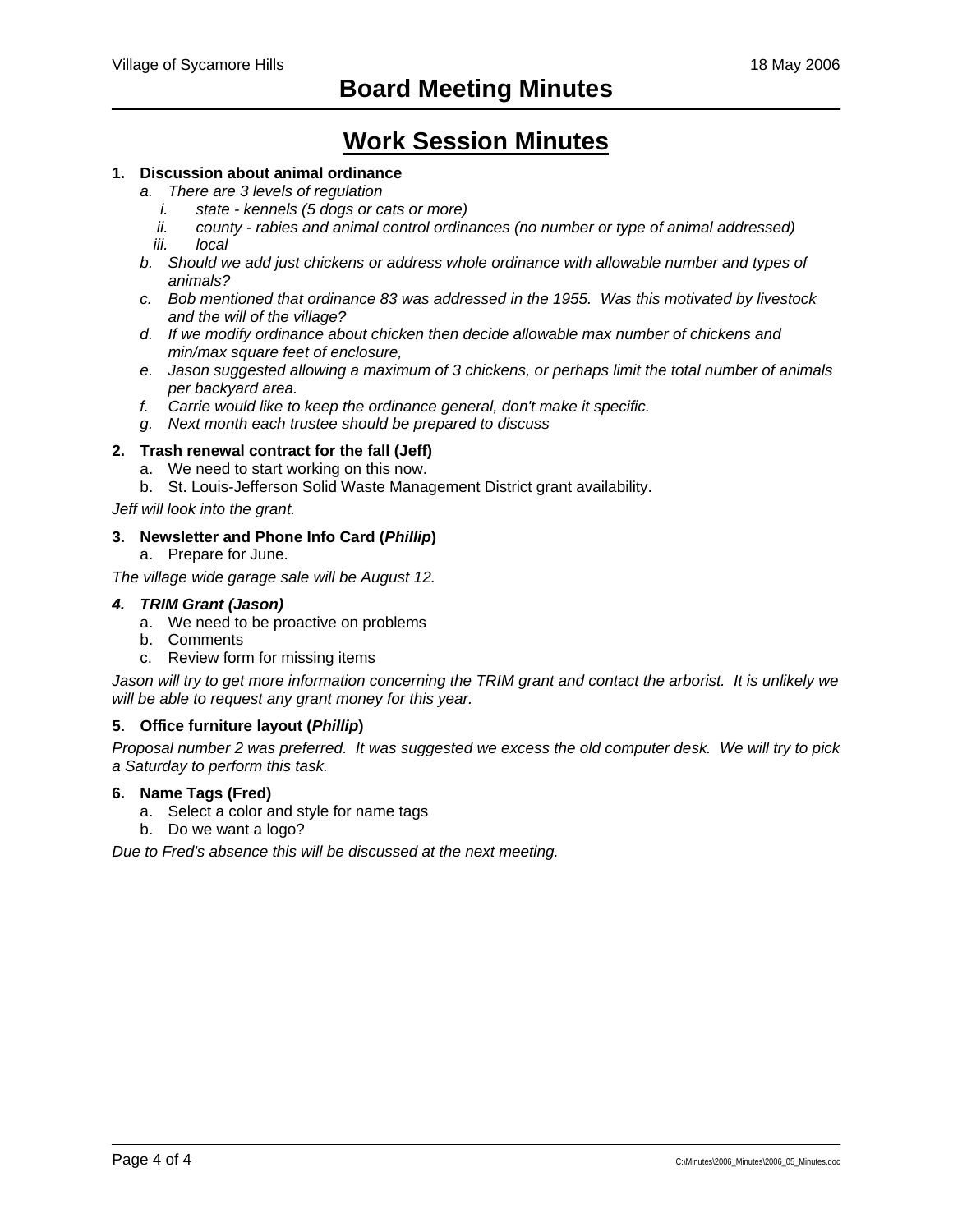The regular monthly meeting of the Board of Trustees of the Village of Sycamore Hills, St. Louis County, Missouri was held Thursday evening, June 15, 2006 in the Educational Building of Calvary United Church of Christ, 2501 Hartland Avenue. The meeting was called to order at 7:16 pm and opened with the Pledge of Allegiance. Those present were Robert Fitzgerald, Jason Lammert, Carrie Woodrum, Jeffrey Weaver, and Phillip Burke. Attorney James Durham and Clerk Fred Batcher were also present.

## **Oath of Office:**

Jeffrey Weaver took the oath of office of trustee and will serve as Health Commissioner.

## **Amendment of Agenda:**

The agenda was modified as follows:

- 1. Item 4 under the Work Session Agenda will be removed.
- 2. Add new item 4 under the Work Session Agenda to discuss revising the animal ordinance.

Robert Fitzgerald made the motion to accept the agenda as amended; Jason Lammert seconded the motion. The motion carried with four yea votes and one nay vote.

## **Approval of Prior Month's Minutes:**

A motion was made by Robert Fitzgerald and seconded by Jason Lammert to approve the minutes of the May 18, 2006 meeting. The motion carried unanimously.

### **Presentation and Payment of Bills:**

Bills in the amount of \$12,214.44 were presented by Carrie Woodrum. The following warrants (checks) are included in this month's disbursement:

- 5947 (2596) Reimbursement to Phillip Burke for street and shed hardware. (\$12.87).
- 5948 (2597) Reimbursement to Fred Batcher for new warrant forms (\$19.99).
- 5949 (2598) For Jeff Davis to replace storm damaged sidewalk at 2479 Hartland (\$964.71).

Jason Lammert made a motion to pay the bills as presented, Robert Fitzgerald seconded the motion. The motion carried unanimously.

## **Reports of the Chairman and Commissioners:**

Written reports were submitted by the Chairman, and the building, health, police, and street commissioners. The treasurer's report was given orally; our account balances are:

- St. Johns Bank (checking) \$64,965.35 (June 2006)
- A. G. Edwards (general) \$76,902.90 (June 2006)
- A. G. Edwards (Sewer Lateral) \$20,758.85 (May 2006)

Jason Lammert spoke to his report concerning the sidewalk repair on Hartland. He issued 3 occupancy permits and 2 building permits. He also arranged to have various village trees trimmed and stumps ground out.

Robert Fitzgerald made the motion to accept the reports; Carrie Woodrum seconded the motion. The motion carried unanimously.

## **Discussion from the Floor:**

Sgt. Selby of the St. John Police Department reminded us of several upcoming events. August 1 is national night out and August 4 will be the annual DARE Golf Tournament at Innsbrook Country Club (entry fee \$75). People interested in the neighborhood watch program should contact Sgt. Selby or Corp. Martin.

Sarah Sturgis (proprietor of The Fun House 8900 Midland Blvd.) reported on the progress on her building. She provided a diagram for the addition of a dog pen using some temporary fencing, and also showed the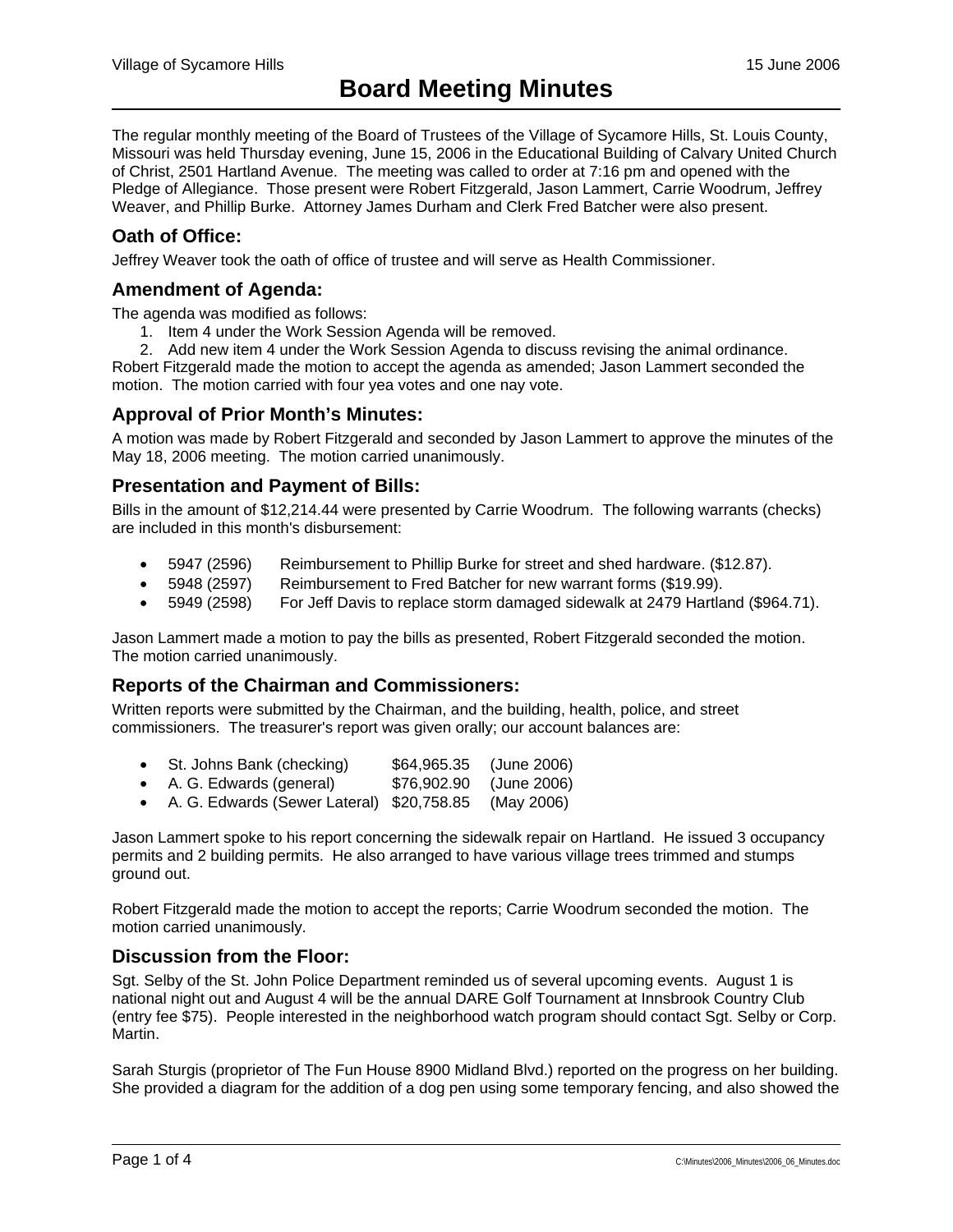fence around the location of the torch gas tanks. She intends to repair the fence at the rear of the property above the retaining wall. Jason Lammert will issue permits for the fencing.

Terry Heil stated that he does not think livestock is appropriate for village and was especially concerned about long term implications for village. He also requested the building commissioner investigate 8607 Graceland for upkeep.

Tom Weis requested that we find out who we advertised with for the last 3-5 years for the various street projects. The CDBG is asking for this information.

## **Old Business:**

- 1. **Storage Shed** (*Phillip Burke*)
	- a. Remaining Items

*Almost all items have been moved from the garage to the shed. Phillip has fabricated and installed several items to make the use of the shed more convenient Remaining items are miscellaneous tools and the 16 foot barricade cross members that Phillip needs help with. Robert suggested cutting them up and disposing of them. Phillip suggested donating some of the tools to habitat for humanity.* 

#### 2. **R&R Auto** (*Robert Fitzgerald*)

a. Report on results on hearing.

*Robert Fitzgerald reported that the hearing will be June 27. If R&R continues to do business in violation of their license we can issue violation every week. Some unlicensed vehicles parked on nearby streets are getting towed. Robert suggested that we contact Overland about parking regulations along Lackland. Phillip will prepare a letter and review with Robert.* 

#### 3. **2512 Brown Road Residence** (*Jason Lammert*)

a. Report on results from ordinance violations.

*A letter for the homeowner has been prepared by Jim. Jason needs to decide which approach to*  follow, however ordinance 225 is probably the best to apply. The owner of this property is Lester E *Goetz, Jr.* 

#### **New Business:**

#### 1. **Automatic Payment of Electric and Phone Bills** *(Phillip Burke / Carrie Woodrum)*

*There is a problem with bills that come due between meetings. We are looking for a means to make this more convenient. Due to state statutes we cannot use a direct debit system since warrants need to be issued for every bill. Jason will contact AmerenUE to adjust the billing date to the 12th of each month.* 

#### 2. **Critter Control Pest Contract** (*Jeffrey Weaver)*

- a. Review contract
- b. Determine responsibility for contacting

*There is no contract with Critter Control. Currently Jeffrey contacts Critter Control with address of homeowner complaining about rats. The first installation of a rat trap at each call is \$99.00. Subsequent trap placement at any address within that billing month is \$19.00. Jason serves as the backup for Jeffrey in his absence.* 

*History for this year:* 

| \$213 |
|-------|
| None  |
| \$563 |
| None  |
| \$194 |
|       |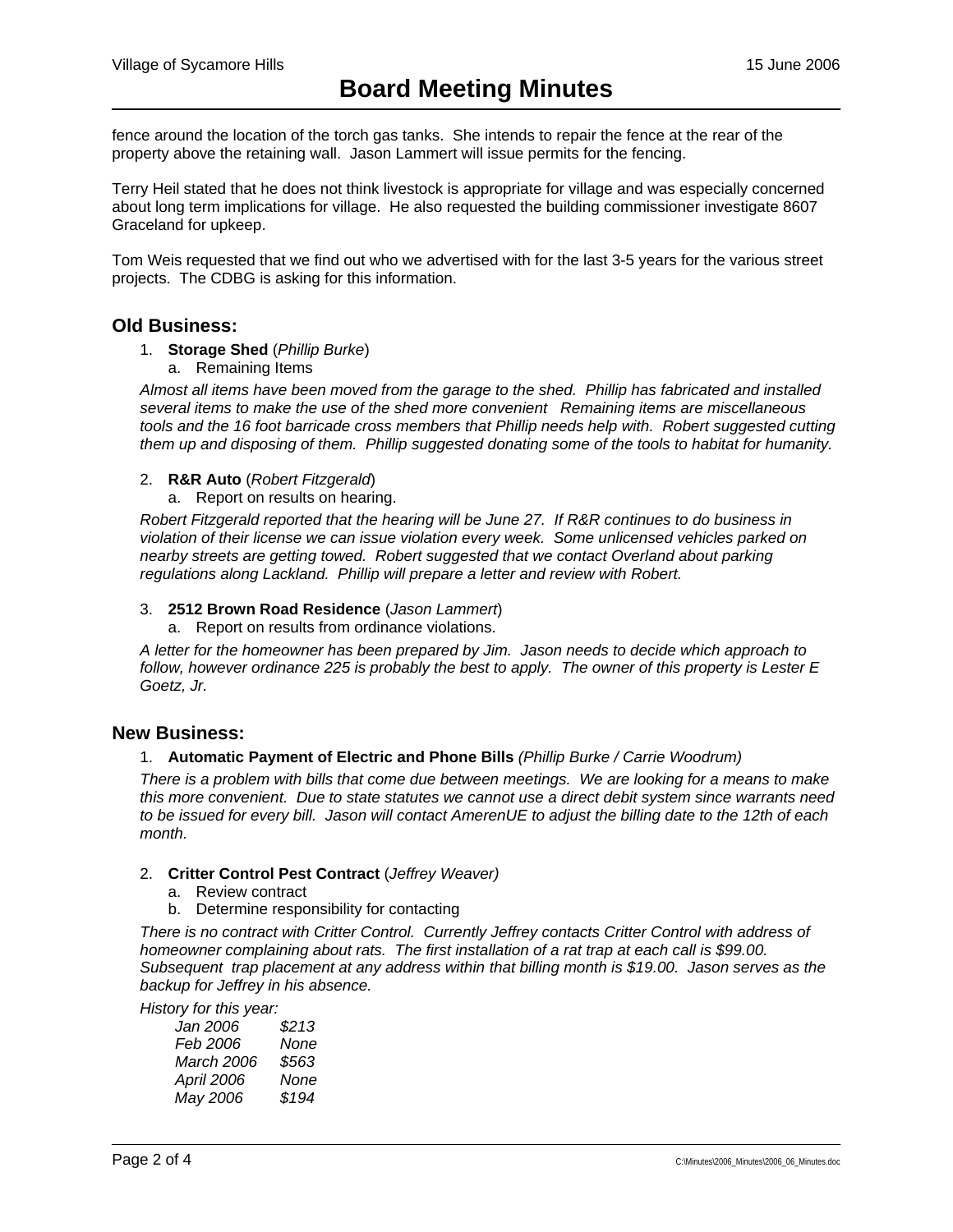*Jeffrey will procure work orders for use. He will write out the process for issuing requests to Critter Control, and will add 30 days net. Critter Control will be required to submit every invoice with copy of the work order. Jeffery will give Jim some generic notes to prepare a letter for recognizing an agreement between the village and Critter Control for each party to sign.* 

#### 3. **Waste Removal Contract** (*Jeffrey Weaver)*

- a. Request bids
- b. Discuss how to pay for this (tax increase, cut other budgets, etc.)

*Jim is concerned about increasing costs of waste removal, especially since it may take a year to get new contract. We also need to consider if another means to pay for this such as a tax increase will be required. Jeffrey will solicit information from waste haulers, Jim can help with this letter.* 

#### 4. **Lions Club Fair (***Robert Fitzgerald)*

a. August 24-27, 2006

*Walton Road, Oakland Avenue and Ashland will be permit parking only. Hangers will be printed by Bob. They will be passed out in conjunction with a newsletter and phone information card.* 

#### 5. **Home Businesses (***Fred Batcher)*

a. How do we regulate home businesses

*There is a concern that some people are operating businesses out of their home. One is 2436 Northland, Reigle tuck pointing. Ordinance 302 is contains occupancy information and should regulate this.* 

The motion for adjournment was made by Jason Lammert and seconded by Robert Fitzgerald. The motion carried. Adjournment was at 9:24 pm.

> Fred Batcher, Village Clerk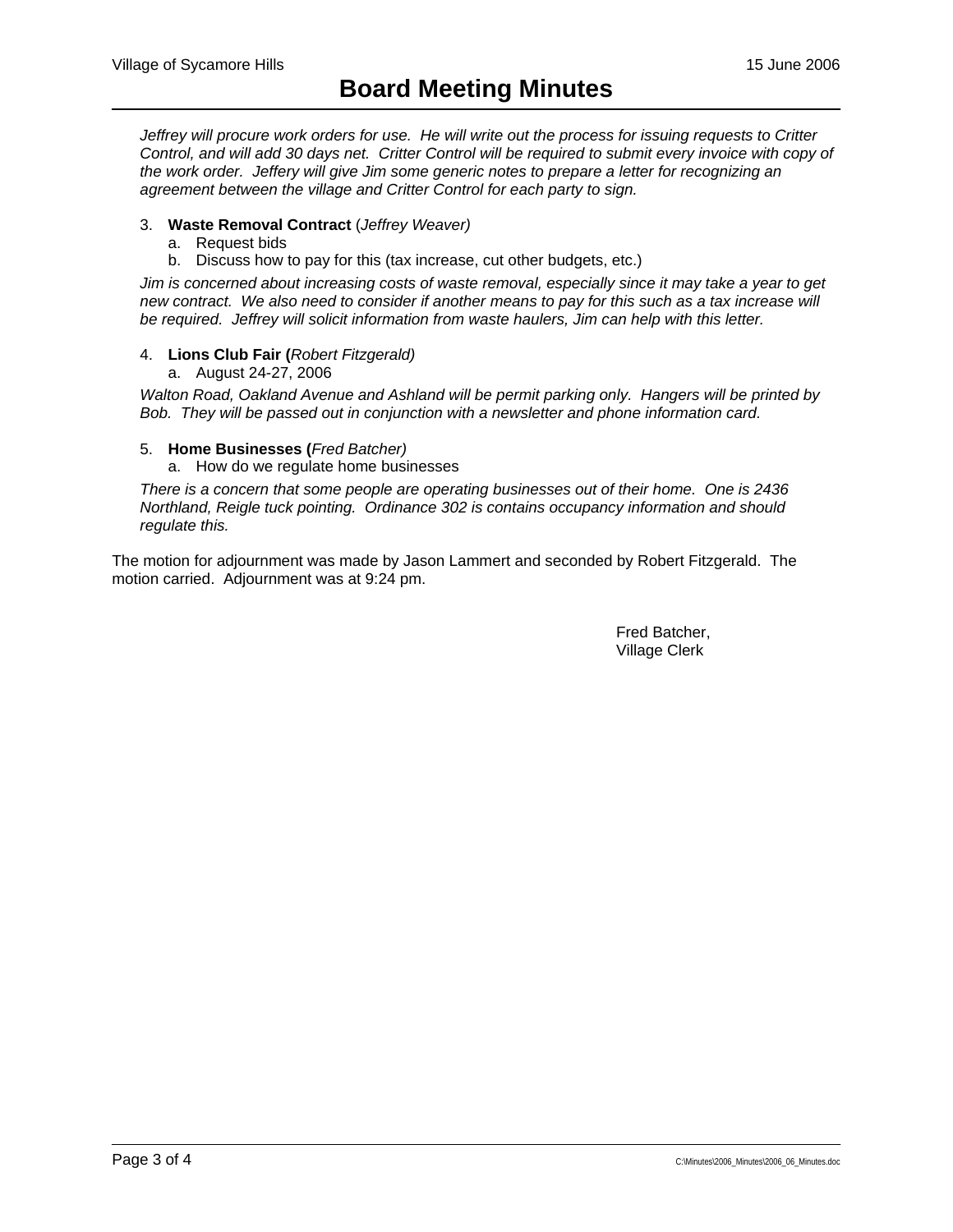## **Work Session Minutes**

### **1. Newsletter and Phone Info Card (***Phillip***)**

#### a. Prepare for July

*Issues to include are waste and recycling issues, information about selling and buying homes. Jim will prepare something about waste. Phillip will put together a preliminary copy for review at the next meeting.* 

#### *2. TRIM Grant (Jason)*

a. Progress on grant request

*Jason is investigating this.* 

#### **3. Office furniture layout (***Phillip***)**

a. Select a Saturday to rearrange furniture.

*This will be decided in the future.* 

#### **4. Revising the Animal Control Ordinance (***Phillip***)**

a. Should we revise animal control ordinance?

*Current ordinance 83 is from 1955. We have had a request from a constituent to revise this ordinance. Robert thinks law was passed with best intentions and does not believe changes are needed. Jeffery doesn't think we should change the ordinance to meet the desire of one resident. Jason has no opinion. The ordinance will not be revised at this time.*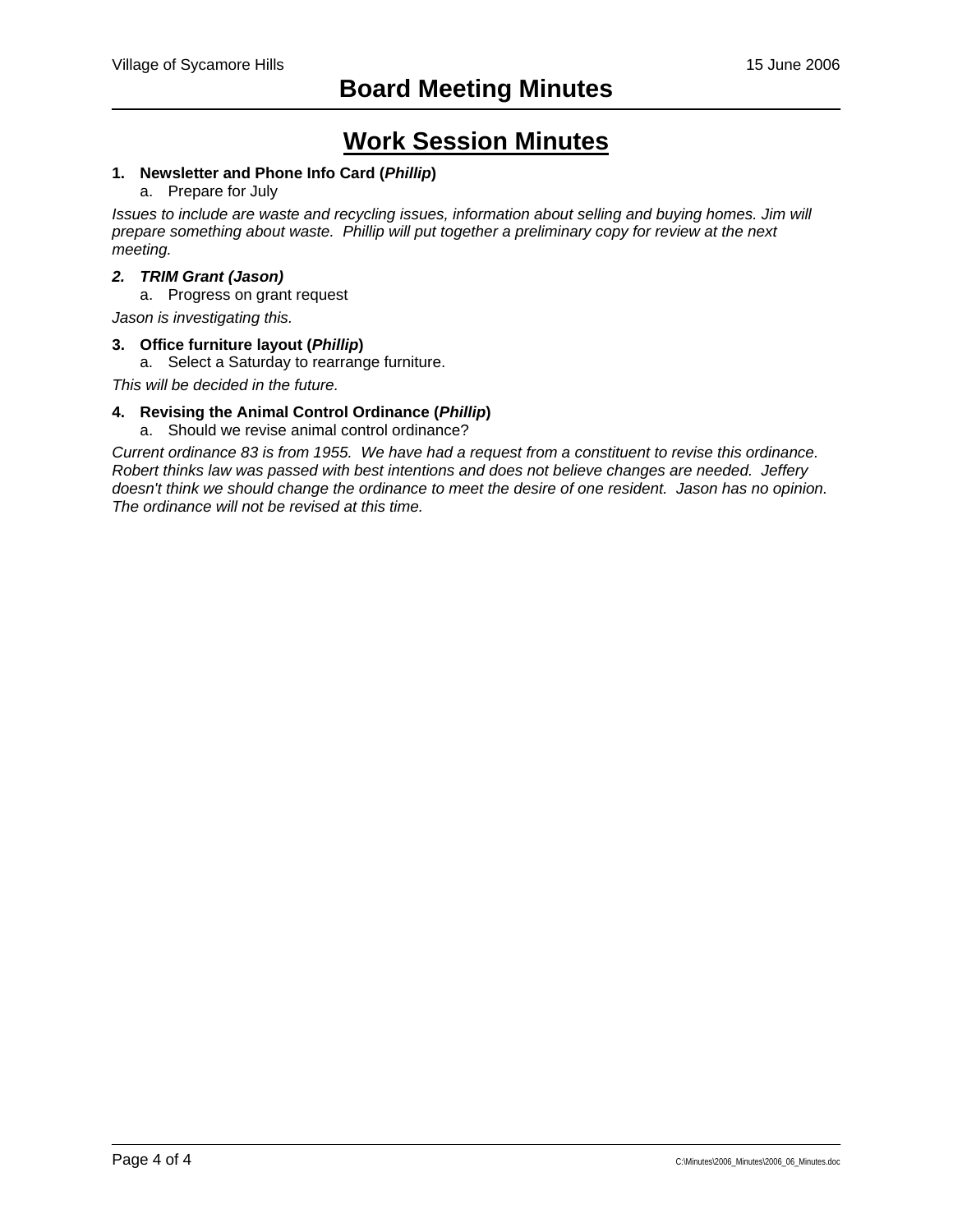The regular monthly meeting of the Board of Trustees of the Village of Sycamore Hills, St. Louis County, Missouri was held Thursday evening, July 20, 2006 in the Educational Building of Calvary United Church of Christ, 2501 Hartland Avenue. The meeting was called to order at 7:04 pm. Those present were Robert Fitzgerald, Jason Lammert, Carrie Woodrum, Jeffrey Weaver, and Phillip Burke. Attorney James Durham and Clerk Fred Batcher were excused.

## **Amendment of Agenda:**

The agenda was modified as follows:

1. Removed item 4 under Old Business.

Robert Fitzgerald made the motion to accept the agenda as amended; Jason Lammert seconded the motion. The motion carried unanimously.

### **Approval of Prior Month's Minutes:**

A motion was made by Robert Fitzgerald and seconded by Jason Lammert to approve the minutes of the June 15, 2006 meeting. The motion carried unanimously.

### **Presentation and Payment of Bills:**

Bills in the amount of \$52,077.78 were presented by Carrie Woodrum. The following warrants (checks) are included in this month's disbursement:

- 5968 (2617) The Daniel & Henry Co. for public official bond (\$455.70).
- 5969 (2618) Grimco Inc. for street signs (\$153.08).
- 5970 (2619) Lipic's for Aluminum Badges for Village Officials (\$94.06).
- 5971 (2620) Transfer to A.G. Edwards Money Market Account (\$40,000.00).
- 5972 (2621) Transfer to A.G. Edwards Sewer Lateral Account (\$27.72).
- 5973 (2622) Reimbursement to Carrie Woodrum for the Newly Elected Officials Conference (\$187.70).

Jason Lammert made a motion to pay the bills as presented, Jeffrey Weaver seconded the motion. The motion carried unanimously.

## **Reports of the Chairman and Commissioners:**

Written reports were submitted by the Chairman, and the building, health, police, and street commissioners. Our account balances are:

- St. Johns Bank (Checking) Amount Unavailable (July 2006)
- A. G. Edwards (Money Market) Amount Unavailable (July 2006)
- A. G. Edwards (Sewer Lateral) Amount Unavailable (June 2006)

Robert Fitzgerald made the motion to accept the reports; Carrie Woodrum seconded the motion. The motion carried unanimously.

#### **Discussion from the Floor:**

There was no discussion from the floor.

#### **Old Business:**

#### 1. **R&R Auto (Robert Fitzgerald)**

a. Report on results on hearing.

*Robert Fitzgerald reported that the St. John prosecuting attorney has scheduled a jury trial in October 2006. Mr. Richard Tyarks (the owner) and an employee Nathan from R&R were present. Mr. Tyarks reported that the retaining wall is incomplete due to a supplier problem. He has signed a contract for*  asphalt paving of his parking area. The building remodeling is complete. Mr. Tyarks requested if it *would be possible to modify his business license to increase the number of vehicles allowed. The*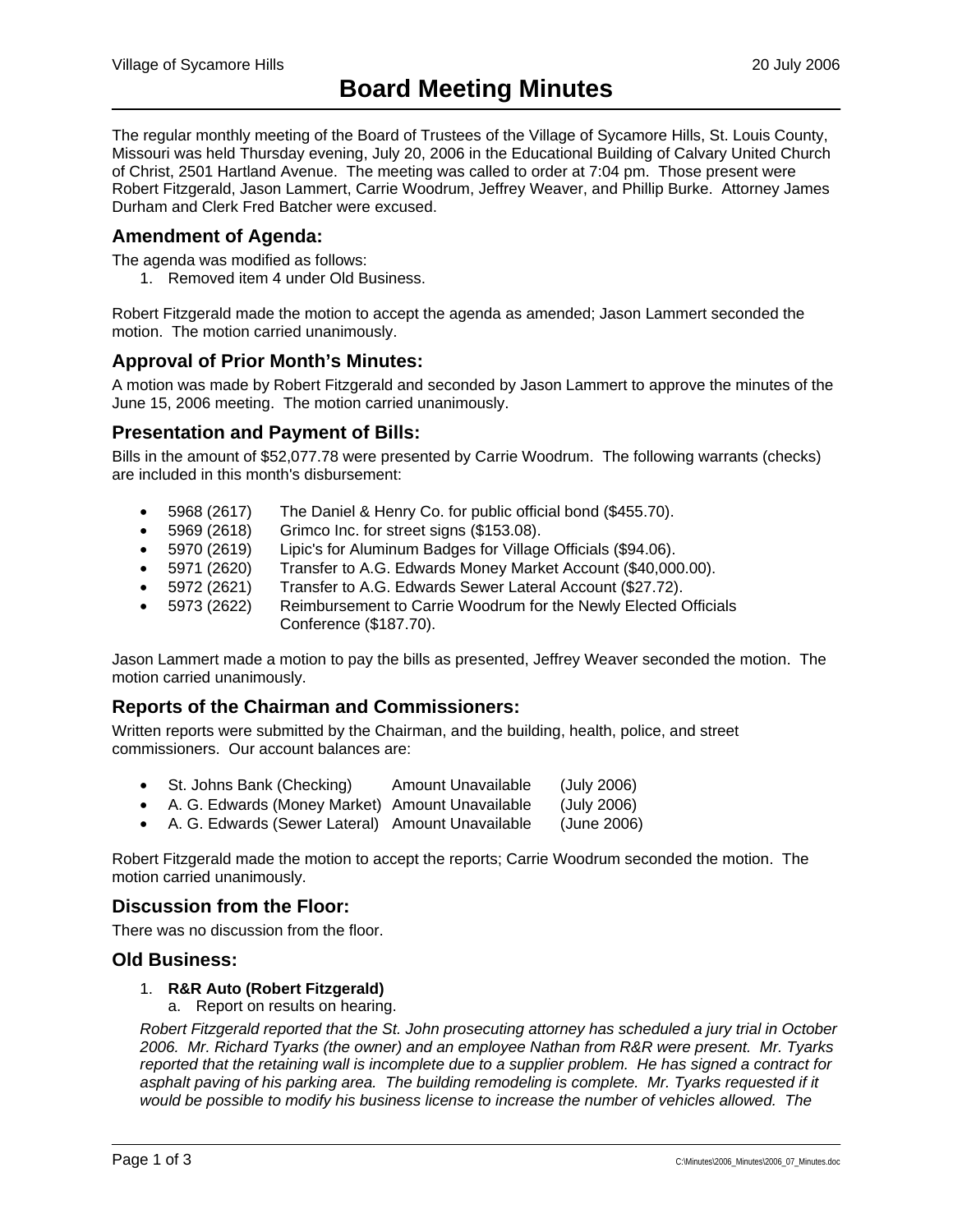*board requested that he maintain compliance with the current business license. He may request a change in December when his business license is renewed. Mr. Tyarks also would like to remove the 7'x24' body of his box truck and place it on the ground to use as a storage shed. Jason Lammert will contact Jim Durham to see if this will comply under our ordinances as a storage shed.* 

#### 2. **2512 Brown Road Residence** (*Jason Lammert*)

a. Report on results from ordinance violations.

*Jason Lammert sent a letter to the 2512 address outlining the violations, but will also send a letter to the owner's home address. This address can be obtained from the assessor's office and the letter will be send certified return receipt requested.* 

- 3. **Waste Removal Contract** (*Jeffrey Weaver)*
	- a. Report on meeting involving multiple municipalities
	- b. Status of requesting new bids.

*Jeffrey Weaver went to the community collaboration meeting at UMSL. Refer to his written report for data from this meeting. He will request best guess estimates from various waste haulers for a future long term contract.* 

- 4. **Home Businesses** (*Fred Batcher)*
	- a. Use of Ordinance 302

*This item was removed from the agenda.* 

- 5. **Critter Control Pest Contract** (*Jeffrey Weaver*)
	- a. Status of using Work Orders
		- b. Is a written contract completed?

*Jeffrey Weaver will contact Jim Durham to determine the best way to handle an agreement with Critter Control.* 

#### **New Business:**

#### 1. **Appointment of Deputy Clerk** (*Phillip Burke*)

*Carrie Woodrum made a motion to appoint Joy Drennan as deputy clerk, Robert Fitzgerald seconded the motion. The motion passed unanimously.* 

- 2. **Business License** (*Phillip Burke*)
	- a. Temporary extension for The Fun House (8900 Midland)

*Jeffrey Weaver made a motion to extend the temporary business license for The Fun House to September 30, 2006. Jason Lammert seconded the motion and it passed unanimously.* 

#### 3. **Treasurer/Collector Replacement for August 2006** (*Carrie Woodrum*) b. Action plan

*Phillip Burke and Carrie Woodrum will arrange to have the checks completed early. The tax rate will* be set at the next meeting. Phillip will confer with Jim Durham for the required notices and time *period for those notices. Joy Drennan will fax the completed paperwork for the hearing to Jim Durham for review. Jim Durham will prepare the release and send to The Countian.* 

The motion for adjournment was made by Jason Lammert and seconded by Carrie Woodrum. The motion carried unanimously. Adjournment was at 7:30 pm.

> Fred Batcher, Village Clerk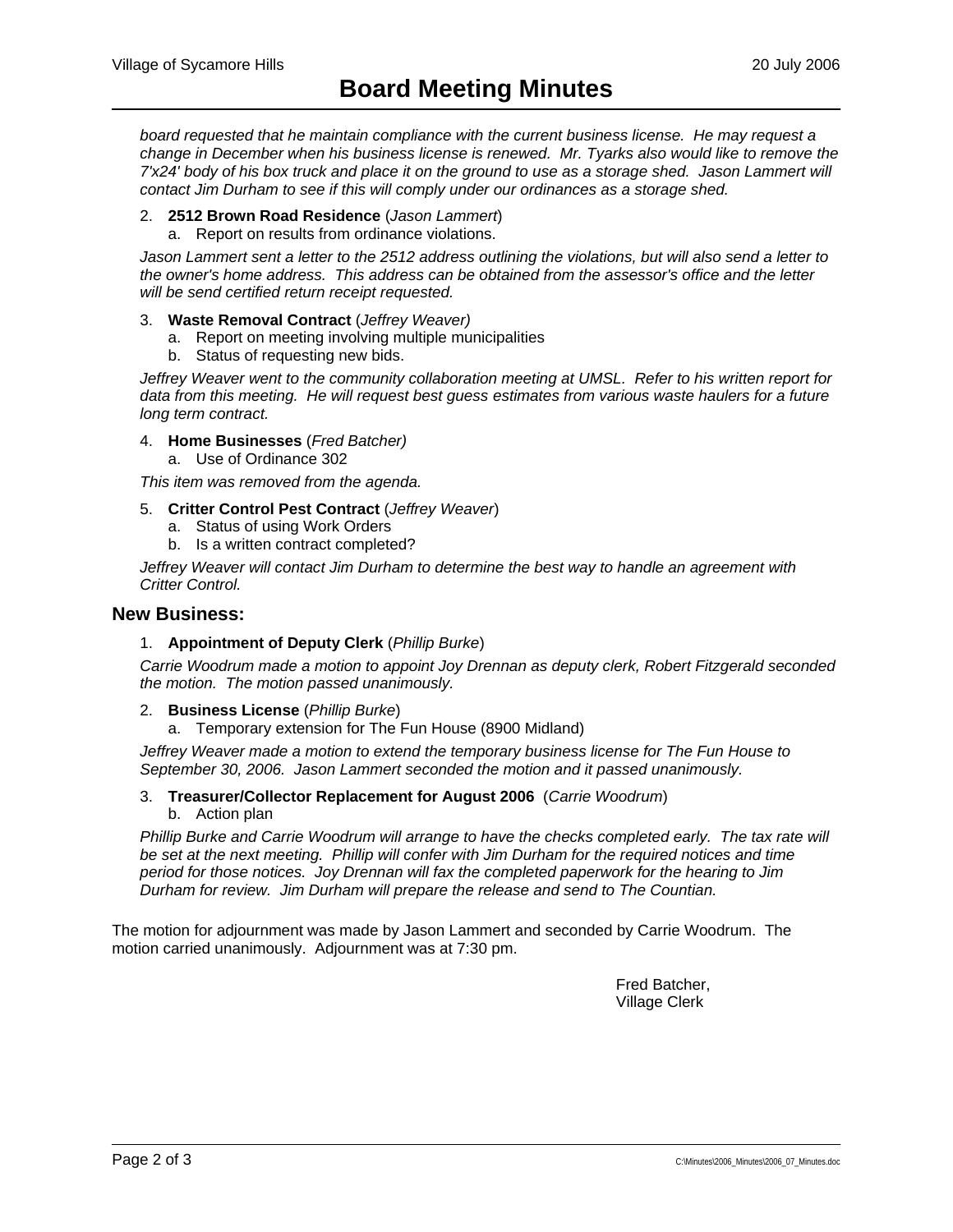## **Work Session Minutes**

### **1. Newsletter and Phone Info Card** (*Phillip*)

#### a. Prepare for July

*A preliminary issue of the newsletter was distributed. Each trustee will make corrections and return to Phillip.* 

#### **2. AmerenUE bill date change** (*Jason*)

a. Status

*The billing date has been adjusted.* 

#### **3. Lions Club Fair August 24-27, 2006** *(Bob)*

- a. Prepare Rear View Mirror Parking Permits
- b. Who will put out barricades and signs?

*Bob will prepare the rear view mirror signs. Barricades will be put out by Phillip.* 

#### **4. Web site** *(Phillip)*

a. Need login ID and Password

*This item was not discussed.* 

#### **5. Report on Activities** *(Fred)*

a. Advice for various board members

*This item was not discussed.*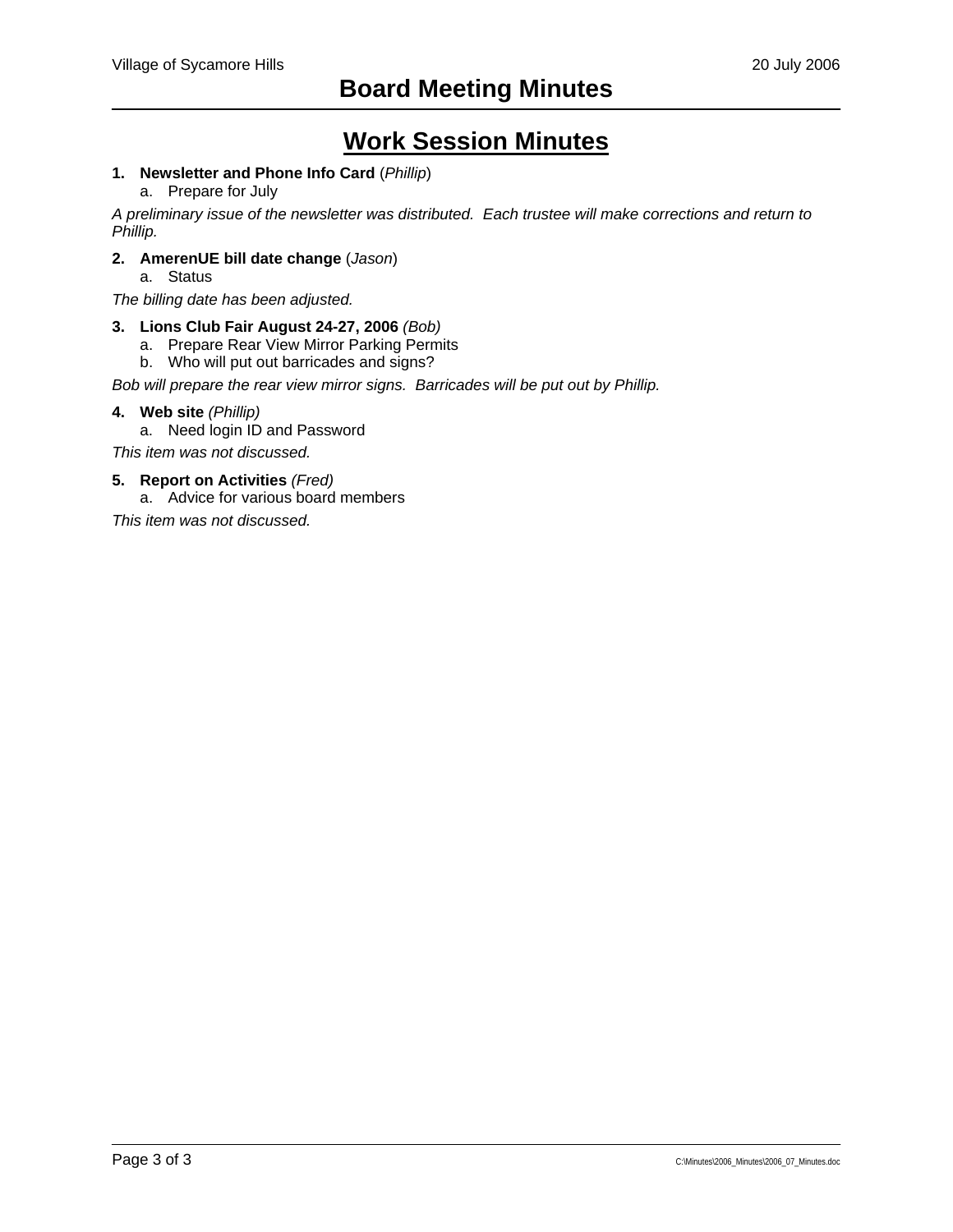The regular monthly meeting of the Board of Trustees of the Village of Sycamore Hills, St. Louis County, Missouri was held Thursday evening, August 17, 2006 in the Educational Building of Calvary United Church of Christ, 2501 Hartland Avenue. The meeting was called to order at 7:06 pm. Those present were Robert Fitzgerald, Jason Lammert, Jeffrey Weaver, and Phillip Burke. Carrie Woodrum was excused. Attorney James Durham and Clerk Fred Batcher were also present.

## **Amendment of Agenda:**

The agenda was modified as follows:

- 1. Under Old Business, add item 4 "Critter Control".
- 2. Under New Business, add item 3 "Renewal of Police Contract".
- 3. Under Work session, add item 7 "Incident Management Training".

Robert Fitzgerald made the motion to accept the agenda as amended; Jeffrey Weaver seconded the motion. The motion carried unanimously.

## **Tax Rate Hearing:**

The tax rate hearing was called to order at 7:08 pm. The 2005 and 2006 tax rates are shown in the table below. Rates are per \$100 assessed valuation. Total revenue will be \$20,194.99.

|                       | <b>Residential</b> | <b>Commercial</b> | <b>Personal Property</b> |
|-----------------------|--------------------|-------------------|--------------------------|
| 2005 General Tax Rate | 0.1970             | 0.2490            | 0.2530                   |
| 2005 Health Tax Rate  | 0.0910             | 0.1150            | 0.1180                   |
| 2005 Total Tax Rate   | 0.2880             | 0.3640            | 0.3710                   |
| 2006 General Tax Rate | 0.2020             | 0.2610            | 0.2530                   |
| 2006 Health Tax Rate  | 0.0940             | 0.1210            | 0.1180                   |
| 2006 Total Tax Rate   | 0.2960             | 0.3820            | 0.3710                   |

Robert Fitzgerald motioned Bill 420 setting these proposed tax rates. Jason Lammert seconded the motion. Bill 420 was unanimously accepted as Ordinance 412. The tax rate hearing was adjourned at 7:15 pm.

| <b>Voting "Yea"</b>  | Voting "Nay" | <b>Trustees Absent</b> |
|----------------------|--------------|------------------------|
| Jeffrey Weaver       | None         | Carrie Woodrum         |
| Jason A. Lammert     |              |                        |
| Robert Fitzgerald    |              |                        |
| <b>Phillip Burke</b> |              |                        |

*The vote on the said motion was as follows:* 

*Thereupon Bill 420 was declared to be duly enacted as ordinance 412.* 

The Tax Rate Hearing was adjourned at 7:11 pm.

## **Approval of Prior Month's Minutes:**

A motion was made by Jason Lammert and seconded by Robert Fitzgerald to approve the minutes of the July 20, 2006 meeting. The motion carried unanimously.

## **Presentation and Payment of Bills:**

Bills in the amount of \$52,077.78 were presented by Phillip Burke in the absence of Carrie Woodrum. The following warrants (checks) are included in this month's disbursements:

- 5974 (2623) Petrov Bros. Tree Service for evergreen spraying (\$135.00).
- 5990 (2639) Mayors of Small Cities annual dues (\$50.00).
- 5993 (2642) St. Louis County Municipal League annual dues (\$564.00).
- 5994 (2643) MCCFOA Eastern Division (clerk association) annual dues (\$10.00).
- 5996 (2645) M. Scott, semi-annual bill for lawn service (\$490.00).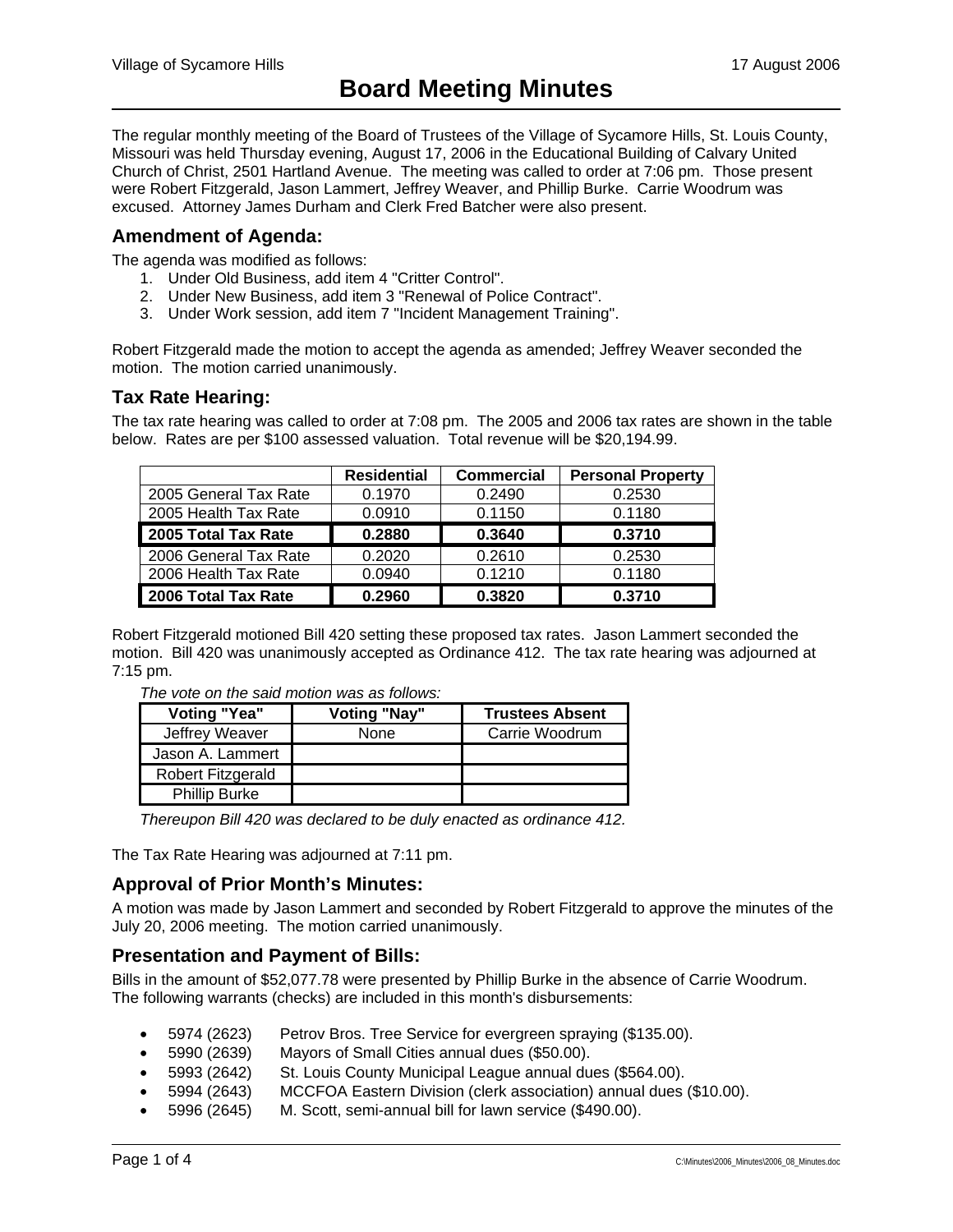Robert Fitzgerald made a motion to pay the bills as presented, Jeffrey Weaver seconded the motion. The motion carried unanimously.

## **Reports of the Chairman and Commissioners:**

Written reports were submitted by the Chairman, and the Police Commissioner. Health Commissioner Jeffrey Weaver ordered 4 rat abatements, sent a letter to Critter Control concerning our agreement with them, sent letters to receive more trash bids for next year, and investigated complaints from Brown Road residents. Street and Building Commissioner Jason Lammert took care of 2 occupancy permits, 1 building permit, and 1 sewer later request. Jason Lammert made the motion to accept the reports; Jeffrey Weaver seconded the motion. The motion carried unanimously.

## **Discussion from the Floor:**

Captain Morris of the St. John Police Department discussed the police effort during the storms on July 19 and 21. He reported that there were no major crimes in this area while without power after the storms. Several shortfalls were found that need to be addressed. It was difficult to identify senior citizens that are shut-ins. Some suggestions to handle this would be to create a volunteer list that will check these citizens during a natural disaster or homeland security issue, and to promote the dialup database (Are You OK?) which also gives an emergency contact for those individuals. There was also a need for more cooling stations, food, ice, and MREs provided by local government, but each family also needs to be prepared. St. John Police would provide immediate security for our village after a major event such as a tornado until other county, state or federal government help is available.

The School Resource Officers (SRO) for the 2006/2007 school year are:

Ritenour Middle School - Robert Connell (486.8982), also teaches DARE at Marvin Elementary School. Ritenour High School - Chad Rickers (486-4706)

#### **Old Business:**

- 1. **2512 Brown Road Residence** (*Jason Lammert*)
	- a. Report on results from ordinance violations.

Jason Lammert will send a certified letter to Mr. Goetz's Florissant address before next meeting, then *he will contact Jim Durham.* 

- 2. **Waste Removal Contract** (*Jeffrey Weaver)*
	- a. Status of requesting new bids.
	- b. Renewal for 2006/2007

*Jeffrey Weaver is still working on obtaining new bids for 5 year bids starting in 2007. Robert Fitzgerald made a motion to renew our contract with Waste Management for \$18.55 per home per month (\$5565.00 total per month). Jeffrey Weaver seconded the motion. The motion carried unanimously.* 

#### 3. **Home Businesses** (*Fred Batcher)*

a. Use of Ordinance 302

*Fred Batcher reported that several homes appear to be operating businesses, such as 2460 Brown Road (home remodeling) and 2481 Brown Road (DBA Discount Paper Company). Jeffrey Weaver is investigating some of the homes noted using ordinance 311. Ordinance 302 does not apply to these cases. Selling items out of home with door to door hangers is a zoning ordinance violation.* 

#### 4. **Critter Control** (*Jeffrey Weaver)*

a. Notifying Critter Control of modifications with our agreement

*We have been billed about \$300 in last 2 months, but Jeffrey Weaver has not requested any treatment. Our current agreement states that after a month baiting the rats are still taking bait, Critter Control will continue for another 30 days. Jeffrey Weaver will use three part job work orders for new services (one copy for their records, one copy to return with invoice, and one copy for village*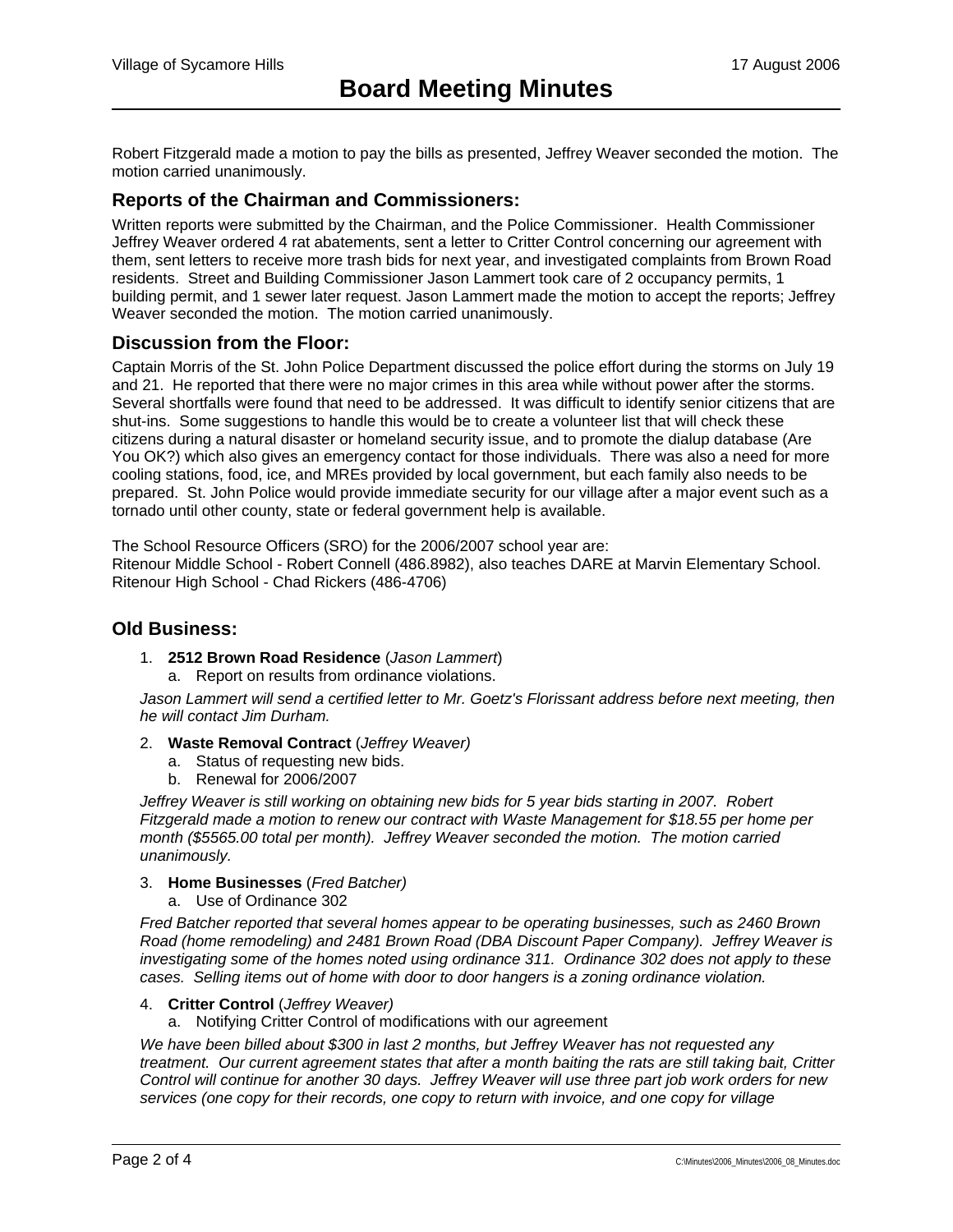records). Critter Control will invoice us on 3rd Monday of each month, and will include a report on *status of each baited location and whether they will continue baiting for another 30 days. This process will be documented for our records.* 

#### **New Business:**

- 1. **Storm Damage / Tree Removal** (*Phillip Burke*)
	- a. Status of county removing trees using FEMA money

*Phillip Burke has completed and submitted the necessary forms to St. Louis County so they may remove tree debris from the village. Tree debris should be left between the curb and the sidewalk. Phillip has moved the debris to this area for the village owned lot on Lackland Road.* 

- 2. **Village Owned Lot on Lackland** (*Phillip Burke*)
	- a. Dangerous Trees need removal
	- b. Continuing problem of dumping
	- c. Limit access to property
	- d. Post no dumping signs
	- e. Possible sale of property

*Jason Lammert suggested putting a park there using some grant money and/or planting beautification programs. Jeffrey Weaver would also like to use it as a park. Another suggestion was to use it as a location for a community garden. This location is really unsuitable as a housing lot due to its location. One possibility might be to see if Critter Control would like to rezone as a business, and also rezone adjacent lot if they purchase the lot. James Durham will investigate if there is a period of ownership required before the village could sell it. Jason Lammert will look into obtaining a park grant and also removing damaged trees on the property.* 

#### 3. **Renewal of Police Contract** (*Robert Fitzgerald*)

a. for 2006/2007

*This is year 5 of our 5 year contract with St. John Police Department. Jeffrey Weaver made a motion to approve the continuation of the police contract with the City of St. John for \$2806.00 per month and animal control service for \$340.00 per month. Jason seconded the motion. The motion passed unanimously.* 

The motion for adjournment was made by Jason Lammert and seconded by Jeffrey Weaver. The motion carried unanimously. Adjournment was at 8:54 pm.

 Fred Batcher, Village Clerk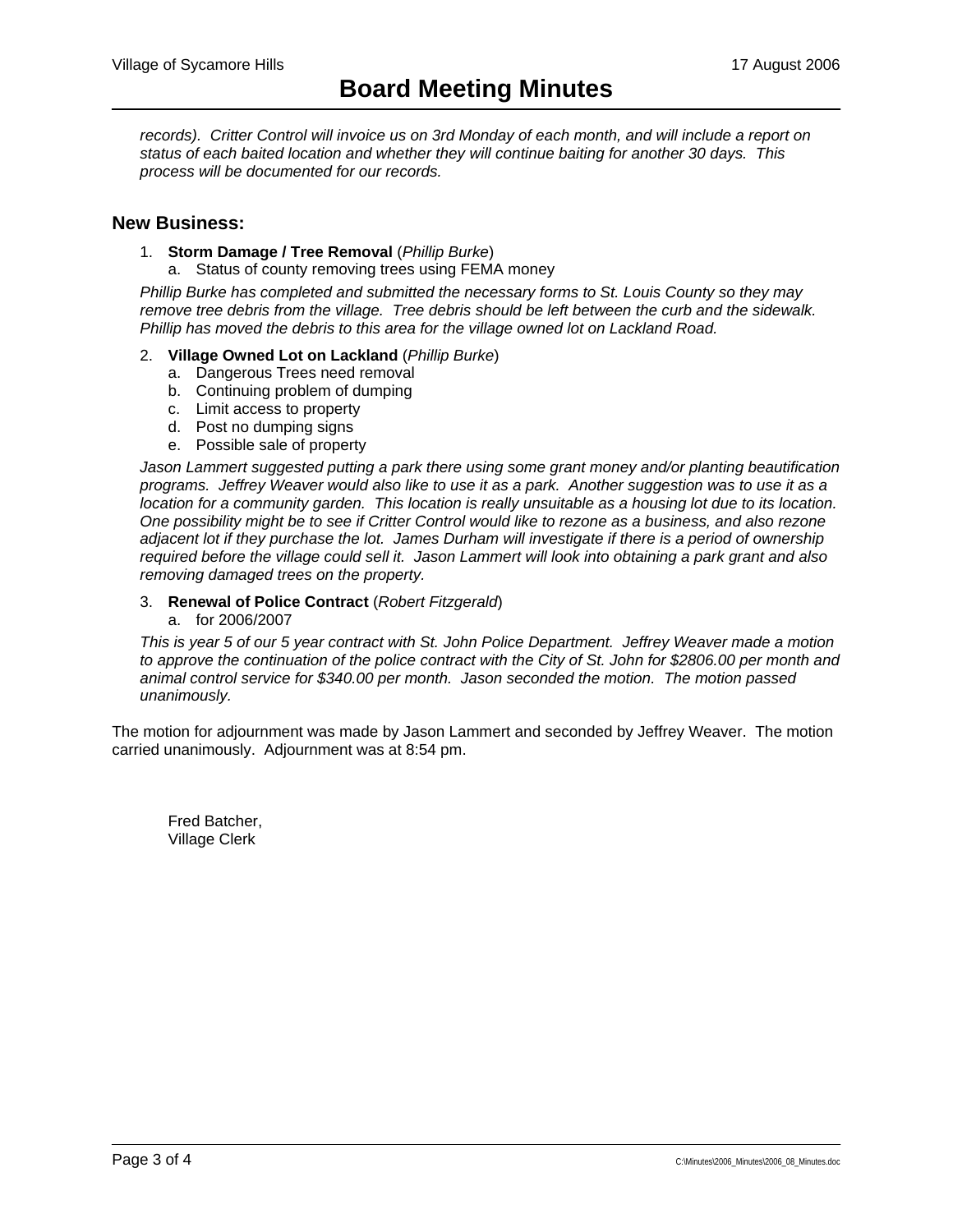## **Work Session Minutes**

#### **1. Newsletter and Phone Info Card (***Phillip***)**

#### a. Distribution schedule

*A preliminary issue of the newsletter was distributed. Each trustee will make corrections and return to Phillip. He will inform trustees when newsletter is complete and so they may distribute them with the rear view mirror hangers prior to the Lion's Club Fair in Overland.* 

#### **2. Web site** *(Phillip)*

a. Need login ID and Password

*Jason will give Phillip the necessary data.* 

#### **3. General look of community** *(Phillip)*

- a. Pick up trash cans
- b. General condition of housing
- c. Street Cleaning
- d. Paint striping for stop lines and crosswalks

*There were two general ideas, go after major violators first, or follow up on minor violations such as grass height, trash cans left out, trash in yards and woodpiles. After much discussion we decided that both ideas are important. Phillip will prepare some simple forms for reoccurring violations. We discussed the option of contracting with St. John to inspect each home and write up violations to improve the general condition of housing. Jason will obtain a few bids from local cities concerning street cleaning. Phillip will contact the Weis Design Group for measurements of our streets so we may prepare accurate bid packages for street cleaning and striping.* 

#### **4. Storage Shed (***Phillip***)**

a. Needs exterior painted before winter

*Phillip and Bob will determine a mutually agreeable time to paint the shed.* 

## **5. Report on Activities** *(Fred)*

a. Various items

*Fred Batcher will arrange for Joy Drennan to get a set of keys to the church and office. Joy and Fred will share phone monitoring duties. It was suggested we modify the message so callers are clear that messages are only checked once daily.* 

#### **6. Incident Management Training** *(Phillip)*

a. Trustees need to take IS-700 and ICS-100

*The courses are offered on-line at http://training.fema.gov/EMIweb/IS/. Completion is required by September 30, 2006.*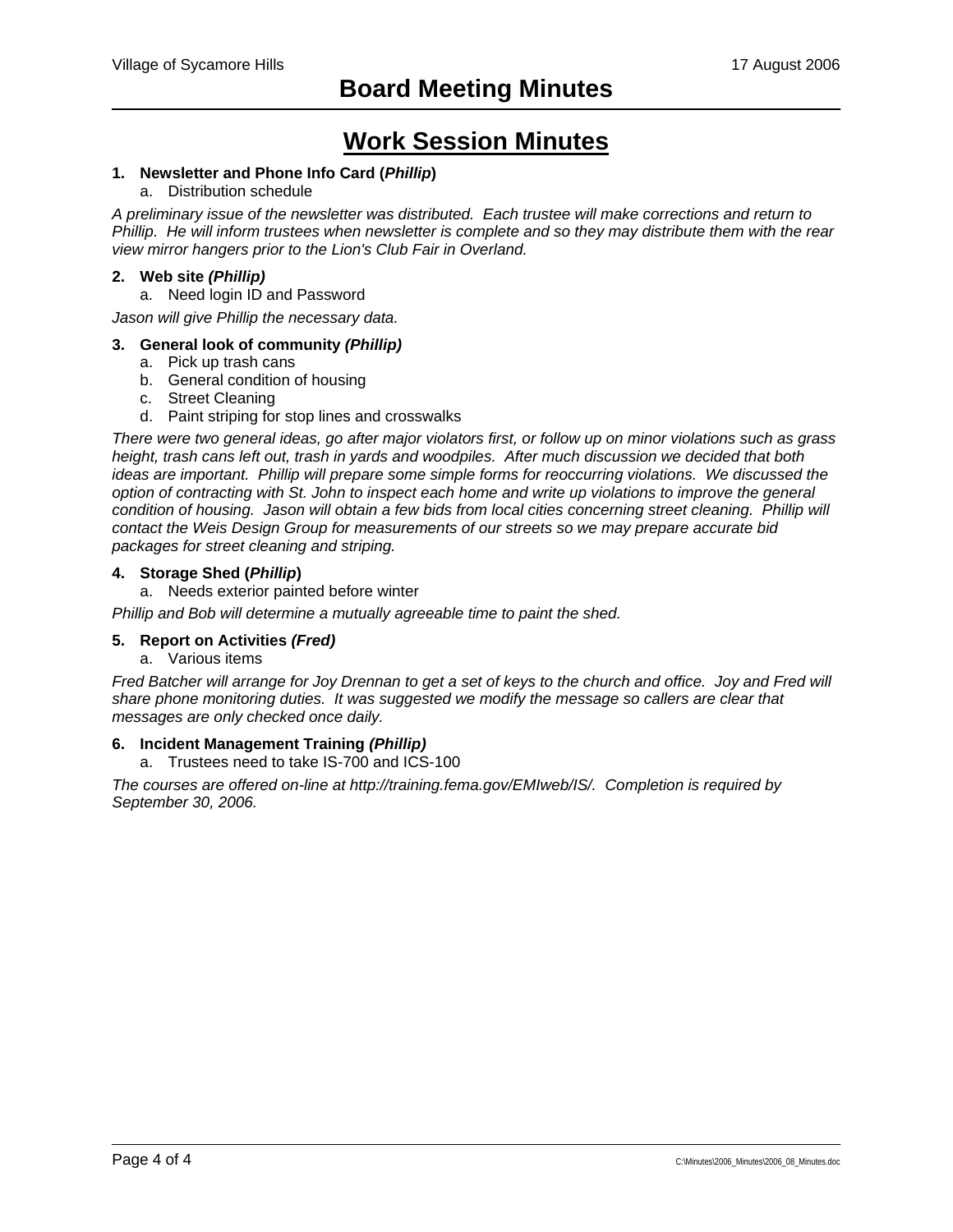The regular monthly meeting of the Board of Trustees of the Village of Sycamore Hills, St. Louis County, Missouri was held Thursday evening, September 21, 2006 in the Educational Building of Calvary United Church of Christ, 2501 Hartland Avenue. The meeting was called to order at 7:03 pm. Those present were Robert Fitzgerald, Jason Lammert, Jeffrey Weaver, and Phillip Burke. Carrie Woodrum was excused. Attorney James Durham and Clerk Fred Batcher were also present. The meeting opened with the Pledge of Allegiance.

## **Amendment of Agenda:**

The agenda was modified as follows:

1. Under New Business, add item 5, "Extension of Business License".

Robert Fitzgerald made the motion to accept the agenda as amended; Carrie Woodrum seconded the motion. The motion carried unanimously.

## **Approval of Prior Month's Minutes:**

A motion was made by Jason Lammert and seconded by Robert Fitzgerald to approve the minutes of the August 17, 2006 meeting. The motion carried unanimously.

## **Presentation and Payment of Bills:**

Bills in the amount of \$12,491.15 were presented by . Carrie Woodrum. The following warrants (checks) are included in this month's disbursement:

- 6013 (2662) American Minority Business Forms for traffic tickets (\$331.17).
- 6015 (2664) Phillip Burke, paint and copying reimbursement (\$98.97).

Jason Lammert made a motion to pay the bills as presented, Jeffrey Weaver seconded the motion. The motion carried unanimously.

## **Reports of the Chairman and Commissioners:**

Written reports were submitted by the Chairman, the Finance Commissioner, and the Police Commissioner. The Health Commissioner, Jeffrey Weaver, presented his report orally. He ordered 8 rat abatements. The new method of invoicing Critter Control is working well. He also has received complaints that AmerenUE subcontractors are not picking up limbs after trimming around wires in the backyard easements. The Street and Building Commissioner, Jason Lammert, presented his report orally. He issued 3 occupancy permits. He is having a problem contacting 2423 Walton about a sewer lateral issue. .The Finance Commissioner also added that she is preparing the semi annual report, has received \$18,000 in block grant money, and that our tax rates have received approval from the state auditor.

Robert Fitzgerald made the motion to accept the reports; Jason Lammert seconded the motion. The motion carried unanimously.

## **Discussion from the Floor:**

Captain Morris from the St. John Police Department reiterated his concerns about contacting special needs persons during emergency situation. He suggested that those individuals or their families contact him with emergency contact information. This information would be kept confidential. There were only a few parking issues with the Lion's fair. He also reported that a small spike in auto thefts is occurring with the colder weather when owners leave unattended vehicles while they are warming up. Auto theft prevention Clubs for steering wheels are still available for \$11 from the St. John Police Department. Finally he thanked the Board of Trustees for renewing the police contract.

Anna Zibelski, 2468 Hartland, was present. She has been unable to obtain an occupancy permit. Jason Lammert will address this issue.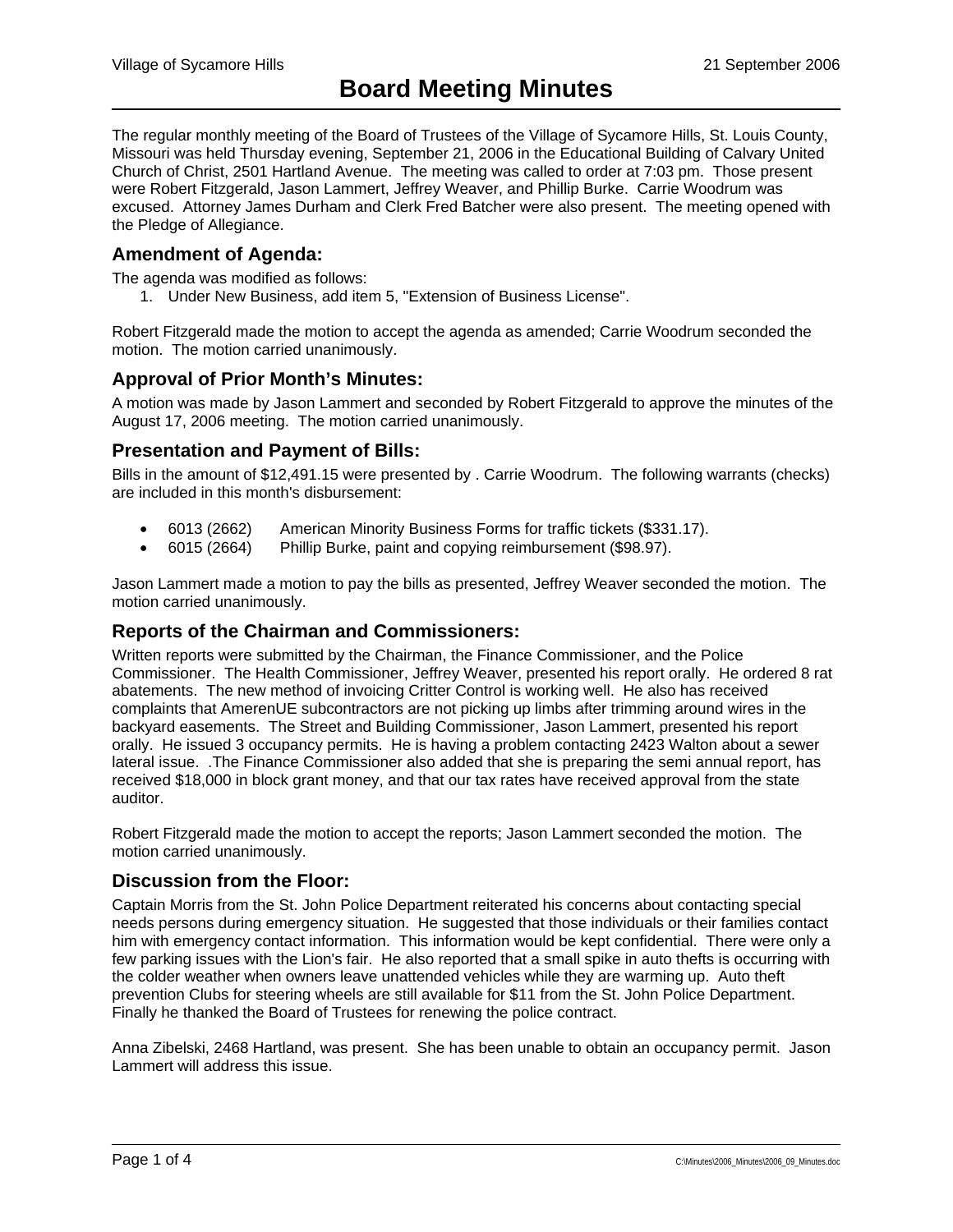### **Old Business:**

#### 1. **2512 Brown Road Residence** (*Jason Lammert*)

a. Report on results from ordinance violations.

*Jason Lammert sent a certified letter to Mr. Getz's Florissant address. Jason will cite them with assistance of Cathy with St. John Municipal Court. Need to work with Florissant to serve warrant.* 

#### 2. **Street Projects (***Jason Lammert***)**

- a. Status of street sweeping
- b. Status of line painting

*Jason Lammert has received several bids for sweeping. Phillip Burke will work with him to get additional contacts for street sweeping and line painting. Robert Fitzgerald noted that curbs also need to be painted for the streets intersecting with Lackland Road.* 

#### **New Business:**

- 1. **Mosquito Ordinance** (*Jeffrey Weaver*)
	- a. Renewal of mosquito control services with county for a period of 5 years. (Bill 421, Ord. 413)

*Jeffrey Weaver motioned to adopt Bill 421 for mosquito control services. Carrie Woodrum seconded the motion.* 

| <b>Voting "Yea"</b>  | <b>Voting "Nay"</b> | <b>Trustees Absent</b> |
|----------------------|---------------------|------------------------|
| Jeffrey Weaver       | None                | None                   |
| Robert Fitzgerald    |                     |                        |
| Carrie Woodrum       |                     |                        |
| Jason A. Lammert     |                     |                        |
| <b>Phillip Burke</b> |                     |                        |

*The vote on the said motion was as follows:* 

*Thereupon Bill 421 was declared to be duly enacted as ordinance 413.* 

#### 2. **AT&T Consortium** (*Phillip Burke*)

a. Enter into a consortium to negotiate with AT&T for video service.

*James Durham described the issue. AT&T wants to provide video service using their current network. They tried to obtain a state wide franchise for this service, but only for residents within a certain distance of their signal source. Since this would not provide service to everyone home, but only to selected areas at AT&Ts preference, this was defeated at the state level. AT&T has now approached various municipalities in St. Louis County to obtain frachises. The St. Louis County Municipal League is assembling a consortium for all cities to enter to negotiate a reasonable franchise agreement. The village has been offered the opportunity to enter this consortium. The estimated cost for the village would be \$500. Carrie Woodrum motioned that we express interest to enter this consortium, Robert Fitzgerald seconded the motion. The motion carried unanimously* 

#### 3. **Trees for Village (***Jason Lammert***)**

a. Purchase of street trees.

Jason Lammert will contact Mr. Scott about the availability of trees for fall planting.

#### 4. **Home Inspection and Occupancy Permit Modifications (***Jason Lammert***)**

a. Improve process of communication.

*Consider having St. John perform our home inspection in a timely and efficient manner. One issue to determine is how our ordinances for inspection differ from theirs. Phillip Burke will set up a meeting with the St. John city manager to explore an improved method.* 

#### 5. **Business License (***Phillip Burke***)**

a. Extend temporary business license for The Fun House.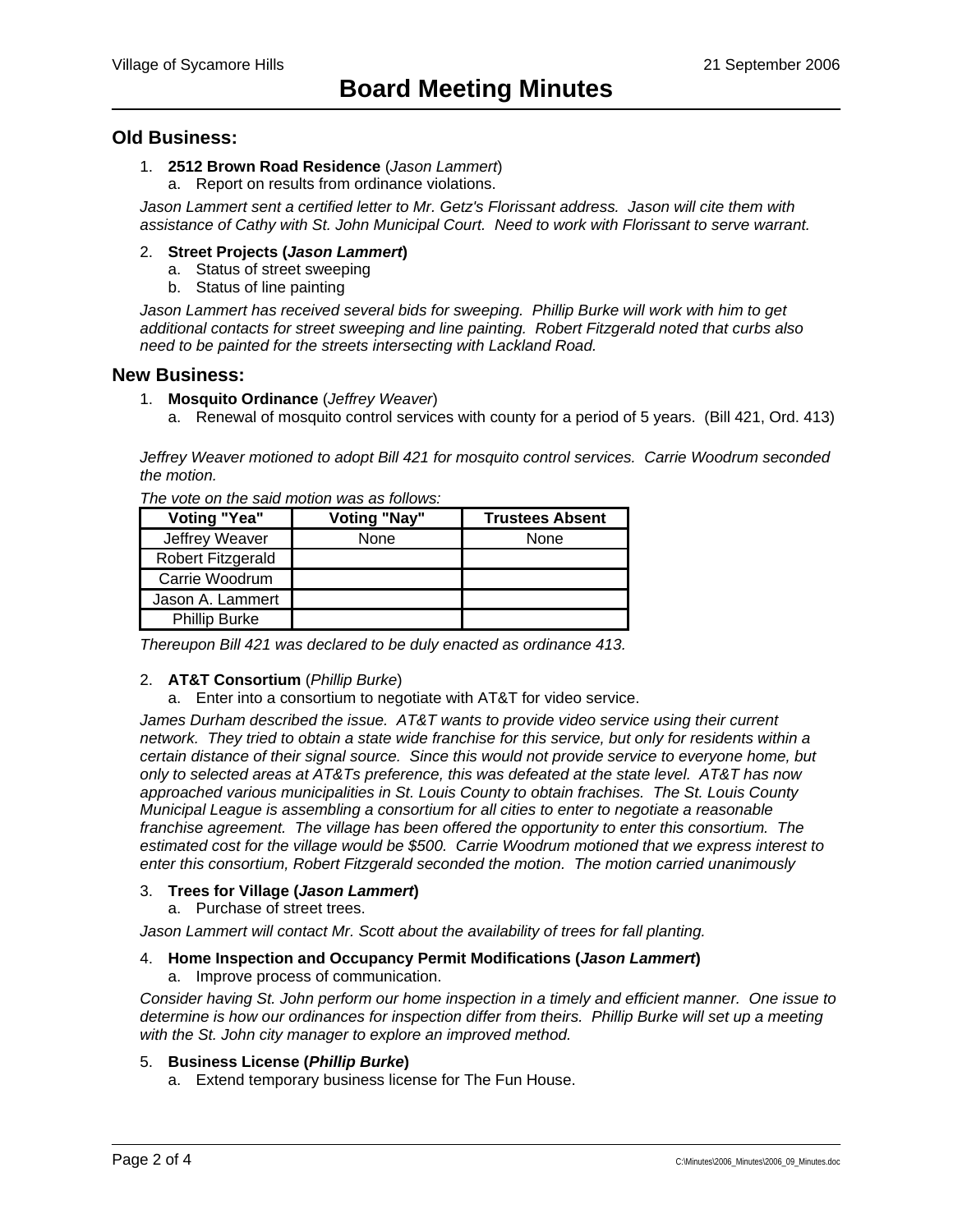*Robert Fitzgerald made a motion to extend the business license for "The Fun House" through December 31, 2006. Jason Lammert seconded the motion. The motion carried unanimously.* 

The motion for adjournment was made by Jeffrey Weaver and seconded by Carrie Woodrum. The motion carried unanimously. Adjournment was at 8:01 pm.

 Fred Batcher, Village Clerk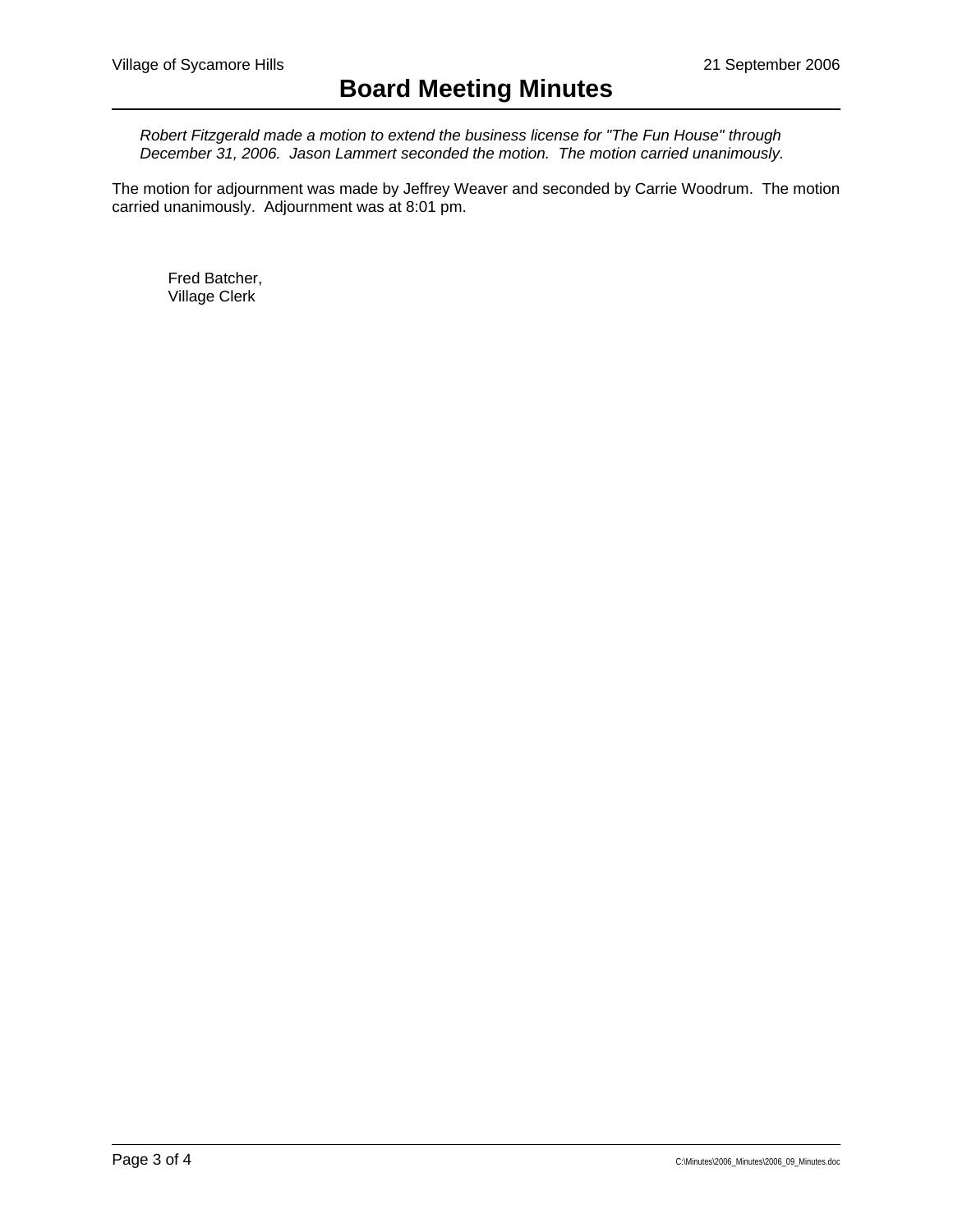## **Work Session Minutes**

### 1. 2007 Elections *(Fred)*

a. Arrange for first day of election filing.

*Joy contacted Catherine at the election commission. The first day of filing for election is December 12 at 8am. The Chairman can assign an individual to accept these filings as long as they are certified by the clerk at a later date.* 

- 2. Office Procedures *(Fred)*
	- a. Mail
	- b. Faxes
	- c. Bills Warrants by the month, put bills in the folder
	- d. Messages change message. Joy will change message that they are checked daily. Call log is place.

*Incoming mail and faxes will be distributed to the appropriate personnel boxes. Bills needing warrants will be placed in the top black bin. Joy will change the outgoing phone message to state the messages are checked daily, and has created a call log.* 

- 3. Incident Management Training *(Phillip)*
	- a. Trustees need to take IS-700 and ICS-100. The courses are offered on-line at *http://training.fema.gov/EMIweb/IS/*. Completion is required by September 30, 2006.

*Trustees were reminded that this training needs to be completed.*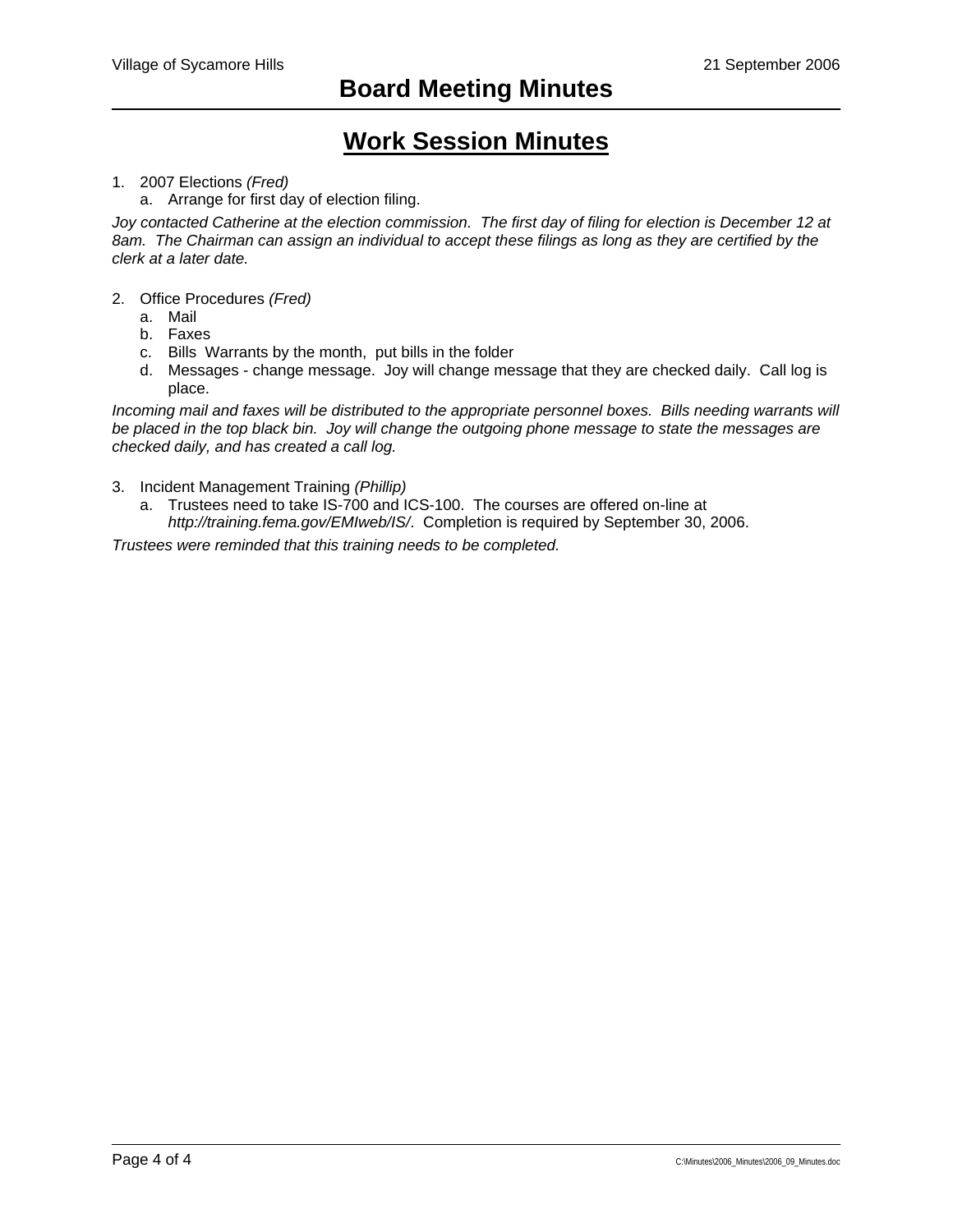The regular monthly meeting of the Board of Trustees of the Village of Sycamore Hills, St. Louis County, Missouri was held Thursday evening, October 19, 2006 in the Educational Building of Calvary United Church of Christ, 2501 Hartland Avenue. The meeting was called to order at 7:08 pm. Those present were Robert Fitzgerald, Carrie Logan, Jason Lammert, and Phillip Burke. Attorney James Durham and Deputy Clerk Joy Drennan were also present. Jeffrey Weaver and Fred Batcher were excused.

## **Approval of Prior Month's Minutes:**

A motion was made by Carrie Logan and seconded by Robert Fitzgerald to approve the minutes of the September 21, 2006 meeting. The motion carried unanimously.

## **Presentation and Payment of Bills:**

Bills in the amount of \$12,548.74 were presented by Carrie Logan. The following warrants (checks) are included in this month's disbursement:

- 6033 (2682) Legal Communications Corp. for advertising the tax rate hearing (\$95.72).
- 6034 (2683) St. Louis County Municipal League for AT&T consortium legal fees (\$500.00).
- 6037 (2686) City of St. John for removal of sign posts (\$110.30).
- 6038 (2687) Deluxe Business Checks and Solutions for new checks (\$105.48).

Jason Lammert made a motion to pay the bills as presented, Carrie Logan seconded the motion. The motion carried unanimously.

## **Reports of the Chairman and Commissioners:**

Reports were submitted by the Chairman and the Commissioners. Street and Building Commissioner Jason Lammert took care of 2 occupancy permits, and 2 sewer later requests. Our account balances are:

- St. Johns Bank (Checking) \$48,618.39 (October 2006)
- A. G. Edwards (Money Market) \$117,474.48 (October 2006)
- A. G. Edwards (Sewer Lateral) \$29,307.73 (October 2006)

Robert Fitzgerald made the motion to accept the reports; Jason Lammert seconded the motion. The motion carried unanimously.

#### **Discussion from the Floor:**

Joy Drennan gave her comments of Missouri Municipal League Meeting in St. Louis. The main topic of discussion was the AT&T consortium and need for legal representation.

Robert Poteet, Inspector for the City of St. John was also present.

#### **Old Business:**

- 1. **2512 Brown Road Residence** (*Jason Lammert*)
	- a. Report on results from ordinance violations.

*Jason Lammert has been unable to take further action. There has been no response to the letters sent. It was suggested to have Robert Fitzgerald or St. John court clerk issue citation(s) for the residence. Robert Poteet may be able to help us because he has Sycamore Hills' forms. He also recommended that we enforce all failures, and if required get an administrative search warrant determining the condition of the residence. It is clear that at a minimum the garage needs to be torn down.* 

#### 2. **AT&T Consortium** (*Phillip Burke)*

- a. Entered into a consortium to negotiate with AT&T for video service.
- b. Fee is \$500 for cities under 5,000 in population.
- c. Fee may be reimbursed by AT&T.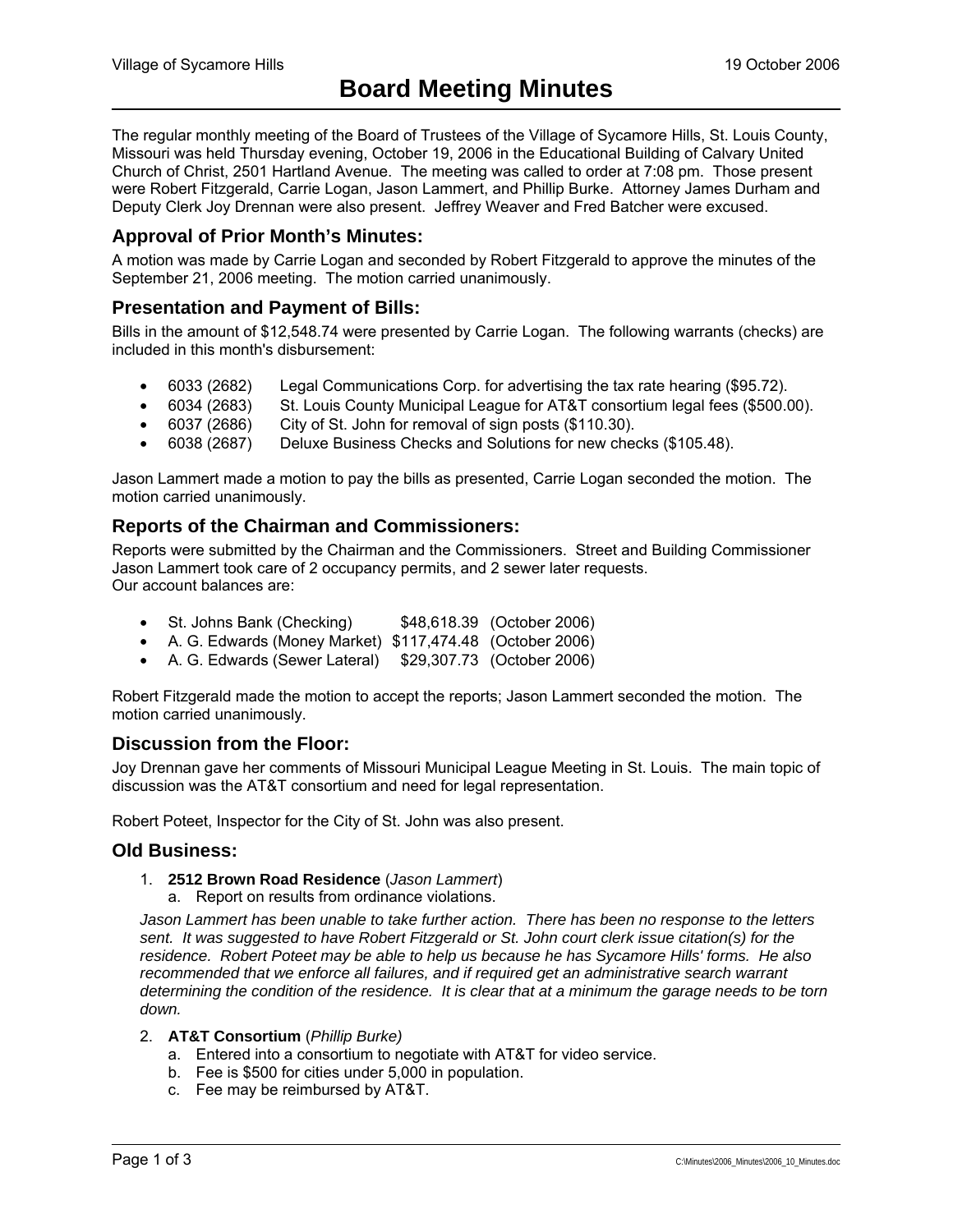*Phillip has contacted the St. Louis County Municipal League to include Sycamore Hills in the AT&T consortium. He also has various articles about video services if anyone is interested. The league believes we may request a reimbursement from AT&T for our legal fees.* 

- 3. **Trees for Village** (*Jason Lammert)*
	- a. Types of trees purchased and planting location.

Jason Lammert has list of trees that are available through Mr. Scott. He will contact residents that will *be getting trees, and will mark and call the toll free utility marking service for each location. Phillip can provide marking paint.* 

- 4. **Home Inspection and Occupancy Permit Modifications** (*Phillip Burke)*
	- a. Report on discussion with the City of St. John personnel.
	- b. Decision required on next step.

*Phillip met with Robert Poteet (Building Inspector), Jim Phillips (Director, Public Works) and Terry Milam (City Administrator) at St. John City Hall. We discussed some synergies between the two municipalities, mostly focusing on building inspection and occupancy permitting.* 

*It was recommended that we adopt by ordinance the IPMC international property maintenance code. This code is updated every 3 years, but changes are minimal. Robert Popeete recommended we adopt the 2000 version of the code.* 

*Home Inspections - There was discussion about turning over the home inspection process to St. John to avoid the complicated and untimely system we currently use. The homeowner could contact St. John directly during business hours, pay the fee to St. John, and arrange the inspection. St. John would submit a monthly report to the village with the status of inspections. They would also follow up on repeat inspections after failures. Proof of ownership including photo ID of owner should be required prior to inspection. The village should obtain inspection forms with our letterhead.* 

*Occupancy Permits - St. John would also be willing to perform this task for our village. Jason has concerns about moving the occupancy permits to St. John, he thinks it is important to have a personal touch. The funding issue also came up. Currently we charge \$25, but many cities are charging \$60 to \$125. The basis of the fee is to help cover the cost of the service. We need to make sure we are timely on inspections as some lenders now require a copy of the occupancy permit. Under ordinance 225 inspections occur on change of occupancy, or at any time requested by the village. The village can request AmerenUE and Missouri American Water to notify us at change of name. There is a fee for this. We should also consider not allowing temporary occupancy permits.* 

*Derelict Homes - There are many homes that need work. Jason as building commissioner can order an inspection under ordinance 273. He can turn that data over to St. John to inspect as dangerous and dilapidated structures.* 

*Any changes to our ordinances will be deliberate and thought through. James Durham will review the 2000 IPMC code as well as the ICC international code council property maintenance code.* 

*Joy had created a form for home inspection. She will fill out the form, receive the payment, and then pass on the information to the city of St. John.* 

#### **New Business:**

- 1. **NIMS Training** (*Phillip Burke*)
	- a. Please turn in a copy of your NIMS training certificate for Village files by October 31, 2006.

*NIMS training is required so that the village is eligible for federal funds from FEMA. The following trustees have completed training: Phillip Burke, Carrie Logan, Robert Fitzgerald and Deputy Clerk Joy Drennan.* 

The motion for adjournment was made by Carrie Logan and seconded by Robert Fitzgerald. The motion carried unanimously. Adjournment was at 8:23 pm.

 Fred Batcher, Village Clerk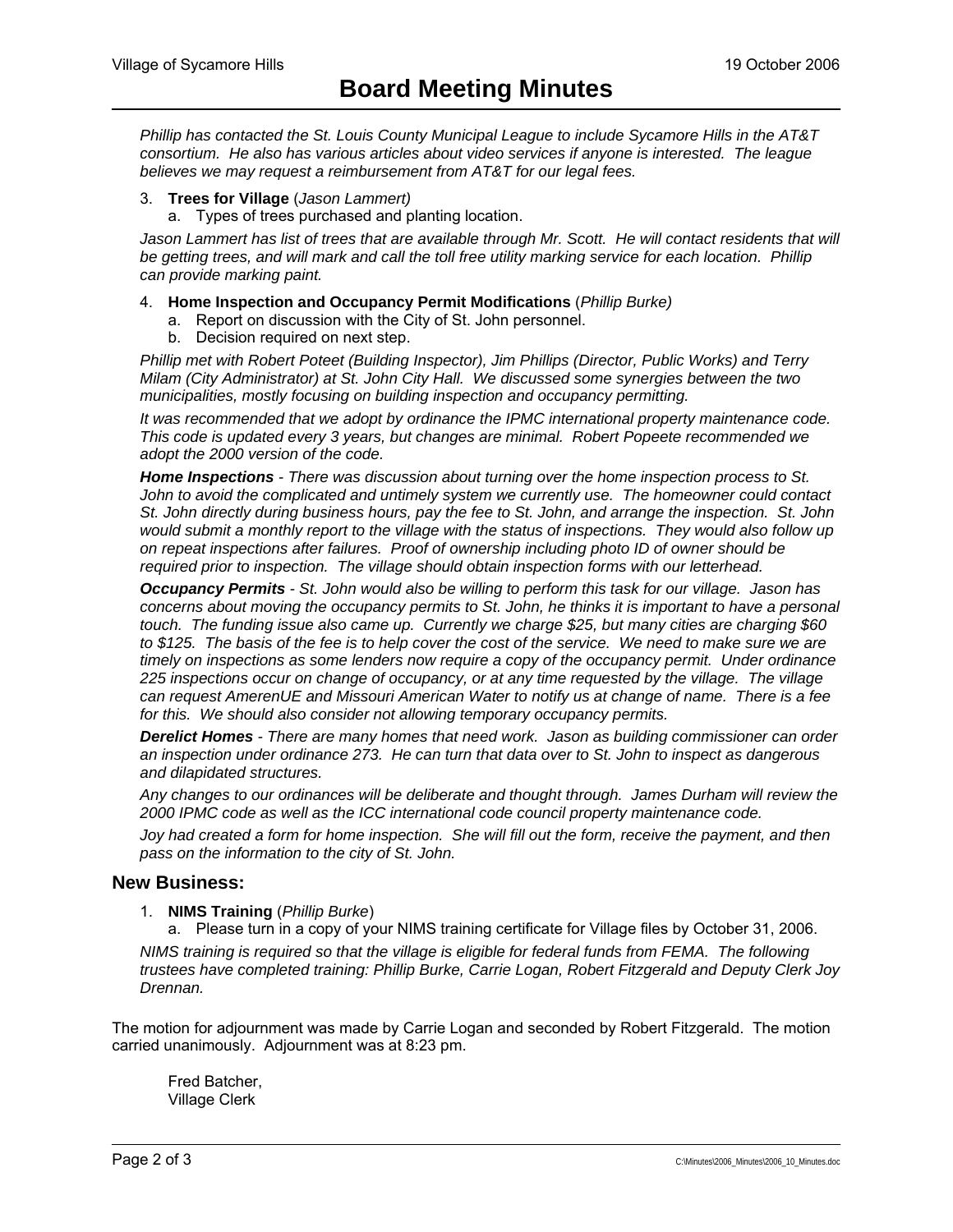## **Work Session Minutes**

#### **1. Salary Changes (***Phillip***)**

- a. Consider changing salaries of various village employees and board members
- b. Changes must be decided prior to April elections
- c. Consider a salary for deputy clerk
- d. If board concurs, will put as an agenda item in November

*The trustees will consider compensation changes of the board members, commissioners, and other village personnel over the next several months, adjusting ordinances as required.* 

#### **2. Ordinance 87 "Establishing the Official Time of the Village"** *(Phillip)*

a. Modification required due to change of Daylight Saving Time .?

*It was noted several ordinances need to be modified.*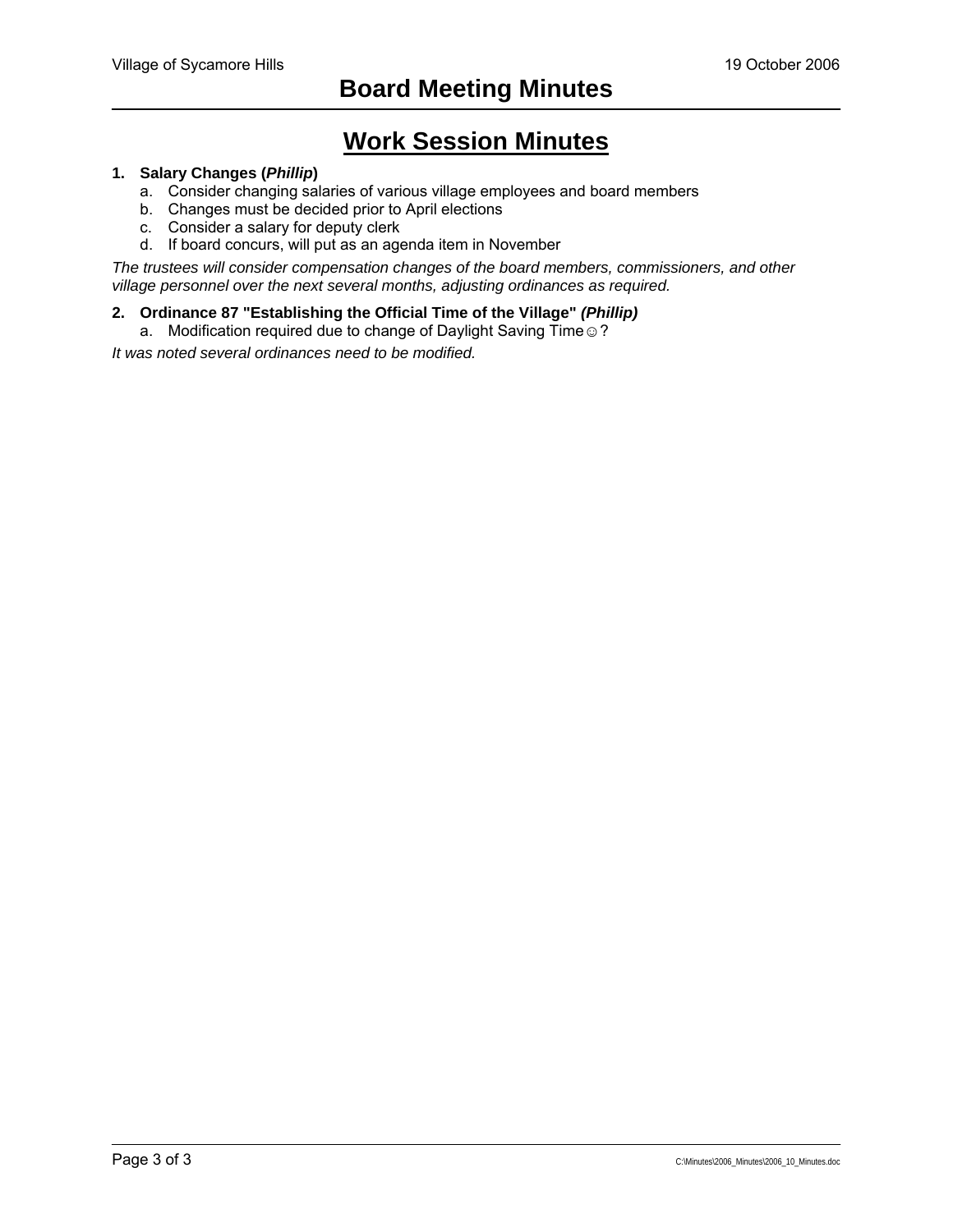The regular monthly meeting of the Board of Trustees of the Village of Sycamore Hills, St. Louis County, Missouri was held Thursday evening, November 16, 2006 in the Educational Building of Calvary United Church of Christ, 2501 Hartland Avenue. The meeting was called to order at 7:08 pm. Those present were Robert Fitzgerald, Jason Lammert, Jeffrey Weaver, and Carrie Logan. Attorney James Durham and Deputy Clerk Joy Drennan were also present. Phillip Burke and Fred Batcher were excused.

## **Amendment of Agenda:**

There were no modifications to the agenda.

## **Approval of Prior Month's Minutes:**

A motion was made by Jason Lammert and seconded by Jeffrey Weaver to approve the minutes of the October 19, 2006 meeting. The motion carried unanimously.

### **Presentation and Payment of Bills:**

Bills in the amount of \$11,712.03 were presented by Carrie Logan. The following warrants (checks) are included in this month's disbursement:

- 6054 (2703) St. Louis County Department of Health for Vector Control services (\$268.00).
- 6055 (2704) Jeffrey Weaver for missed October meeting (\$25.00).

Jeffrey Weaver made a motion to pay the bills as presented, Jason Lammert seconded the motion. The motion carried unanimously.

## **Reports of the Chairman and Commissioners:**

Reports were submitted by the Police Commissioner.

Our account balances are:

- St. Johns Bank (Checking) \$43,386.54 (November 2006)
- A. G. Edwards (Money Market) \$117,645.95 (November 2006)
- A. G. Edwards (Sewer Lateral) \$29,579.06 (November 2006)

Jeffrey Weaver made the motion to accept the reports; Carrie Logan seconded the motion. The motion carried unanimously.

#### **Discussion from the Floor:**

The owner of R&R Auto was present and asked to have their 2007 business license modified to increase the number of parking spaces. Discussion ensued. The owner was requested to bring in drawings showing the proposed additional parking spaces at the next board meeting.

#### **Old Business:**

- 1. **2512 Brown Road Residence** (*Jason Lammert*)
	- a. Report on results from ordinance violations.

*Due to a family emergency, Jason had to reschedule the meeting with Mr. Robert Poteet.* 

- 2. **Trees for Village** (*Jason Lammert)*
	- a. Types of trees purchased and planting location.

*The following locations will receive trees: 2405, 2431 Walton, 2492 Brown, 8901 Sycamore Court, 2440, 2468, 2479, 2491 Hartland.* 

- 3. **Home Inspection and Occupancy Permit Modifications** (*Phillip Burke*)
	- a. Continued until December 2006.

*Mr. Durham requested 3 copies of the property maintenance code handbooks. The board approved the purchase of 3 at \$25 each.* 

4. **NIMS Training** (*Phillip Burke*)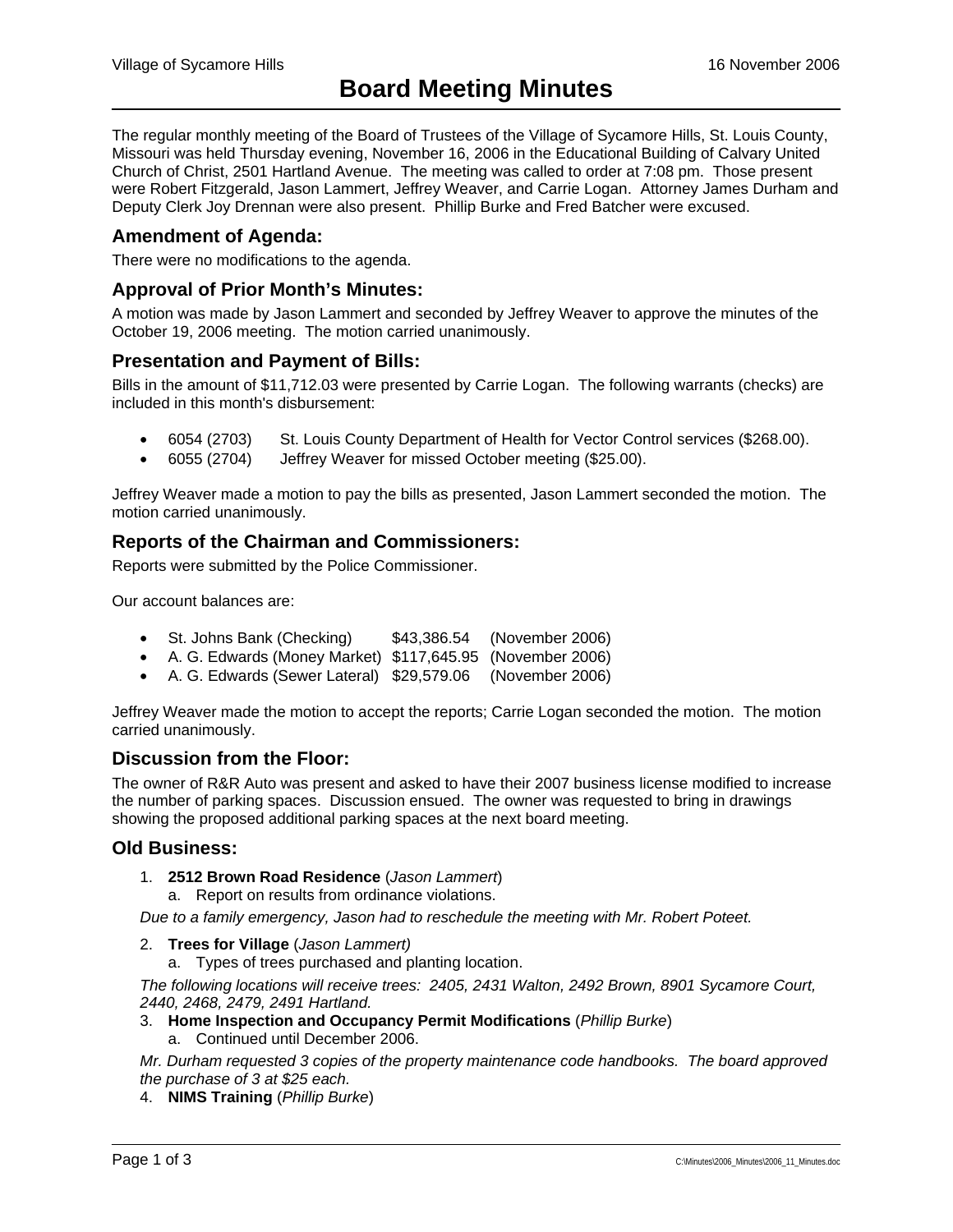a. Jason Lammert and Jeffrey Weaver need to turn in a copy of their NIMS training certificates for village records.

*Jason Lammert and Jeffrey Weaver will continue to work on their certifications.* 

### **New Business:**

- 1. **Election Candidate Filings for the April 3, 2007 General Municipal Elections (***Joy Drennan***)**
	- a. Election Candidate Filings times for Sycamore Hills we be as follows:
		- i. Opening: December 12, 2006, 8:00 am to 8:30 am.
		- ii. Closing: January 16, 2007, 4:30 pm to 5:00 pm.
		- iii. All other times will be by appointment. Interested candidates need to leave a message at the village office.
	- b. Verify we have coverage for opening of filing on December 12 at 8:00 am.

*Tom Drennan will be present for the election filing if Fred Batcher is unable to attend..*  c. Verify election has been advertised as required.

*The Filing dates and times were advertised in The Localite.* 

The motion for adjournment was made by Carrie Logan and seconded by Jason Lammert. The motion carried unanimously. Adjournment was at7:45 pm.

Fred Batcher Village Clerk Attested by:

> Joy Drennan, Deputy Village Clerk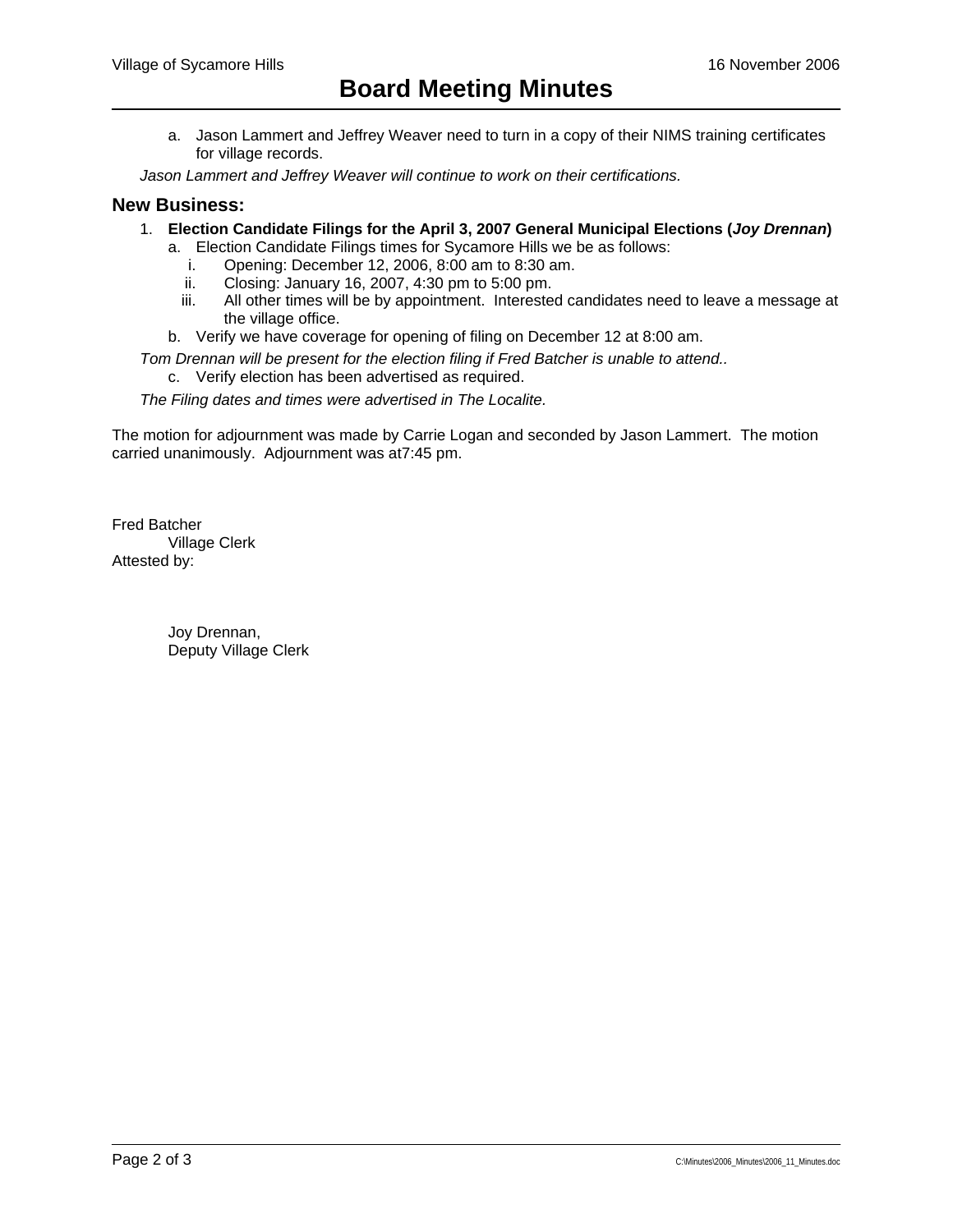## **Work Session Minutes**

## **1. Compensation Changes (***Phillip***)**

- a. Consider changing compensation of elected officials, commissioners, and other village personnel.
- b. Changes must be decided prior to April elections
- c. Consider a salary for deputy clerk

*Continued until December 2006.*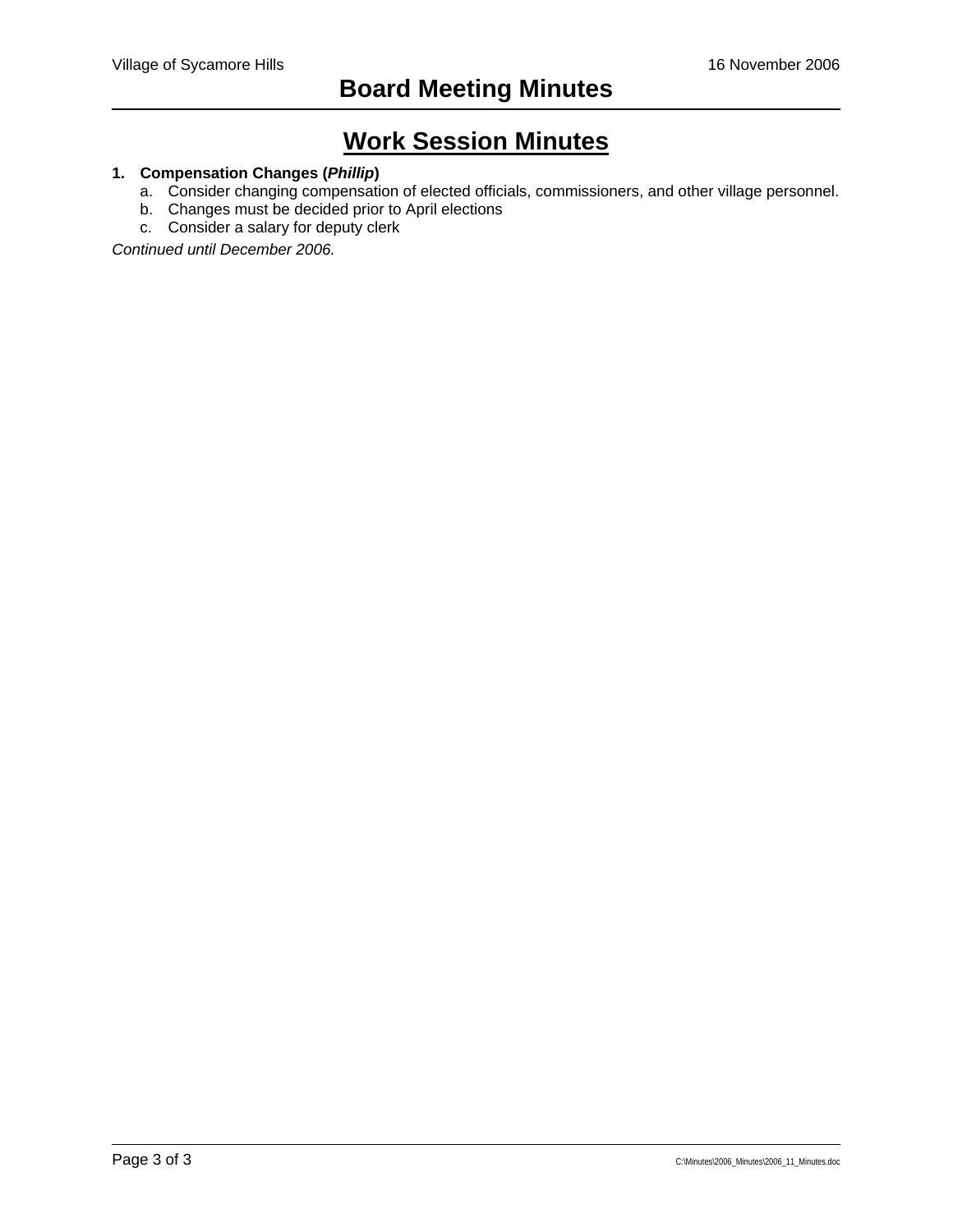The regular monthly meeting of the Board of Trustees of the Village of Sycamore Hills, St. Louis County, Missouri was held Thursday evening, December 21, 2006 in the Educational Building of Calvary United Church of Christ, 2501 Hartland Avenue. The meeting was called to order at 7:07 pm. Those present were Robert Fitzgerald, Jason Lammert, Carrie Logan, and Phillip Burke. Jeffrey Weaver and Clerk Fred Batcher were excused. Attorney James Durham and Deputy Clerk Joy Drennan were also present. The meeting opened with the pledge of allegiance.

## **Amendment of Agenda:**

The agenda was modified as follows:

- 1. Under New Business, add item 3 "AT&T Video Franchise".
- 2. Under New Business, add item 4 "Illuminated sign at 8621 Lackland Road".

Robert Fitzgerald made the motion to accept the agenda as amended; Jason Lammert seconded the motion. The motion carried unanimously.

## **Approval of Prior Month's Minutes:**

A motion was made by Jason Lammert and seconded by Robert Fitzgerald to approve the minutes of the November 21, 2006 meeting. The motion carried unanimously.

## **Presentation and Payment of Bills:**

Bills in the amount of \$14,107.28 were presented by Carrie Logan. The following warrants (checks) are included in this month's disbursement:

- 6059 (2709) Robert Fitzgerald receives an extra \$10 for acting as Chairman in November
- 6073 (2723) MOPERM for our annual insurance (\$1933.00).
- 6074 (2724) Localite Shopper for advertising Election Filing (\$50.00).
- 6075 (2725) A.G. Edwards for transfer to Sewer Lateral Fund (\$665.28).
- 6076 (2726) Phillip Burke for missed meeting (\$25.00).

Carrie Logan made a motion to pay the bills as presented, Jason Lammert seconded the motion. The motion carried unanimously.

## **Reports of the Chairman and Commissioners:**

Written reports were submitted by the Chairman, and the Police Commissioner. Street and Building Commissioner Jason Lammert took care of 2 occupancy permits, and 1 sewer later request at 2472 Hartland. Our account balances are:

- St. Johns Bank (Checking) \$64,469.28 (July 2006)
- A. G. Edwards (Money Market) \$117,823.04 (July 2006)
- A. G. Edwards (Sewer Lateral) \$29,579.06 (June 2006)

Carrie Logan made the motion to accept the reports as presented; Robert Fitzgerald seconded the motion. The motion carried unanimously.

### **Discussion from the Floor:**

Corporal Robert Kolberer of the St. John Police Department was present. After the recent power outage Captain Morris would like the village to identify residents that may require transportation or a visit during such situations. It was suggested that we put an article in the Sycamore Leaf to identify these residents.

#### **Old Business:**

- 1. **2512 Brown Road Residence** (*Jason Lammert*)
	- a. Report on results from ordinance violations.

*Jason Lammert met with Robert Poteet to take photographs documenting violations. A court filing with this evidence is being prepared.*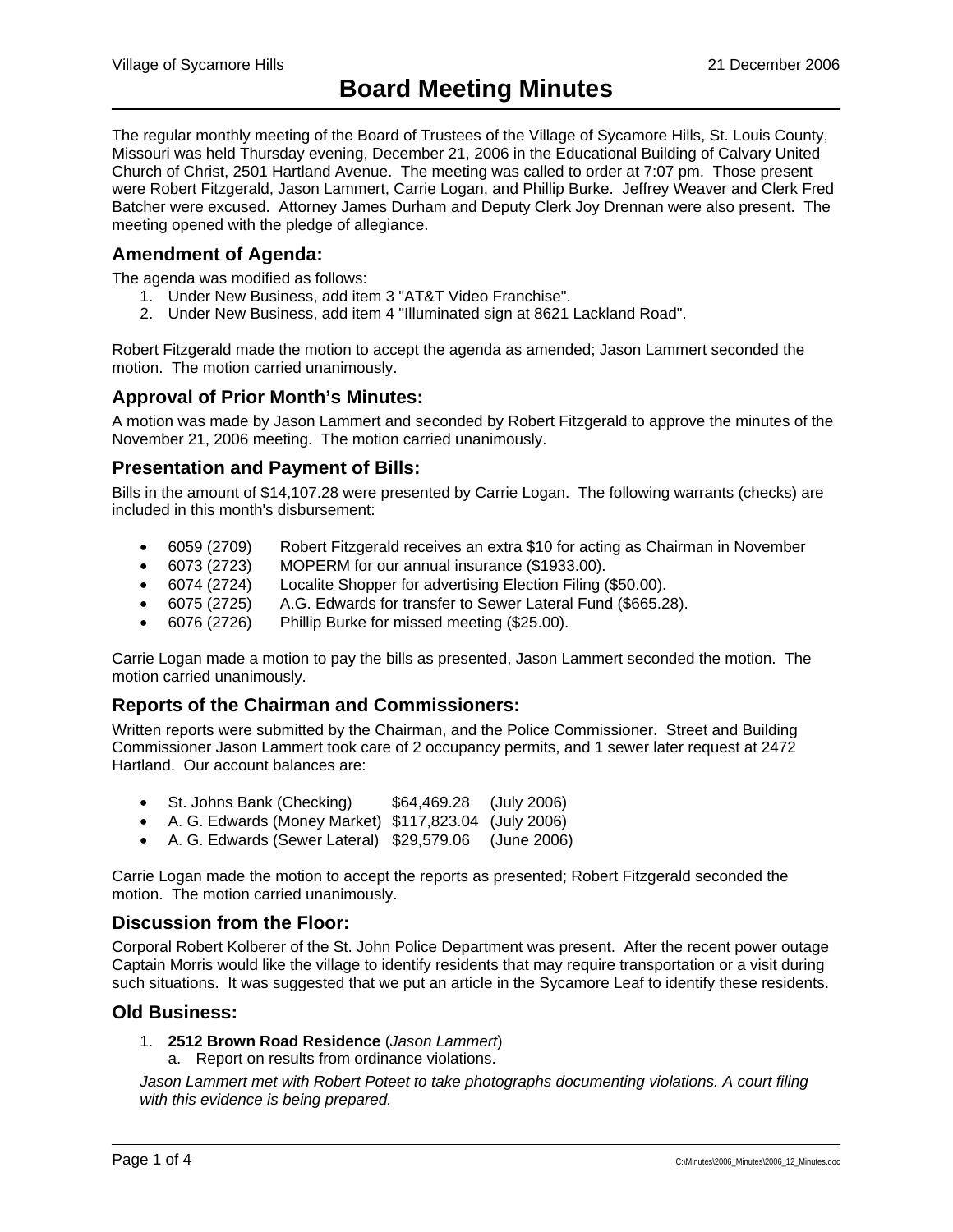- 2. **Trees for Village** (*Jason Lammert)*
	- a. Status of tree planting.

*The trees are on schedule for planting in the spring. Locations have been identified.* 

- 3. **Home Inspection and Occupancy Permit Modifications** (*Phillip Burke)* a. Continued until January 2007
- 4. **NIMS Training** (*Phillip Burke)*
	- a. Jason Lammert and Jeffrey Weaver need to turn in a copy of their NIMS training certificates for village records.

*Jason and Jeffrey continue to work on their training.* 

#### **New Business:**

- 1. **Storm Cleanup** (*Jason Lammert / Jeff Weaver*)
	- a. SEMA documentation has been submitted
	- b. Need to have remaining debris removed
		- i. Contact homeowners with debris in yards with correct information for removal by Waste Management
		- ii. Contract with tree company for removal
		- iii. Contract with St. John Public Works for removal
	- c. Contact AmerenUE to see if they have a program for tree removal on East side of Walton Road under electric wires.

*Phillip Burke has submitted the paperwork to the State, however, it is unlikely there will be state or federal funds made available. Jason Lammert arranged to have trees blocking the village streets immediately removed after the storm. It was suggested that the village contact the homeowners with remaining debris to let them know it is their responsibility, either with a private contractor or prepared for the Wednesday compost pickup. Phillip will contact AmerenUE about their tree removal and planting program.* 

#### 2. **2007 Business Licenses** (*Phillip Burke*)

- a. Approval of business licenses
- b. Modification of number of allowed parked vehicles for R&R
- c. Critter Control receives two licenses, one for each address
- d. The Fun House requests a 3 month temporary business license until all inspections pass

| Company                      | <b>Type of Business</b>      | <b>Address</b>         | City, State        | Fee     | <b>Restrictions</b>                  |
|------------------------------|------------------------------|------------------------|--------------------|---------|--------------------------------------|
| Schwan Home Service, Inc.    | <b>Food Delivery</b>         | 115 West College Drive | Marshall, MN       | \$15.00 | None.                                |
| Sharon McMillen.             |                              |                        |                    |         |                                      |
| dba Happy Time Ice Cream     | Sales                        | 2480 Oakland Avenue    | Sycamore Hills, MO | \$15.00 | None.                                |
| Len's Auto Repair            | Auto Repair                  | 8701 Lackland Road     | Sycamore Hills, MO | \$50.00 | 1. Auto repair but no body work.     |
| Susan Kenny,                 |                              |                        |                    |         |                                      |
| dba Hollyhocks Flowers       |                              |                        |                    |         |                                      |
| and Gifts, Inc.              | <b>Flowers and Gifts</b>     | 8909 Lackland Road     | Sycamore Hills, MO | \$50.00 | None.                                |
| Bearden Violin Shop, Inc.    | <b>Instrument Repair</b>     | 8787 Lackland Road     | Sycamore Hills, MO | \$50.00 | None.                                |
| Troy Patterson,              |                              |                        |                    |         |                                      |
| dba T.J.'s Delivery Service  | <b>Delivery Service</b>      | 8907 Lackland Road     | Sycamore Hills, MO | \$50.00 | None.                                |
|                              |                              |                        |                    |         | 1. Dead or destroyed animals to be   |
|                              |                              |                        |                    |         | frozen and not disposed of until the |
| Critter Control of St. Louis | <b>Pest Control Services</b> | 8625 Lackland Road     | Sycamore Hills, MO | \$50.00 | morning of trash pickup.             |
|                              |                              |                        |                    |         | 1. Dead or destroyed animals to be   |
|                              |                              |                        |                    |         | frozen and not disposed of until the |
| Critter Control of St. Louis | <b>Pest Control Services</b> | 8601 Lackland Road     | Sycamore Hills, MO | \$0.00  | morning of trash pickup.             |
|                              |                              |                        |                    |         | 1. No retail auto sales on premises, |
|                              |                              |                        |                    |         | 2. No more than thirteen (13)        |
|                              |                              |                        |                    |         | vehicles stored or parked overnight  |
|                              |                              |                        |                    |         | on the exterior of the premises.     |
|                              |                              |                        |                    |         | 3. Box truck or non-mobile storage   |
|                              |                              |                        |                    |         | facility to be located on the west   |
| R and R Auto                 | Auto Repair                  | 8621 Lackland Road     | Sycamore Hills, MO | \$50.00 | side of the building                 |
| The Fun House                | Art Studio                   | 8900 Midland Boulevard | Sycamore Hills, MO | \$50.00 | 1. No jewelry torch operations       |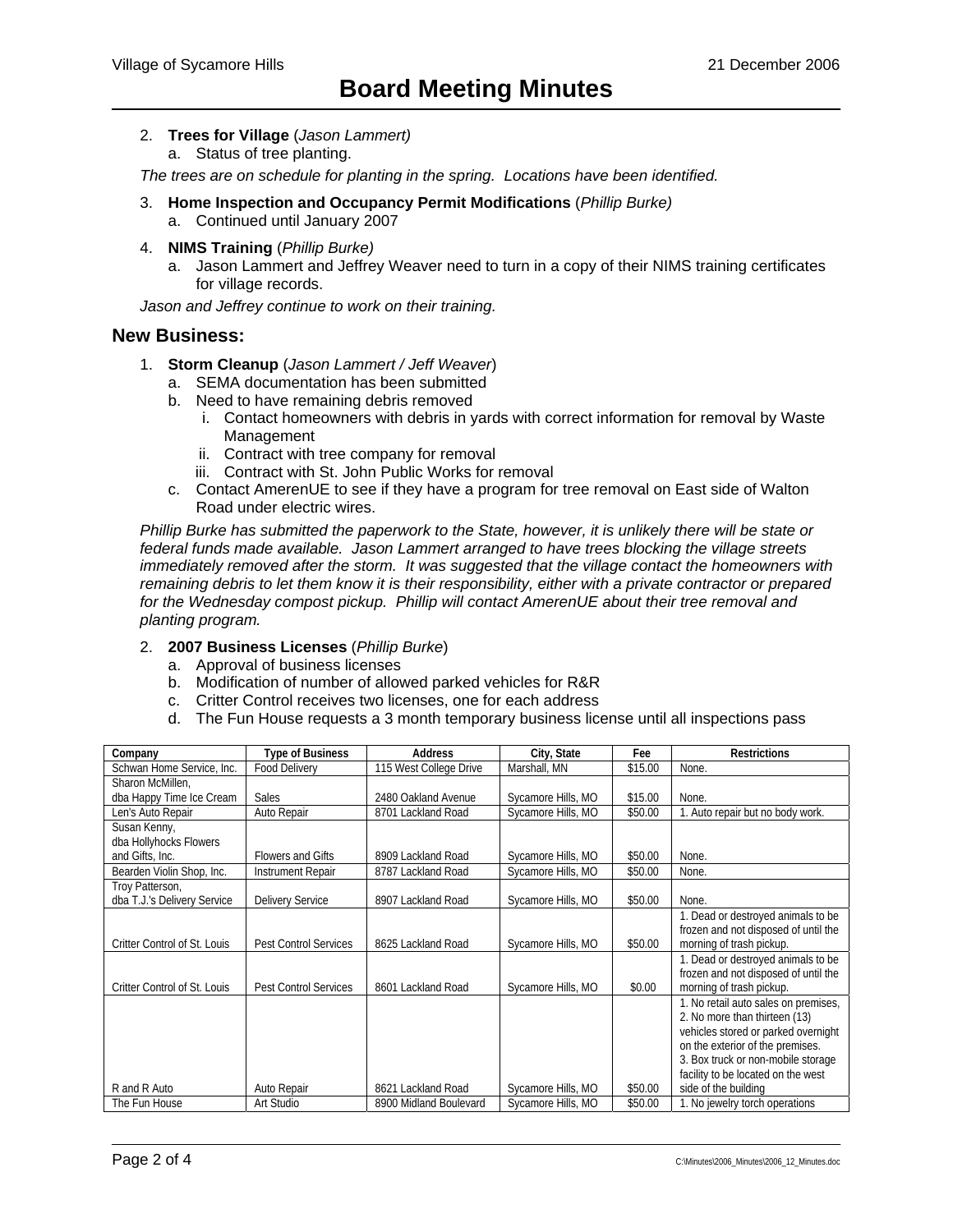*The owner of R&R Auto was present and asked to have their 2007 business license modified to increase the number of parking spaces. They provided drawings with measurements of proposed parking locations, as well as photos documenting cars parked in those locations. Discussion ensued. The compromise reached is listed in the table above.* Robert Fitzgerald *made a motion to approve the business licenses. Jason Lammert seconded the motion. The motion passed unanimously.* 

## 3. **AT&T Video Franchise** (*Phillip Burke*)

a. Discussion of upcoming hearing

*A public hearing will be conducted on January 18, 2007 at 7 pm to discuss the AT&T request for a video franchise. An ordinance will be prepared to allow for this franchise. The public hearing will be advertised 15 days prior to the meeting.* 

#### 4. **Illuminated Sign at 8621 Lackland Road** (*Phillip Burke*)

a. The sign violates ordinance

*The owner has been contacted and will remove the sign.* 

The motion for adjournment was made by Carrie Logan and seconded by Jason Lammert. The motion carried unanimously. Adjournment was at 7:48 pm.

 Fred Batcher Village Clerk

Attested by:

 Joy Drennan, Deputy Village Clerk